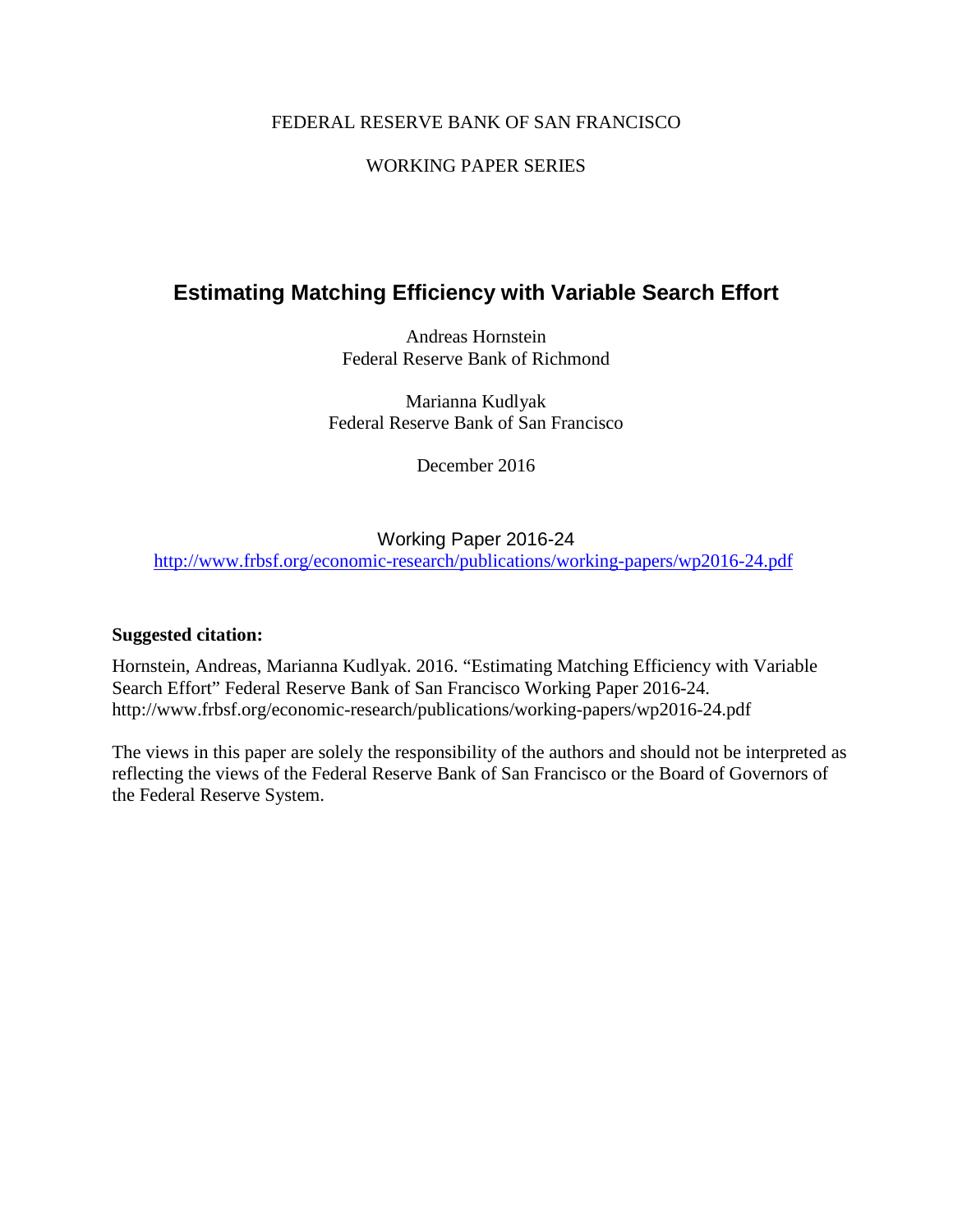# Estimating Matching Efficiency with Variable Search  $Effort^*$

Andreas Hornstein FRB Richmond Marianna Kudlyak FRB San Francisco

> This Draft: December 6, 2016 First Draft: May 21, 2015

#### Abstract

We introduce a simple representation of endogenous search effort into the standard matching function with job-seeker heterogeneity. Using the estimated augmented matching function, we study the sources of changes in the average employment transition rate. In the standard matching function, the contribution of matching efficiency is decreasing in the matching function elasticity. In contrast, for our matching function with variable search effort and small matching elasticity, search effort is procyclical, accounting for most of the transition rate volatility; and the decline of the aggregate matching efficiency accounts for a small part of the decline in the transition rate after 2007. For a large matching elasticity, search effort is countercyclical, and large movements in matching efficiency compensate for that; and the decline in the matching efficiency accounts for a large part of the decline in the transition rate after 2007. The data on employment transition rates provide evidence for endogenous search effort but do not separately identify cyclicality of search effort and matching elasticity.

Key Words: Matching efficiency. Search effort. Matching elasticity. Aggregate matching function. JEL Codes: E24, J63, J64.

Email: andreas.hornstein@rich.frb.org, marianna.kudlyak@sf.frb.org. The authors thank Yongsung Chang, Mark Watson and Eran Yashiv for helpful comments, and the participants at the 2016 NBER SI Macro Perspectives group, European Economic Association Meetings in Geneve, Penn State, Erasmus University Rotterdam, Tinbergen Insitute, UC Santa Cruz, UC San Diego, UC Davis, UT Austin, U.S. Census, the Fall 2015 Midwest Macro Meetings, University of Rochester, the 2015 Kiel-FRB Richmond conference at CREI Barcelona, the 2015 FRB Richmond-UVA Jamboree at UVA, the 20th ENSAI Economics day "On Labor Markets Instability," and the 2015 Macro Montreal "New Developments in Business Cycle Analysis." The views expressed here are those of the authors and do not reflect those of the FRB Richmond, FRB San Francisco or the Federal Reserve System.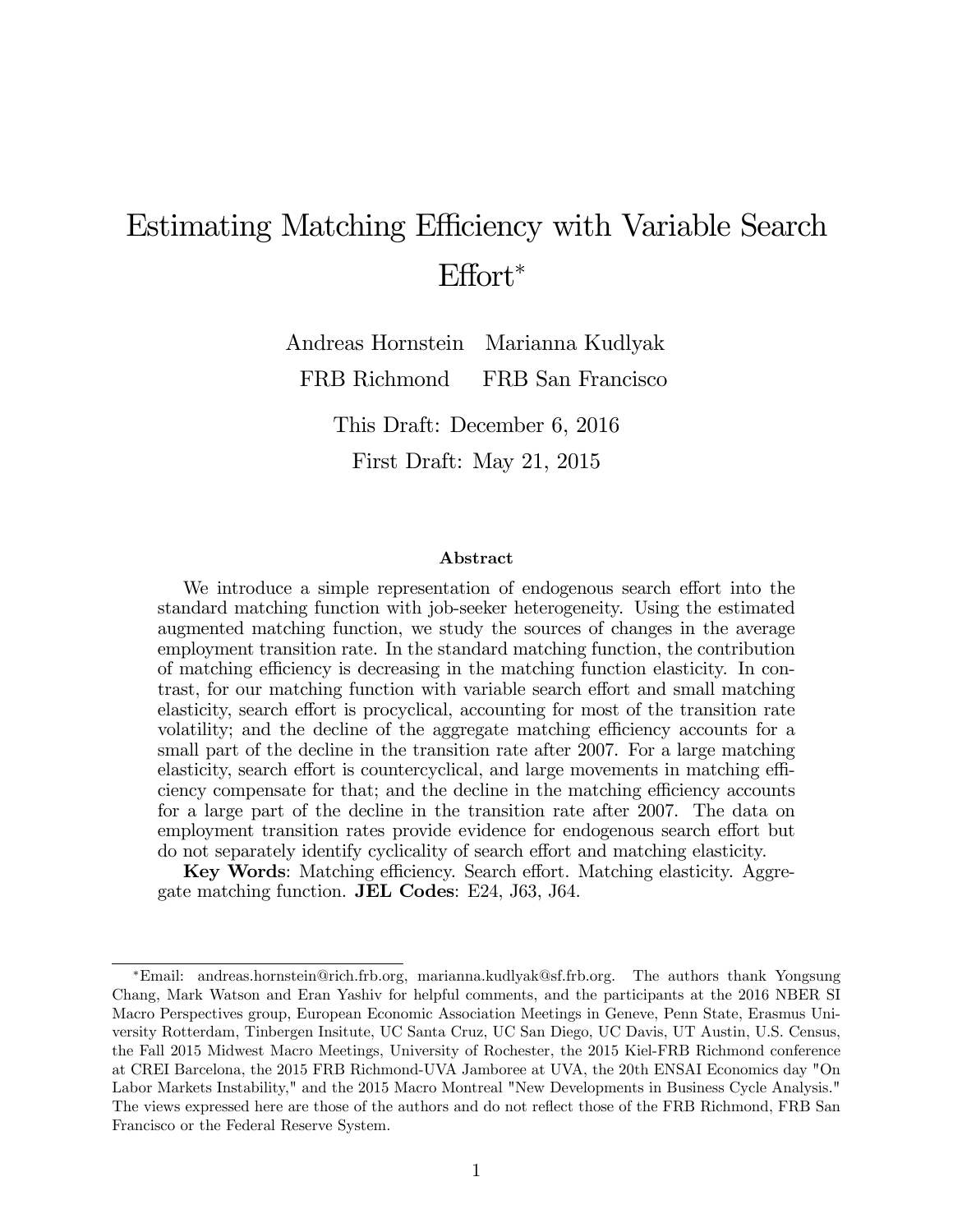## 1 Introduction

In Diamond-Mortensen-Pissarides matching models of the labor market, the matching function plays a role similar to the aggregate production function in macroeconomic models of the goods market.<sup>1</sup> The matching function is a reduced form representation of how in a frictional labor market the combination of workers who are looking for employment and vacant positions that need to be filled—the inputs to the matching function—results in new matched workers and positions—the output of the matching function. In the standard matching function, inputs are homogeneous and there is no utilization variation of inputs. During and after the 2007-09 recession, the ability of the standard matching function to account for the decline in the average employment transition rate through changes in its inputs has deteriorated. Changes in the number of new matches that cannot be accounted for by changes in inputs are attributed to the residual - matching efficiency. Similarly to the measurement of total factor productivity in the growth accounting literature, measurement of the matching efficiency depends, however, on the measurement of inputs.

There are substantial differences in the employment transition rates of different groups of job seekers (by duration of nonemployment, reason of nonemployment, etc.), and the 2007-09 recession and its aftermath are associated with large changes in the composition of the search pool toward groups with typically low employment transition rates. Motivated by these observations, we augment the standard matching function by allowing for heterogeneity in search effectiveness of different groups of job seekers, which through the lens of the matching function is a multiplicative shifter of the job seeker's rate of finding a job. In contrast to the existing literature, we not only allow for exogenous but also for endogenous changes of effectiveness over time.<sup>2</sup> For this augmented matching function, the average employment transition rate depends on the composition of the job seeker pool and job search effectiveness, in addition to the relative number of job seekers and vacancies, and matching efficiency.

We model search effort of an observable type of job seekers as a constant elasticity function of the aggregate matching rate, which itself is a function of the total job seeker input in the economy. We allow for differences in the search effort elasticity across types to account for cyclical changes in relative transition rates. Our model is motivated by the standard

<sup>&</sup>lt;sup>1</sup>Petrongolo and Pissarides  $(2001)$  in their survey of the matching function provide an in-depth description of the role the matching function plays in macroeconomics.

 $2$ Existing approaches are limited to the analysis of composition effects arising from exogenous heterogeneity. For example, Veracierto (2011), Barnichon and Figura (2016), Şahin Song, Topa, and Violante (2012), Elsby, Michaels, and Ratner (2016), Kroft, Lange, Notowidigdo and Katz (2016), and Hall and Schulhofer-Wohl (2015).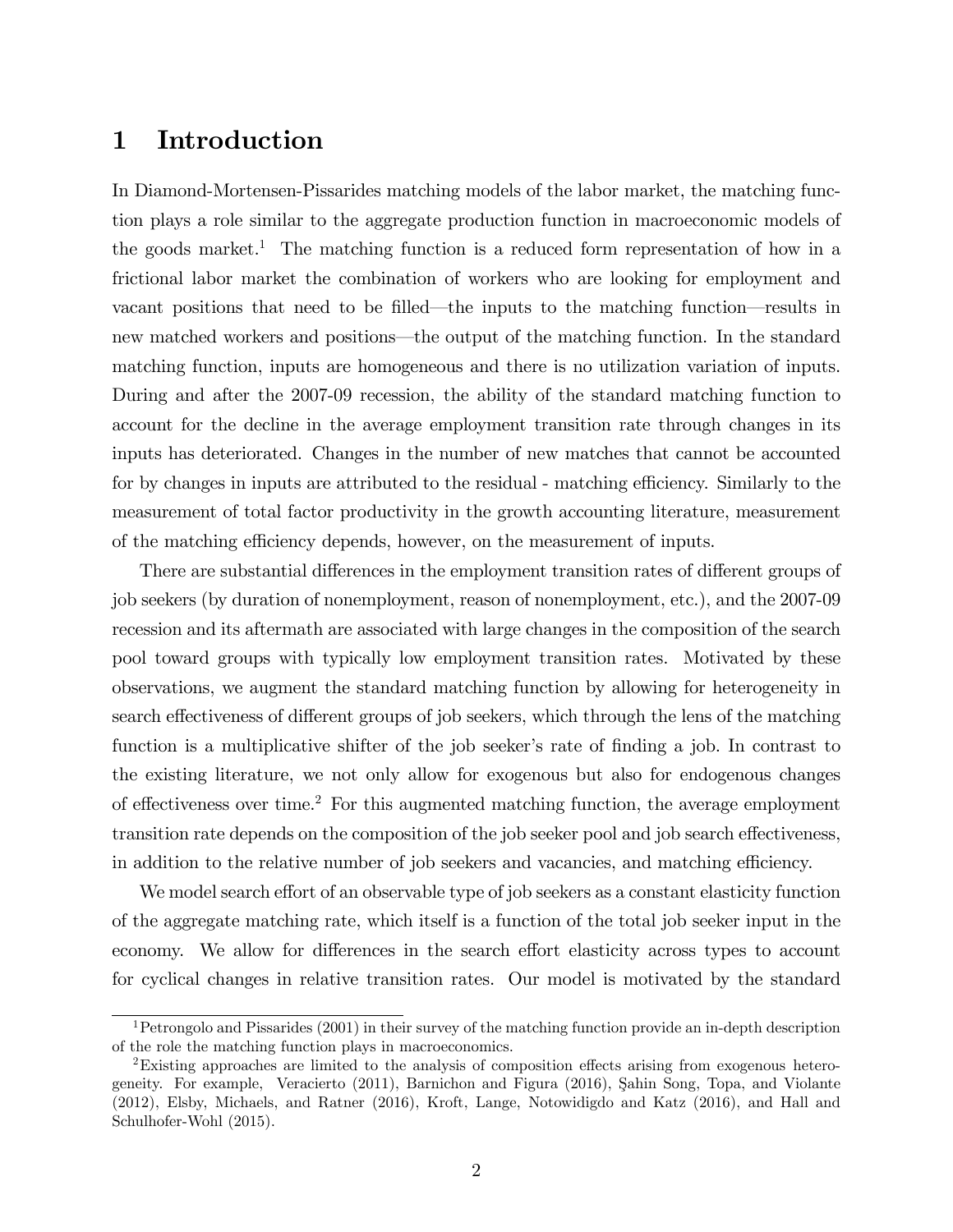search and matching model (Pissarides, 2000); however, in the estimation we do not restrict search effort to be procyclical as implied by the standard model. For this specification of endogenous search effort we show, first, that from the data on employment transition rates the group-specific search effort elasticities and matching function elasticity are not separately identified.<sup>3</sup> That is, the data are consistent with low matching function elasticity with respect to vacancies  $(\alpha)$  and procyclical search effort as well as high  $\alpha$  and countercyclical search effort. Second, the aggregate matching efficiency is identified up to a positive scalar,  $1/\alpha$ . Third, the matching elasticity from the standard matching function, which ignores variable search effort, is identified but is not equal to the underlying 'true' matching elasticity.

Our model of variable search effort thus defines the observed group-specific employment transition rates as nonlinear functions of the observables (market tightness and the composition of search pool) and the unobserved state (aggregate matching efficiency and groupspecific exogenous effects, i.e., group-specific matching efficiencies). We use an extended Kalman filter to estimate the parameters and infer the unobserved state. In our benchmark model, we estimate a flexible random walk process for the aggregate matching efficiency and constant group-specific exogenous effects. We then extend the framework and allow for stochastic time-varying group-specific exogenous effects.

We apply our estimation procedure to three alternative groupings of the pool of nonemployed individuals: unemployed job seekers by duration of unemployment, unemployed job seekers by reason of unemployment, and nonemployed job seekers by labor force status (unemployed and out of the labor force) and gender.<sup>4</sup> The groupings are motivated by an attempt to maximize the possible impact of 'unobserved quality change' on the average employment transition rate: we want to have a decomposition of the search pool such that groups have large and persistent differences in transition rates, and we want to see large compositional changes of the search pool.

First, we find that the decline of the identified aggregate matching efficiency in the Great Recession was large, even after controlling for composition effects and variable search effort. This conclusion is robust to alternative sample periods, measures of vacancies, or structural breaks in the parameters. Second, the data reject the hypothesis under which our model is isomorphic to a model with constant search effort, that is, the data provide evidence in favor of group-specific variable search effort. We find that a model with group-specific variable

<sup>&</sup>lt;sup>3</sup>Throughout the paper, we use terms "type" and "group" interchangeably.

<sup>&</sup>lt;sup>4</sup>In the estimation, we focus on the nonemployed job seekers. However, the framework can be easily extended to take into account employed job seekers.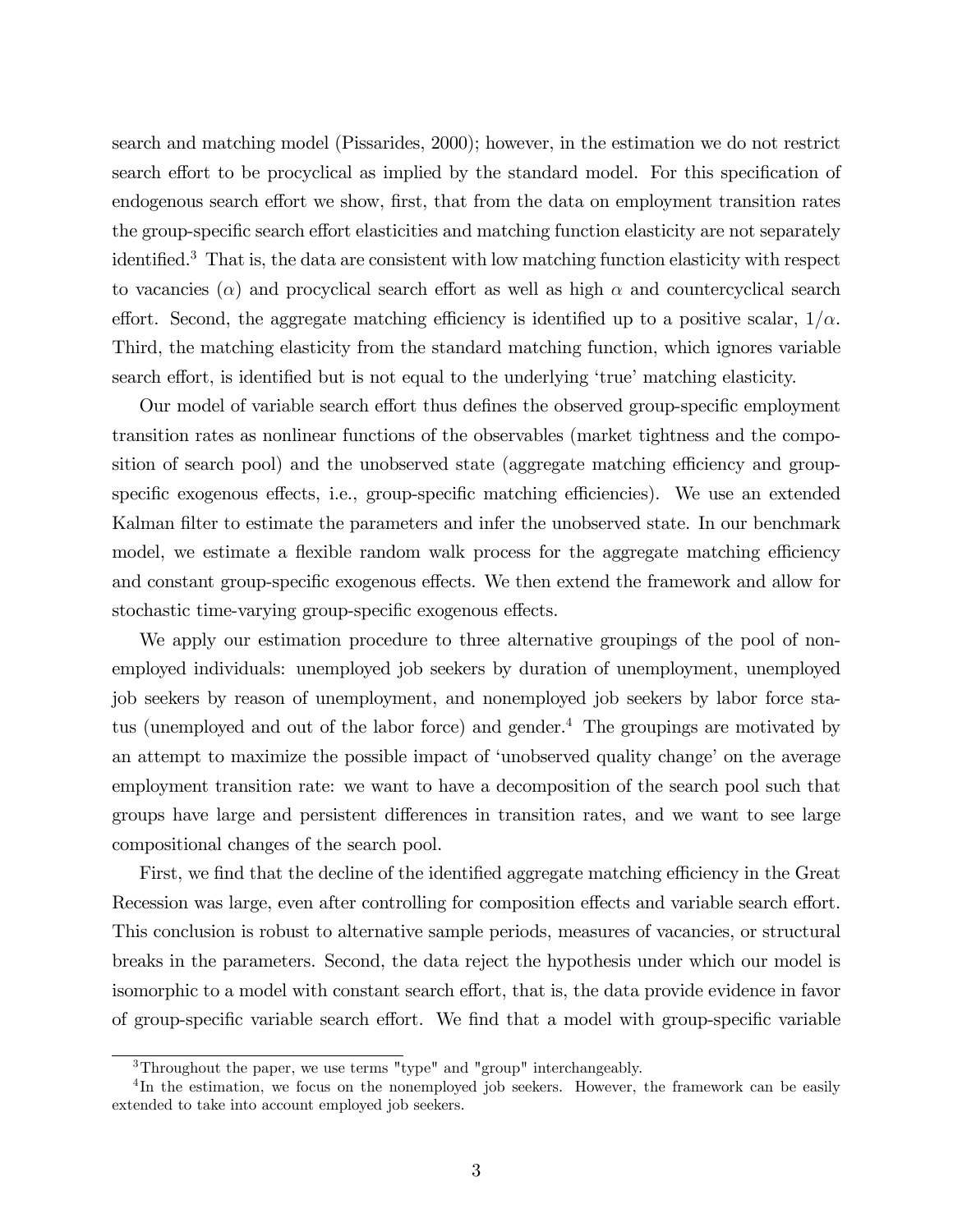search and only one exogenous shock – aggregate matching efficiency (as opposed to a number of type-specific exogenous shocks)  $\overline{\phantom{a}}$  is sufficient to capture both comovement and relative changes in group-specific transition rates. Little is gained from adding time-varying groupspecific exogenous effects. If we instead shut down the group-specific variable search effort, as is typical in the literature, the data call for large movements in exogenous group-specific efficiencies to capture relative movements in the group-specific transition rates.

Finally, using the augmented matching function, we account for the relative contributions of labor market tightness, aggregate matching efficiency, and variable search effort to changes in the average employment transition rate contingent on the elasticity of the matching function. As we just noted, in our framework the cyclicality of search effort and the magnitude of changes in matching efficiency depend on the value of the matching elasticity. For small values of the matching elasticity, search effort is procyclical and accounts for most of the procyclical transition rate. In particular, the large decline of the average transition rate in the Great Recession is mainly attributed to reduced search effort, and the matching efficiency does not decline much. On the other hand, when the matching elasticity is large, search effort is strongly countercyclical and large changes in matching efficiency are required to maintain a procyclical transition rate. This is the opposite of what one obtains for the standard matching function approach with constant search effort for which a larger matching elasticity implies a smaller contribution coming from the aggregate matching efficiency.

Independent evidence on the cyclicality of search effort is limited and mixed. Shimer (2004), Mukoyama, Patterson, and Sahin (2014), and Faberman and Kudlyak (2014) provide evidence for countercyclical search effort, whereas DeLoach and Kurt (2013) argue for acyclical search effort, and Gomme and Lkhagvasuren (2015) argue for procyclical effort. Our reading of the literature is that it favors the presence of countercyclical search effort. The evidence for endogenous and countercyclical search effort poses a hurdle for the standard search and matching model, both in terms of its technical capacity to accommodate countercyclical search effort and in terms of its ability to generate fluctuations of the employment transition rate of empirical magnitudes.

To our knowledge, ours is the first study that allows for endogenous search effort in the matching function accounting framework. A number of papers have studied how accounting for search heterogeneity might affect estimates of matching efficiency.<sup>5</sup> Almost all of these

 $5$ Like all of this literature, we focus on the measurement of search effectiveness for job seekers, taking the recruiting effectiveness for reported vacancies as given. In seminal work, Davis, Faberman and Haltiwanger  $(2013)$  study recruiting effectiveness for vacancies.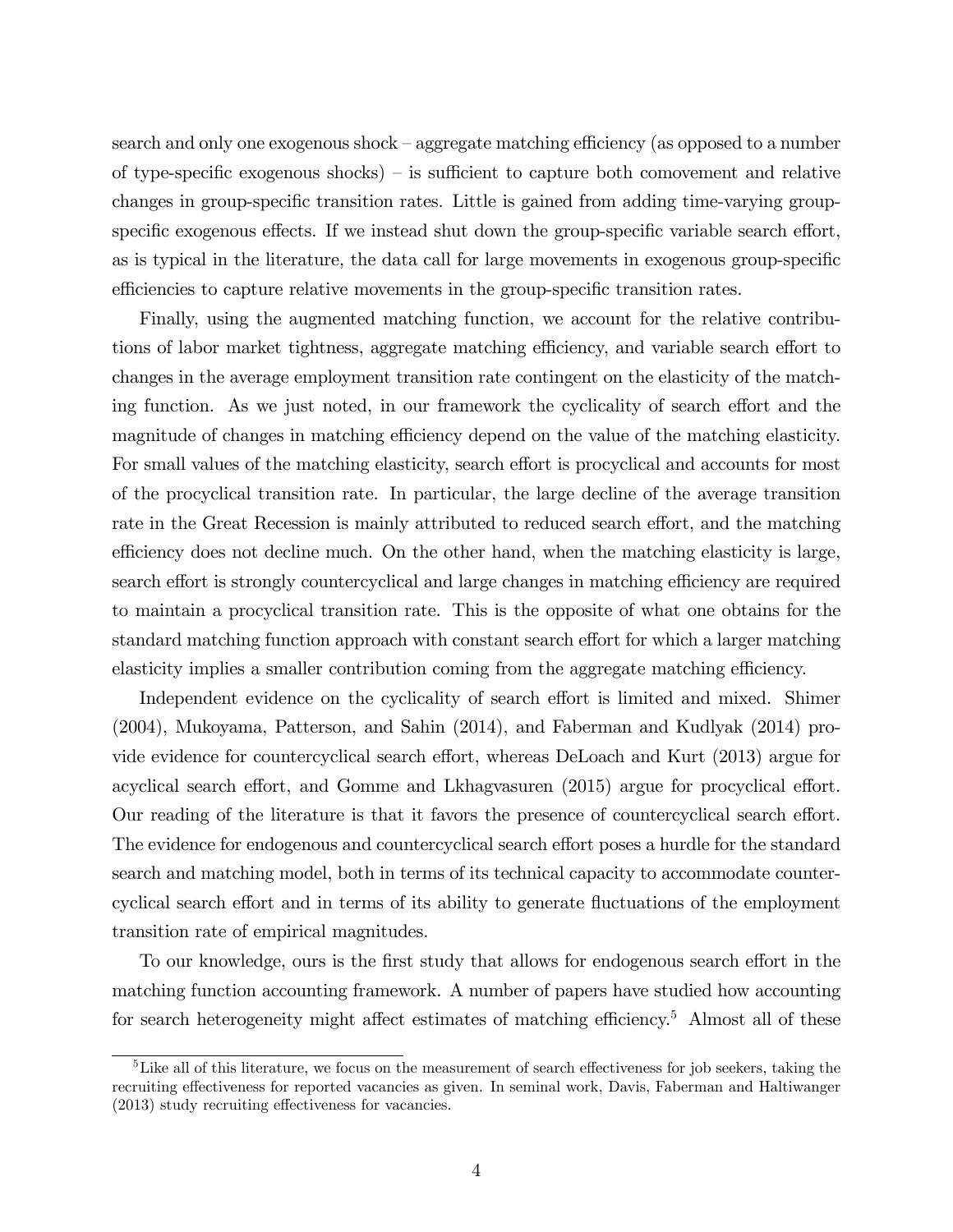studies assume, as we do, that after correcting for quality differences across types, the types remain perfect substitutes in the matching function. Davis (2011) and Kroft, Lange, Notowidigdo, and Katz (2016) study heterogeneity among the unemployed defined by duration of unemployment, and they construct correction factors for search effort that recover the effective input of workers to the matching function. Sahin, Song, Topa, and Violante (2014) show how the potential misallocation of unemployed workers across disaggregated labor markets affects measured matching efficiency in the reduced form aggregate matching function. Barnichon and Figura (2015) build on these contributions and study a decomposition of the unemployed by type and market segment and allow for differences in fixed type-specific efficiencies, but no aggregate matching efficiency. They argue that relative to a homogeneous search pool model, composition effects account for most of the observed decline in matching efficiency. Veracierto  $(2011)$  extends the definition of the search pool beyond the unemployed to include those out of the labor force (OLF) and allows for time-varying relative type-specific efficiencies. Sedlacek  $(2014)$  uses techniques similar to ours to study the role of time-varying relative type-specific efficiencies when the search pool includes unemployed, OLF, and employed. For the same broadly defined search pool as in Sedlacek (2014) but more demographic detail, Hall and Schulhofer-Wohl (2016) study the role of type-specific matching efficiencies when different observed search types remain imperfect substitutes in the matching function.<sup>6</sup> On the theory side, the cyclicality of search effort is potentially relevant for the amplification of the volatility of vacancies and unemployment in search and matching models (for example, Costain and Reiter (2008) or Gomme and Lkhagvasuren  $(2015)$ .

The remainder of the paper is structured as follows. Section 2 describes a model of the matching function with heterogeneity and endogenous search effort and derives identification results. Section 3 describes the estimation procedure. Section 4 describes the data and basic facts that motivate variable search effort. Section 5 presents our estimation results on the identified aggregate matching efficiency with variable search effort. Section 6 presents the decomposition of the average employment transition rate conditional on proand countercyclical search effort. Section 7 concludes.

 $6$ Similar to type-specific variable search effort in our model, Hall and Schulhofer-Wohl's imperfect substitutability across types captures cyclical changes in relative transition rates. Compared with our approach there are two conceptual differences to Hall and Schulhofer-Wohl. First, unlike our approach there is no obvious interpretation for what imperfect substitutability across types means. Second, Hall and Schulhofer-Wohl exclude the possibility of changes in aggregate matching efficiency and limit themselves to changes in type-specific matching efficiencies.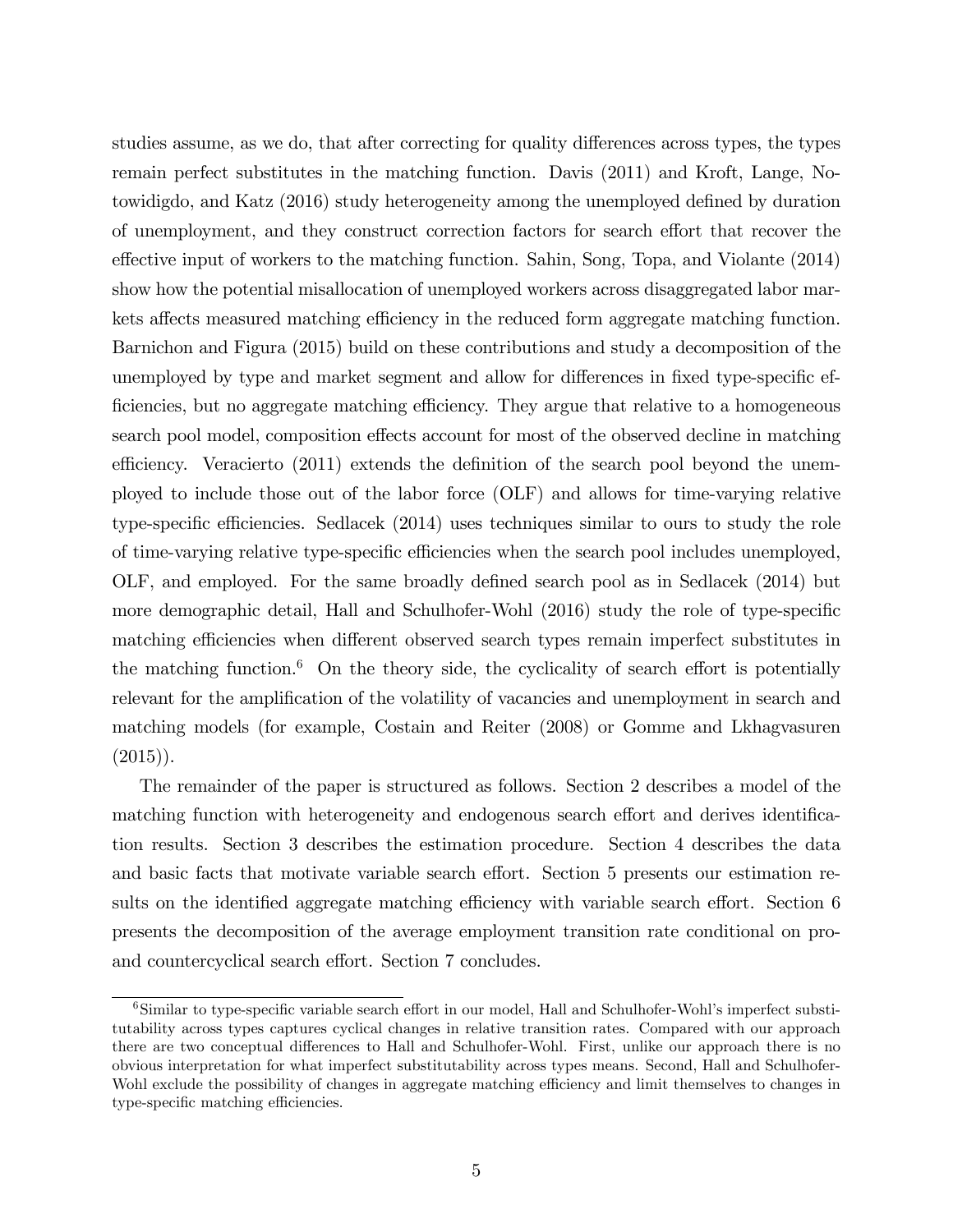### 2 Matching with endogenous search effort

The aggregate search and matching function in macro-labor models describes the 'production' of hires as a function of the stocks of job seekers and vacancies, and an exogenous shift term denoting the aggregate efficiency of the matching process. The standard approach for the search and matching function assumes that the inputs are homogenous and that search effort does not vary endogenously with the state of the labor market. We augment the standard search and matching function by allowing for time-varying heterogeneity in search effectiveness across observed groups of job seekers. Search effectiveness may vary for exogenous reasons or it may change in response to the aggregate matching rate. We refer to the endogenous component of group-specific search effectiveness as search effort and introduce a simple model in which search effort is a function of the aggregate matching rate.

#### 2.1 A model of heterogeneous search effectiveness

In this section, we describe a simple extension of the aggregate matching function approach that allows for heterogeneity in search effectiveness of job seekers.

Consider an economy with a finite number of search types,  $i \in I$ . Time is continuous. At any point in time,  $u_{i,t}$  job seekers of type i engage in search and the types differ in their search effectiveness,  $\rho_{i,t}$ , to be described in more detail below. Total effective search input,  $u_t^* \equiv \sum_i \rho_{i,t} u_{i,t}$ , and vacancies,  $v_t$ , are inputs to a Cobb-Douglas matching function that generates hires,  $h_t$ ,

$$
h_t = \exp\left(\kappa_t\right) v_t^{\alpha} \left(u_t^*\right)^{1-\alpha},\tag{1}
$$

for a given aggregate matching efficiency,  $\kappa_t$ , and matching elasticity,  $0 < \alpha < 1$ . In the standard matching function, the search types are homogeneous,  $\rho_{i,t} = 1$ , and aggregate search input is simply the sum of all job seekers,  $u_t \equiv \sum_i u_{i,t}$ .

The aggregate matching rate per search unit,  $\lambda_t \equiv h_t/u_t^*$ , is

$$
\lambda_t = \exp\left(\kappa_t\right) \theta_t^{\alpha} \bar{\rho}_t^{-\alpha},\tag{2}
$$

where  $\theta_t \equiv v_t/u_t$  is the standard aggregate labor market tightness, and  $\bar{\rho}_t \equiv \sum_i \omega_{i,t} \rho_{i,t}$  is average search effectiveness, with  $\omega_{i,t} = u_{i,t}/u_t$  being the share of type i in the search pool.

The transition rate to employment for a type i searcher is then the product of the typespecific search effectiveness and the per search unit matching rate,  $\lambda_{i,t} = \rho_{i,t} \lambda_t$ . The average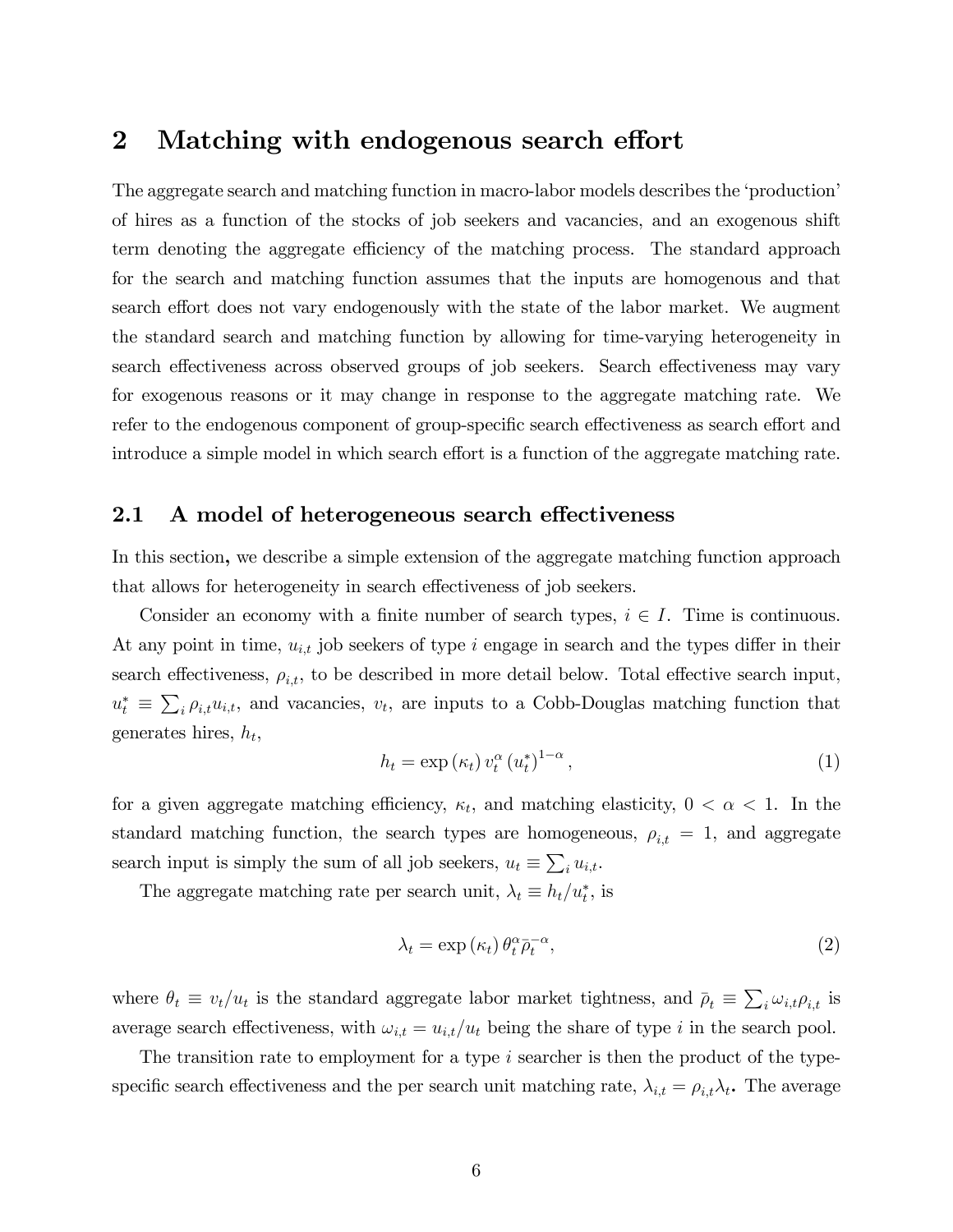aggregate transition rate,  $\bar{\lambda}_t \equiv \sum_i \omega_{i,t} \lambda_{i,t}$ , is

$$
\bar{\lambda}_t = \exp\left(\kappa_t\right) \bar{\rho}_t^{1-\alpha} \theta_t^{\alpha}.
$$
\n(3)

For the analysis of the average transition rate, the standard matching function approach ignores changes in average search effectiveness, whether due to changes in the composition of the search pool or due to variations in type-specific search effectiveness, and sets  $\bar{\rho}_t = 1$ . In other words, with heterogeneous search effectiveness, the standard approach conflates changes in matching efficiency with changes in composition and search effectiveness.

#### 2.2 Modeling endogenous search effectiveness

Let the type-specific search effectiveness  $\rho_{it}$  be the product of a type-specific exogenous component (exogenous type-specific matching efficiency),  $z_{it}$ , and a type-specific endogenous component (search effort),  $s_{it}$ ,

$$
\rho_{it} = s_{it} \exp\left(z_{it}\right). \tag{4}
$$

We model type  $i$ 's search effort as a constant elasticity function of the aggregate matching rate,

$$
s_{it} = \lambda_t^{\eta_i},\tag{5}
$$

where  $\eta_i$  is the type-specific elasticity of search effort with respect to the aggregate matching rate.

Our approach is motivated by the basic search and matching model, e.g. Pissarides (2000) or Gomme and Lkhagvasuren (2015), for which the employment transition rate of searchers is the product of search effort and the aggregate matching rate per unit of search effort, and searchers face an increasing and convex cost from search effort. For this model, search effort increases if the expected gains from search increase, in particular, if the aggregate matching rate increases.<sup>7</sup> In our set-up, the search elasticity  $\eta_i$  reflects the endogenous response of search effort to changes in the aggregate matching rate, assuming that more effort makes a searcher more effective.

Combining equations  $(4)$  and  $(5)$  yields the following expression for type-specific search effectiveness:

$$
\ln \rho_{it} = z_{it} + \eta_i \ln \lambda_t,\tag{6}
$$

<sup>&</sup>lt;sup>7</sup>See Appendix A for the first order condition from the basic search and matching model with endogenous search effort.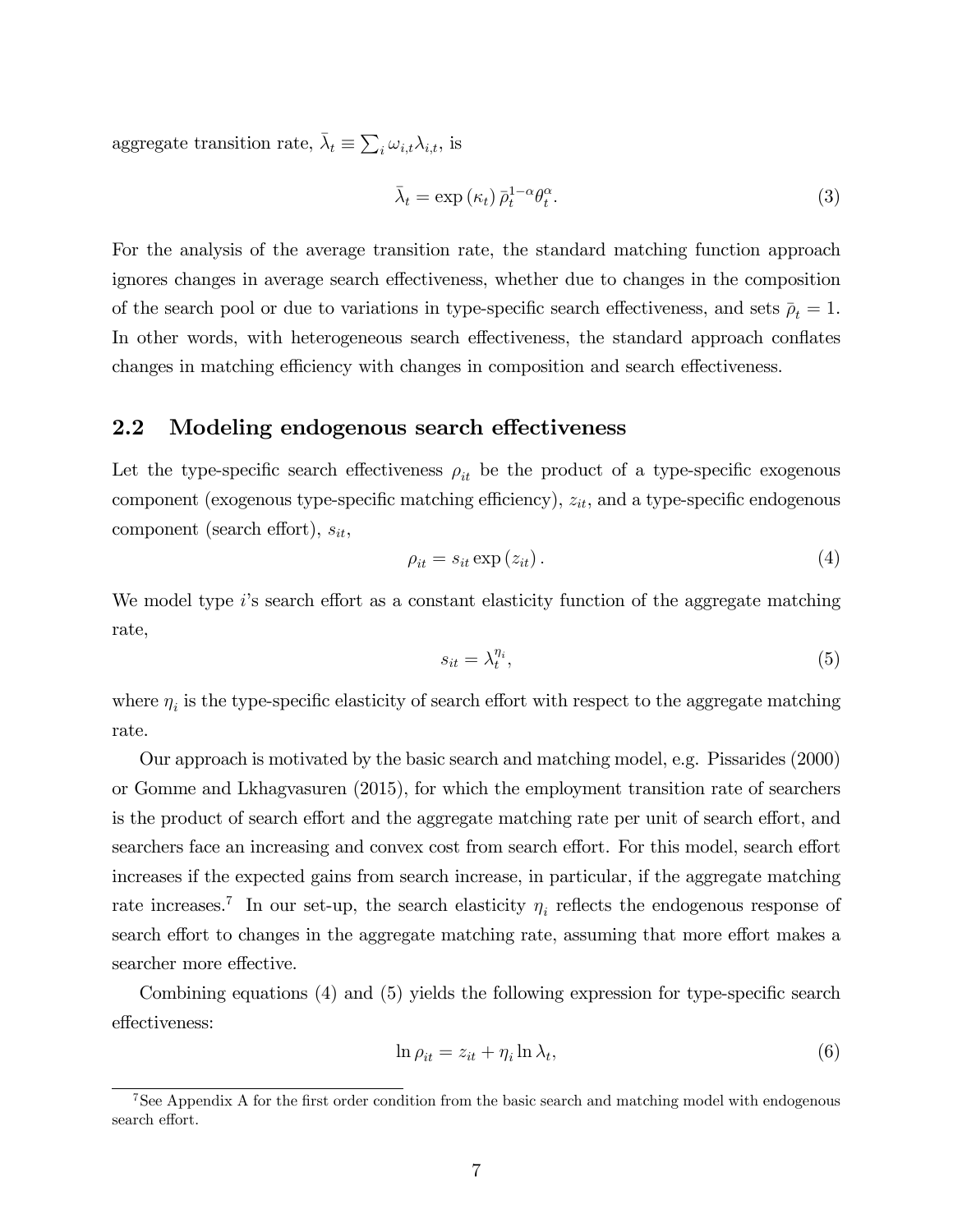This specification nests two special cases of time-varying type-specific search effectiveness. When  $z_{it}$  is constant, all time-variation is due to the type-specific search effort. When  $\eta_i = 0$ , all time-variation is due to the variation in the type-specific exogenous component.

We will call search effort procyclical if  $\eta_i > 0$  and countercyclical if  $\eta_i < 0$ . We do not restrict search effort to be procyclical as implied by the basic search and matching model, but we impose a lower bound on the search elasticity,  $\eta_i \geq -1$ , such that a type's employment transition rate is always procyclical,

$$
\ln \lambda_{it} = z_{it} + (1 + \eta_i) \ln \lambda_t \text{ for } i \in I.
$$
 (7)

Our model of heterogenous search effectiveness thus defines observed employment transition rates of groups as a function of the unobserved aggregate matching rate and exogenous groupspecific effects, that may be fixed or time-varying. Combining equations  $(2)$  and  $(7)$  then yields the aggregate matching rate as a nonlinear function of the search pool composition, aggregate matching efficiency, and exogenous type-specific effects

$$
\ln \lambda_t = \kappa_t + \alpha \ln \theta_t - \alpha \ln \sum_i \omega_{it} \exp (z_{it} + \eta_i \ln \lambda_t).
$$
 (8)

In equations (7) and (8),  $y_t = \left\{\theta_t, (\lambda_{it})_{i=1}^I, (\omega_{it})_{i=1}^I\right\}$  is observable,  $x_t = \left\{\kappa_t, (z_{it})_{i=1}^I\right\}$  describes the unobserved state, and  $\{\alpha, (\eta_i)_{i=1}^I\}$  are parameters. Our goal is to estimate the parameters and infer the unobserved state conditional on observable variables.

#### 2.3 Identification

We first show that, conditional on using only observations on group-specific transition rates, the parameters of our model are not uniquely identified. In particular, the sign of the search effort elasticity, that is, the cyclicality of search effort, is not identified.

**Proposition 1** Conditional on observations  $\{y_t\}$ , the matching elasticity and search effort elasticities are identified only up to the restriction

$$
\frac{\alpha}{1-\alpha} (1+\eta_i) = \phi_i \ge 0 \text{ for } i \in I.
$$
 (9)

and the aggregate matching efficiency and matching rate are identified up to the restriction

$$
\hat{\kappa}_t \equiv \frac{\kappa_t}{\alpha} \text{ and } \ln \hat{\lambda}_t \equiv \frac{1 - \alpha}{\alpha} \ln \lambda_t. \tag{10}
$$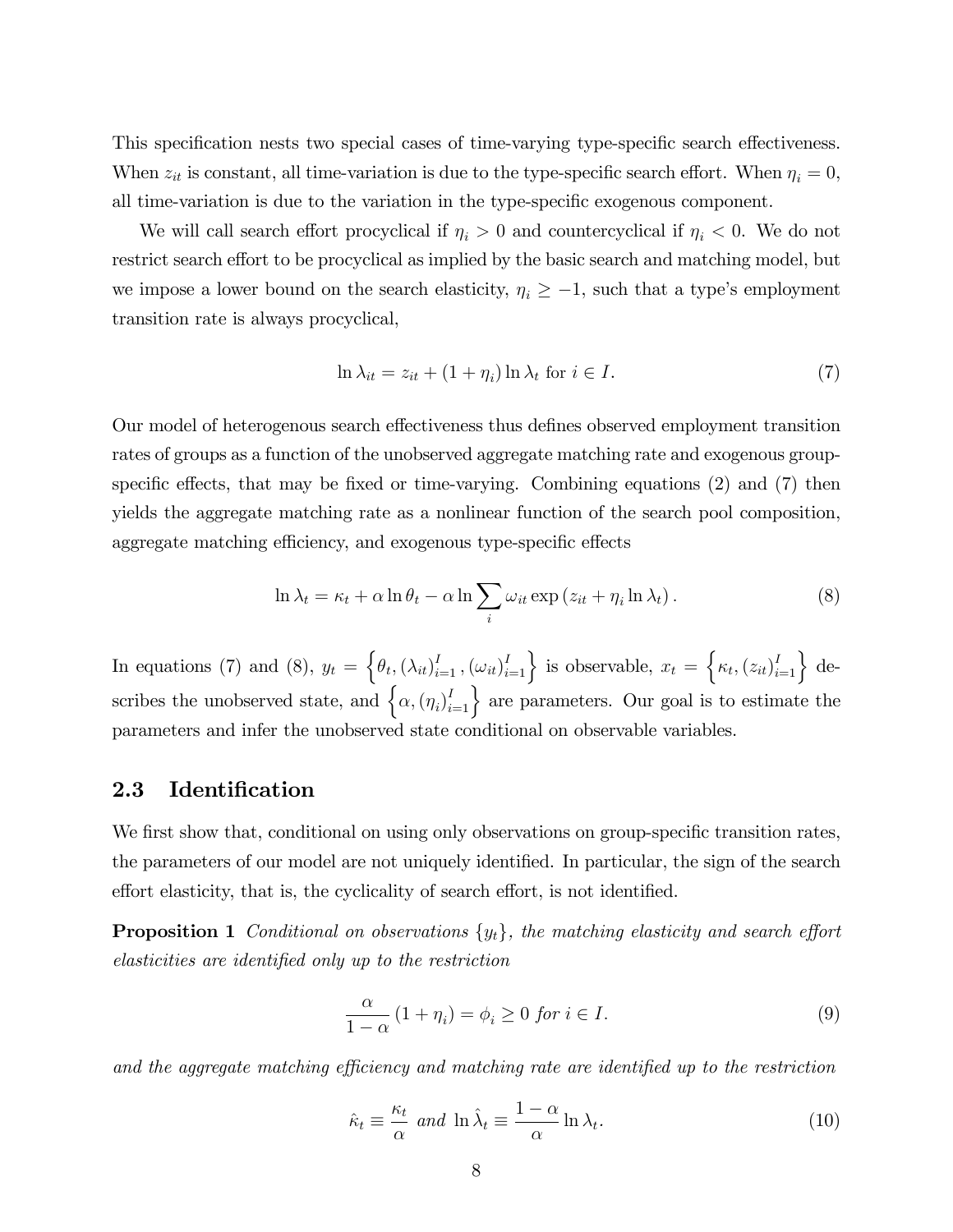We obtain this proposition by applying the definition of  $\phi_i$  from (9) together with the transformation of variables  $\hat{\kappa}_t$  and  $\hat{\lambda}_t$ , to our model for employment transition rates (7) and (8) rewriting it as follows

$$
\ln \lambda_{it} = z_{it} + \phi_i \ln \widehat{\lambda}_t, \tag{11}
$$

$$
\ln \widehat{\lambda}_t = \widehat{\kappa}_t + \ln \theta_t - \ln \sum_i \omega_{it} \exp \left( z_{it} + \phi_i \ln \widehat{\lambda}_t \right). \tag{12}
$$

From these equations one can see that given observable  $y_t$  and a solution  $(z_{it}, \hat{\kappa}_t, \hat{\lambda}_t, \phi_i)$ , any other solution  $(z_{it}, \kappa_t, \lambda_t, \alpha, \eta_i)$  that satisfies the constraints (9) and (10) is observationally equivalent. Note that  $\phi_i$  is effectively the identified transition elasticity in (11). It then follows from equation (9) that for each type there exists a critical value of the matching elasticity that depends on the type's identified transition elasticity such that search effort is procyclical (countercyclical) if the matching elasticity is below (above) the critical value. In other words, working with observations on group-specific transition rates only, the observations are consistent with either pro- or countercyclical search effort.

Finally note that if the identified transition elasticities are the same for all types,  $\phi_i = \phi$  $\forall i \in I$ , that is,

$$
\frac{\alpha}{1-\alpha} (1+\eta_i) = \phi \,\forall i \in I,
$$
\n(13)

our model is equivalent to one with common search effort across types  $(\eta_i = \eta)$ . Then by setting  $\eta = 0$  and  $\alpha = 1/(1 + \phi)$  in equation (9), it encompasses a special case of constant search effort. Alternatively, if the identified transition elasticities differ across types, we can argue for the presence of endogenous search effort. It is an empirical question whether the identified transition elasticities differ across types, and we address this issue in the estimation section.

We get a better understanding of the model's inability to identify the cyclicality of search effort if we ignore heterogeneity and consider the case of a representative searcher. For this case, the closed form solution of the aggregate matching rate,  $\lambda_t$ , and the employment transition rate,  $\lambda_{1t}$ , in terms of the underlying parameters, matching elasticity and search effort elasticity, is

$$
\ln \lambda_t = \frac{\alpha}{1 + \alpha \eta_1} (\ln \theta_t + \hat{\kappa}_t) \text{ and}
$$

$$
\ln \lambda_{1,t} = \underbrace{\alpha \frac{1 + \eta_1}{1 + \alpha \eta_1}}_{\equiv \hat{\alpha}} (\ln \theta_t + \hat{\kappa}_t)
$$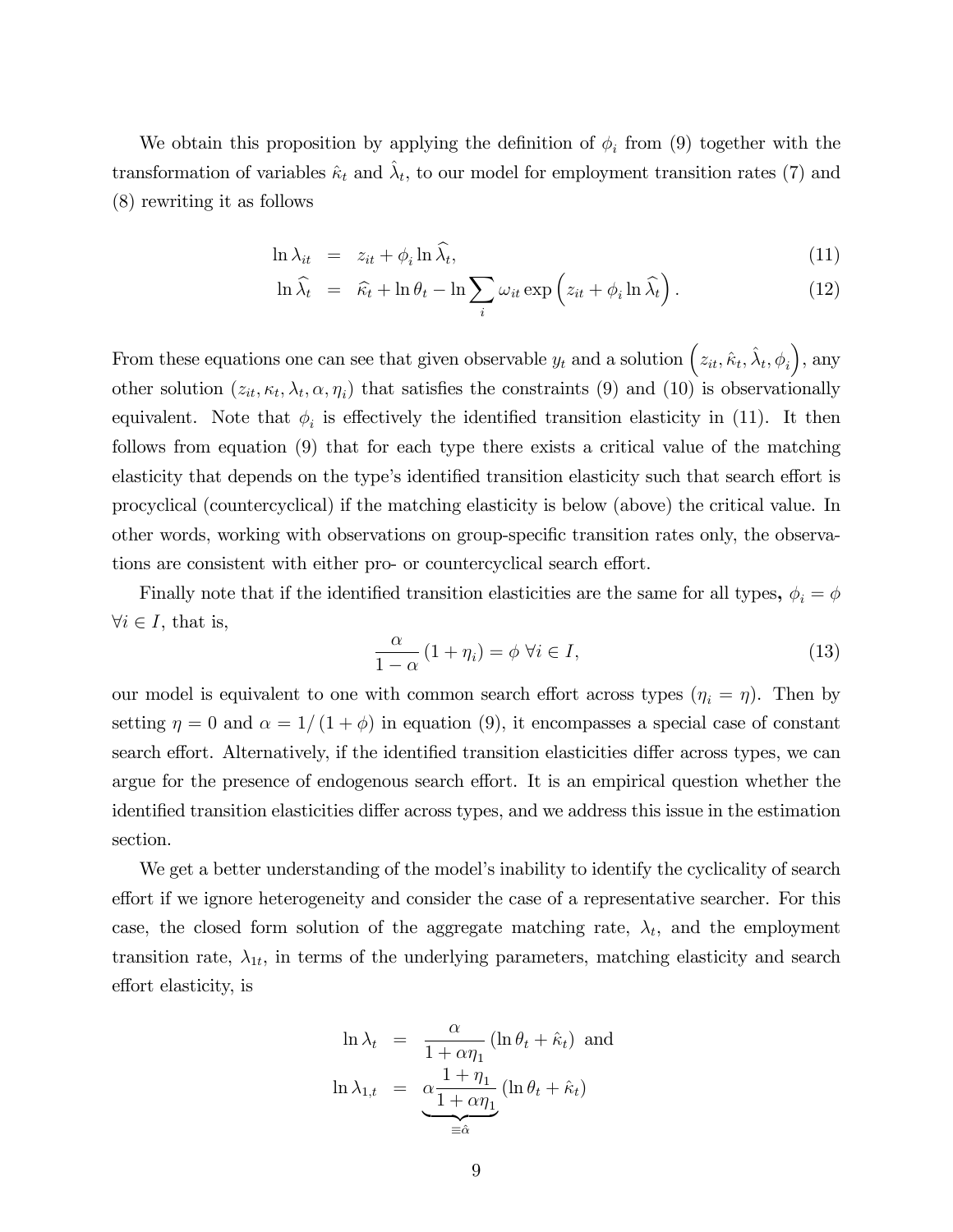where  $\hat{\alpha}$  is the effective matching elasticity that relates observed transition rates to market tightness.<sup>8</sup> Let us start with a matching function elasticity  $\alpha$  and constant search effort,  $\eta = 0$ . Then a 1 percentage point increase of market tightness results in an  $\alpha$  ppt increase of the matching rate  $\lambda_t$  and the transition rate  $\lambda_{1t}$ . Suppose that search effort is procyclical,  $\eta_1 > 0$ , then the higher matching rate leads to an increase in search effort,  $\rho_{1t}$ , and a decline in effective tightness,  $\theta_t/\rho_{1t}$ , equation (2). Thus the matching rate increases less than  $\alpha$ ppts. The direct effect of increased search effort on the transition rate, however, more than compensates for the decline in the matching rate, and the transition rate increases by more than  $\alpha$  ppts. The converse holds when search effort is countercyclical,  $\eta_1 < 0$ . In this case, a 1 ppt increase of market tightness results in a more than  $\alpha$  ppt increase in the matching rate because search effort declines, and the effective market tightness increases by more than 1 ppt. Again, the direct effect of reduced search effort more than compensates for the increase in the matching rate, and the transition rate increases by less than  $\alpha$  ppts. Thus the effective matching elasticity is increasing in the matching elasticity and the search effort elasticity. Any given effective matching elasticity  $\hat{\alpha}$  can then be accounted for by the same matching elasticity,  $\alpha = \hat{\alpha}$ , and a-cyclical search effort,  $\eta_1 = 0$ , or by a larger (smaller) matching elasticity,  $\alpha > \hat{\alpha}$  ( $\alpha < \hat{\alpha}$ ) with a countercyclical (procyclical) search effort,  $\eta_1 < 0$  ( $\eta_1 > 0$ ).

Even though the matching elasticity and search effort elasticities are not separately identified, for a log-linear approximation of the average employment transition rate as a function of market tightness, the coefficient on market tightness is uniquely determined.

**Proposition 2** The log-linear approximation of the average employment transition rate at a point  $(\hat{\lambda}_0, \hat{\kappa}_0, z_0, \omega_0)$  is

$$
\Delta \ln \bar{\lambda} = \bar{\alpha} \left( \Delta \ln \theta + \Delta \hat{\kappa} \right) + \left( 1 - \bar{\alpha} \right) \Delta \bar{z} + \Delta \bar{\varepsilon}, \ \text{with} \tag{14}
$$

$$
\bar{\alpha} = \frac{\bar{\phi}}{1 + \bar{\phi}} \tag{15}
$$

and  $\phi$ ,  $\Delta \bar{z}$ , and  $\Delta \bar{z}$  are weighted averages of type-specific elasticities, efficiencies and measurement errors.

#### **Proof.** See Appendix.  $\blacksquare$

The expression for the log-linear approximation of the average employment transition rate is analogous to the standard homogeneous search and matching model, but with the

 $8$ Here we ignore exogenous type-specific effects since there is only one type.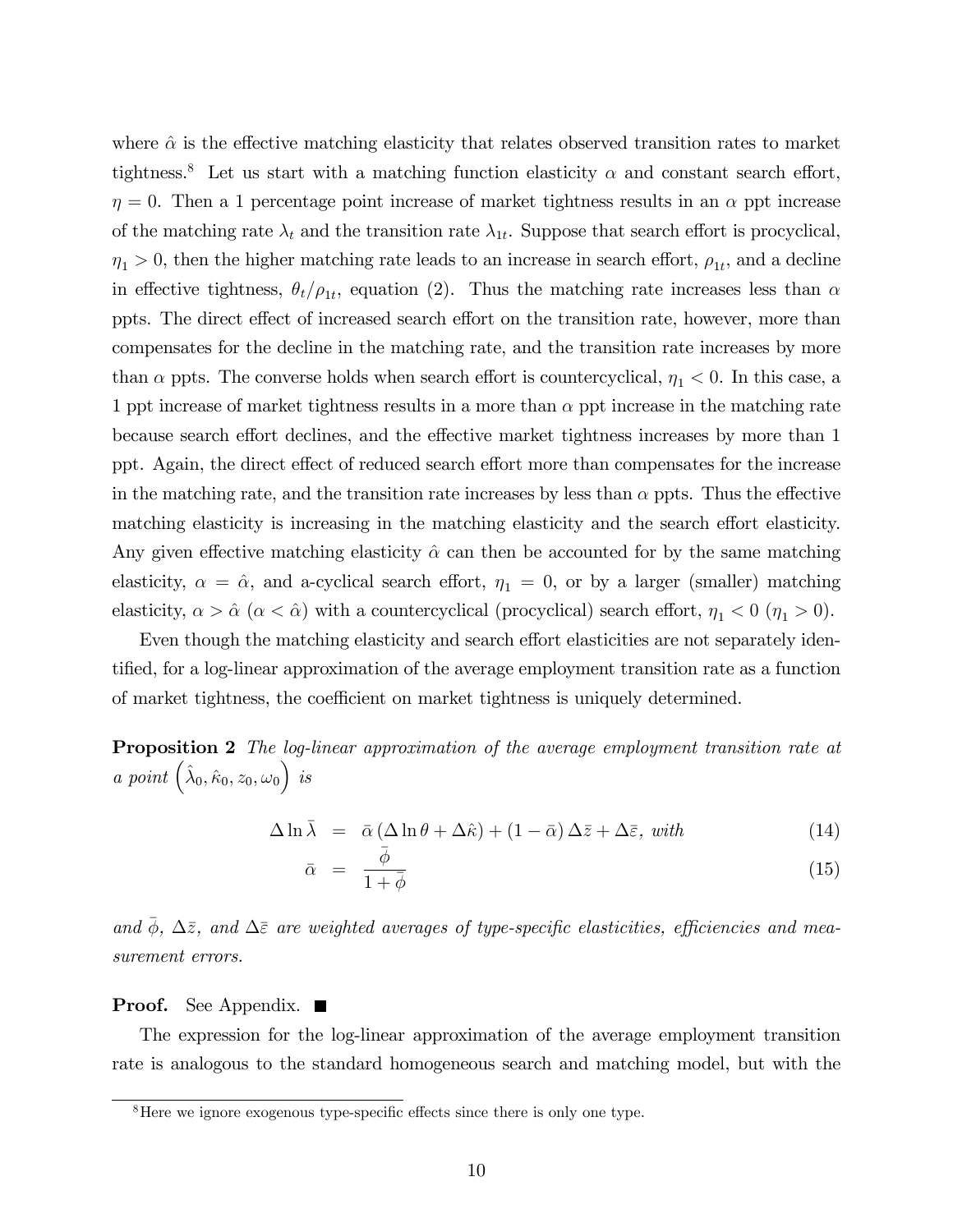reduced form matching elasticity  $\bar{\alpha}$  being a function of the weighted average of the identified transition elasticities  $\phi_i$ . Therefore, the 'reduced form' matching function elasticity  $\bar{\alpha}$  is identified but is not equal to  $\alpha$ <sup>9</sup>

Finally, we note that the overall level of the aggregate matching efficiency and the typespecific effects is not identified. Using equations  $(11)$  and  $(12)$ . it is straightforward to show the following proposition.<sup>10</sup>

**Proposition 3** The level of the state  $x_t = \left\{\hat{\kappa}_t, (z_{it})_{i=1}^I\right\}$  is identified up to an additive shift term.

When we estimate our model we therefore normalize one of the states.

## 3 Estimation

Our model for the evolution of the type-specific employment transition rates has a straightforward state-space representation, albeit with a nonlinear measurement equation. Conditional on the parameters, we are using an extended Kalman-Ölter approach to infer the state of the system from observations on the type transition rates. We obtain parameter estimates by maximizing the likelihood function.

Given the unobserved state  $x_t = (\hat{\kappa}_t, \{z_{it}\}_i)$ , equation (11) for the measured typetransition rate  $\lambda_i^m$  with measurement noise  $\varepsilon_i$ ,

$$
\ln \lambda_{it}^{m} = z_{it} + \phi_i \ln \hat{\lambda}_t + \varepsilon_{it} \text{ for } i = 1,..,I
$$
\n(16)

with  $\varepsilon_{it} \sim N(0, \Sigma_{\varepsilon})$ , and equation (12) for the identified matching rate define the measurement equations of the state-space model.

We use three different specifications for the evolution of the unobserved state  $x_t$ . The baseline specification has time-varying aggregate matching efficiency only, and the two other alternatives use either time-varying type-specific efficiencies only or aggregate and timevarying type-specific efficiencies jointly.

 $^{9}$ In the standard matching function approach that ignores heterogeneity and endogenous search effort, the matching function elasticity  $(\overline{\alpha})$  is typically estimated from the relationship between the average transition rate and labor market tightness, i.e.,  $\ln \bar{\lambda}_t = \bar{\kappa}_t + \bar{\alpha} \ln \theta_t$ , where  $\bar{\kappa}_t$  denotes the estimated aggregate matching efficiency from the standard matching function approach.

 $10$ The proof is in Appendix C.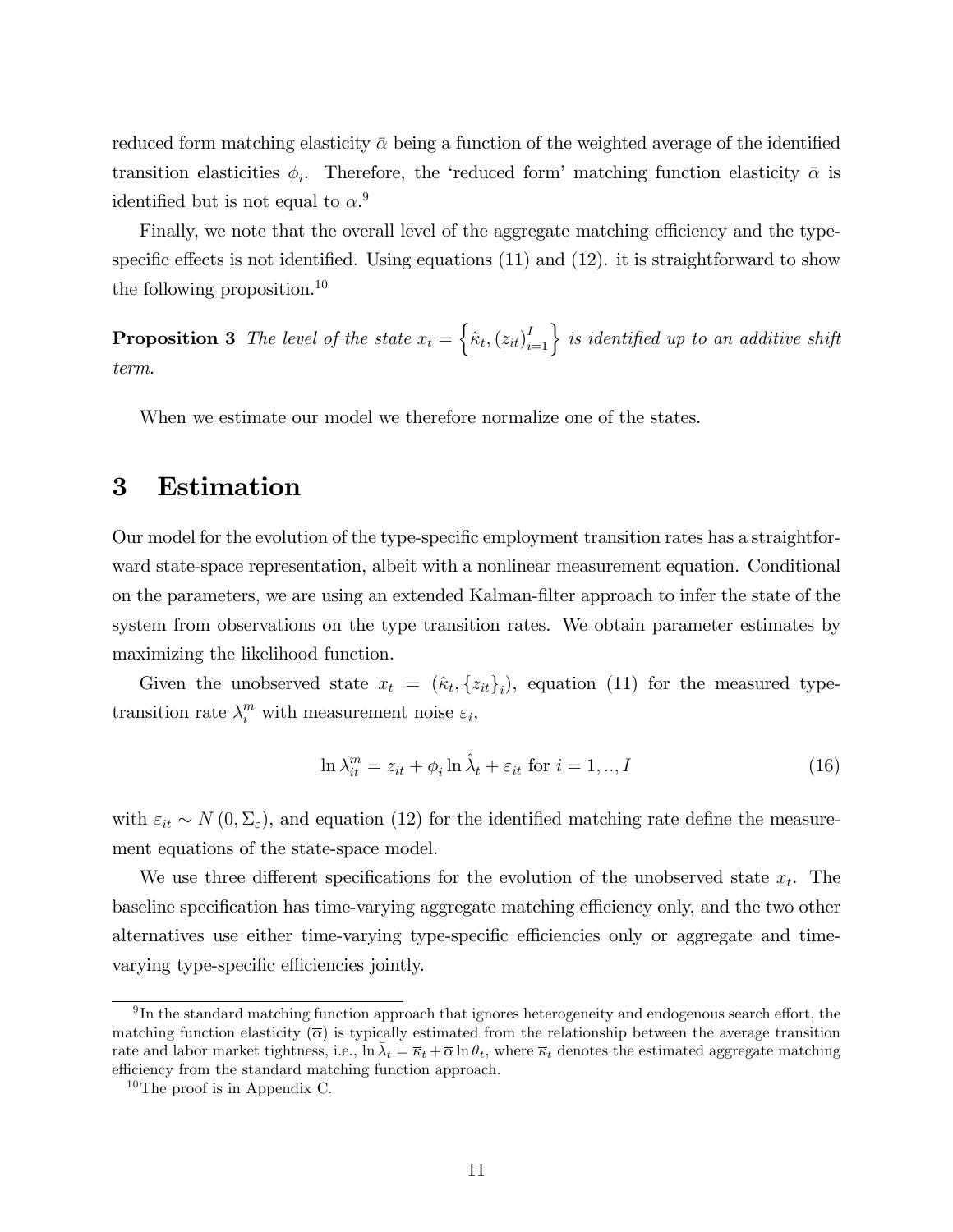Model 1. Time-varying aggregate matching efficiency and fixed type-specific matching efficiencies,

$$
\widehat{\kappa}_t = \widehat{\kappa}_{t-1} + \zeta_t, \zeta_t \sim N\left(0, \sigma_{\zeta}^2\right)
$$
  

$$
z_{it} = c_i \,\forall i \in I.
$$

We use a random walk to capture any trend in the aggregate matching efficiency and also any potentially substantial drop of the matching efficiency after 2007. We allow for permanent differences across types through fixed effects, and time-varying differences across types are captured through differences in the identified transition elasticities. In view of proposition 3 we normalize  $c_1 = 0$ .

Model 2. Time-varying type-specific matching efficiencies and fixed aggregate matching efficiency,

$$
\begin{aligned}\n\widehat{\kappa}_t &= 0\\ \nz_{it} &= z_{it-1} + \xi_{it}, \, \xi_{it} \sim N\left(0, \sigma_{\xi_i}^2\right) \, \forall i \in I.\n\end{aligned}
$$

Similar to Model 1, we allow for flexible random walk processes for type-specific matching efficiencies. We normalize  $\hat{\kappa}_t = 0$ .

Model 3. Time-varying aggregate matching efficiency and time-varying type-specific matching efficiencies,

$$
\widehat{\kappa}_t = \widehat{\kappa}_{t-1} + \zeta_t, \zeta_t \sim N\left(0, \sigma_{\zeta}^2\right),
$$
  
\n
$$
z_{it} - c_i = \gamma_i \left(z_{it-1} - c_i\right) + \xi_{it}, \xi_{it} \sim N\left(0, \sigma_{\xi_i}^2\right) \ \forall i \in I.
$$

In Model 3, we specify the aggregate matching efficiency as a random walk and type-specific matching efficiencies as stationary  $AR(1)$ -processes. We normalize  $c_1 = 0$ . We choose this specification for two reasons. First, anticipating our estimation results for Model 2, we see substantial comovement of type-specific efficiencies at low frequencies, which suggests a common trend. We identify this common trend with the aggregate matching efficiency. Second, with this specification the stochastic processes for  $\hat{\kappa}_t$  and  $\{z_{it}\}$  are separately identified to a first order approximation.<sup>11</sup>

<sup>&</sup>lt;sup>11</sup>Even though in Model 3 we have only I observations on type employment transition rates, but  $I + 1$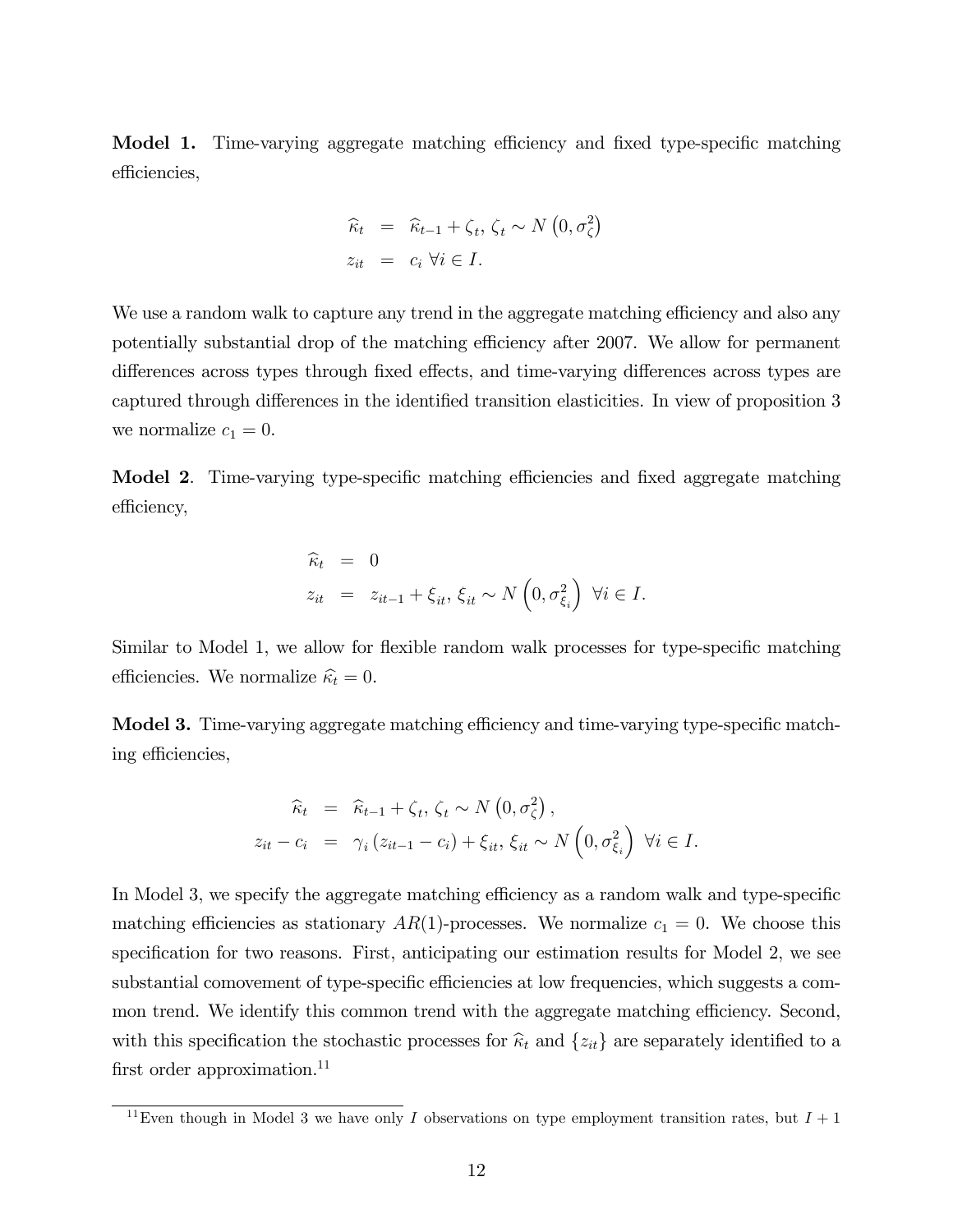## 4 Data and basic facts

We now construct alternative measures of the search pool using data from the Current Population Survey (CPS) and characterize these measures from the perspective of our matching framework with heterogeneity and variable search effort.

#### 4.1 Definition of job seeker groups

In the matching function framework, we attribute differences in transition rates across job seekers to differences in search effectiveness. Therefore, we want to decompose the pool of job seekers into observable groups that are characterized by large and persistent differences in transition rates to employment. Specifically, we consider three alternative characterizations of the pool of job seekers using the CPS.

The first two characterizations define the search pool narrowly as the unemployed, that is, those reporting to be actively engaged in search. We consider two decompositions of the unemployed, by duration and by reason of unemployment. The first classification groups the unemployed into those that report unemployment of less than 5 weeks, 5-26 weeks, or more than 26 weeks. The second classification consists of the four groups that report being unemployed because they are on temporary layoff, on permanent layoff, have quit a job, or have previously been out of the labor force.

The third characterization of the search pool includes all nonemployed, that is the unemployed and those that are out of the labor force (OLF). Although those that are OLF do not report to be actively engaged in search, in any month a substantial number of them do make the transition to employment. Thus a clear cut distinction between those that are unemployed and those that are OLF may not be appropriate for a matching framework that expressly allows for differences in search effectiveness.<sup>12</sup> We decompose this broader definition of the search pool into four groups of nonemployed job seekers characterized by their labor market status (unemployed or OLF) and gender (male or female).

unobserved states at any point in time, for the linear Kalman-filter the state is identified, if the state-space system is 'observable.' See, for example, Harvey  $(1989)$ . Formally, the *n*-dimensional state of a system is said to be observable, if the last  $n$  past observations are sufficient to determine the entire history of states for the last n periods. If the measurement equations for our model were linear, we could easily verify that the observability condition is satisfied for at least one type-specific efficiency being stationary. Since our measurement equations are nonlinear, we are using an extended Kalman-Ölter and no general conditions for identification are available. In our estimation we check that the observability condition is satisfied for the extended Kalman-Ölter along the inferred path of the state.

 $12$ For these reasons Veracierto (2011), Barnichon and Figura (2015), and Hall and Schulhofer-Wohl (2015) have all used a broader concept of the search pool in the matching function.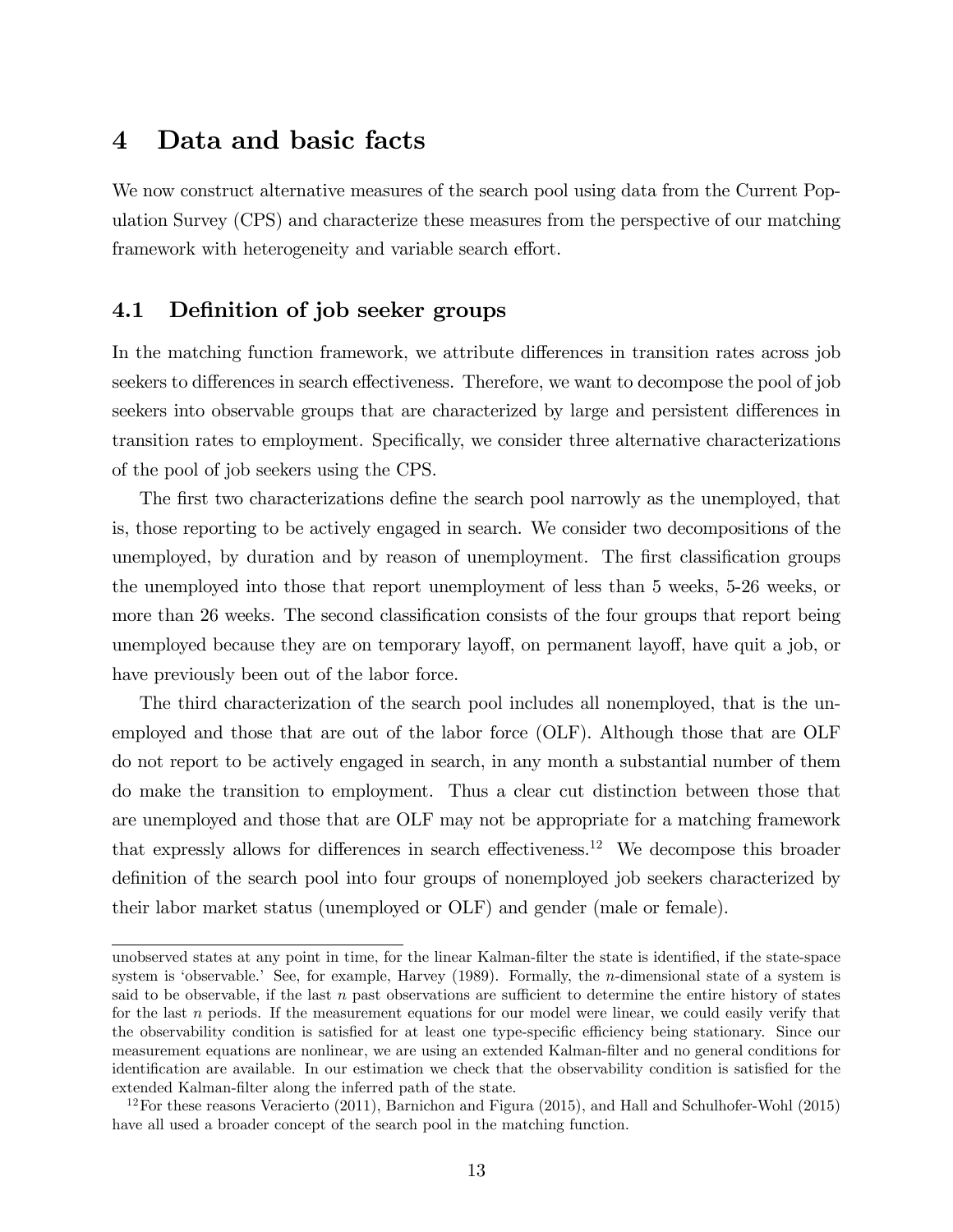For our characterizations of the search pool we take a job seeker's membership in a group at the beginning of a period as given.<sup>13</sup> We are agnostic of whether the groups within each decomposition reflect some ex-ante (inherent) heterogeneity among job seekers in terms of their transition rates, or whether different transition rates are a result of being/becoming a member of a particular group.

#### 4.2 Data sources and construction of the series

For each definition of the search pool we construct the employment transition rates and the search pool shares of the different groups of job seekers.

We construct the employment transition rates for the different groups of nonemployed job seekers using the micro data from the Current Population Survey (CPS) basic monthly files, from January 1976 to December 2015. We follow Madrian and Lefgren (1999) and Shimer (2012) and match individuals from month to month using information on race, age and sex besides individual and household's identification number. In the analysis, we weight each individual by the average of the individual's CPS sampling weights from adjacent months. The transition probability of a group is the fraction of individuals that transition between labor market states in two adjacent months.<sup>14</sup> We transform the month-to-month transition probabilities to monthly continuous time transition rates. For the search pool definitions that cover the unemployed we use the exit probabilities to employment  $(E)$  and  $OLF(I)$ , and assume that job seekers who exit do not return to unemployment in the same month. This defines a relation between the discrete time transition probabilities  $p_t$  and the continuous time employment transition rates  $\lambda_t$ , which we can solve for the transition rate from unemployment to employment

$$
\lambda_{UE,t} = -\frac{\log (1 - p_{UE,t} - p_{UI,t})}{1 + p_{UI,t}/p_{UE,t}}.
$$

When the exit probability to OLF is small relative to the exit probability to employment, the employment transition rate is approximately  $-\log(1 - p_{UE,t})$ . For most of our samples this is not a good approximation. We therefore prefer to use information on exit rates to all states when calculating the employment transition rate. For the search pool definition that covers all nonemployed, we use the exit probabilities of unemployed (OLF) to employment

 $13$ The same approach is taken in other recent work that accounts for heterogeneity in matching efficiency, for example, Barnichon and Figura (2015) or Hall and Schulhofer-Wohl (2015).

<sup>&</sup>lt;sup>14</sup>In the analysis, we follow the BLS approach and treat the reported labor force status as a true status. Frazis, Robinson, Evans, and Duff (2005) describes that the main reason for why the BLS does not correct responses for a potential error is a lack of methodology or the data that would guide the correction.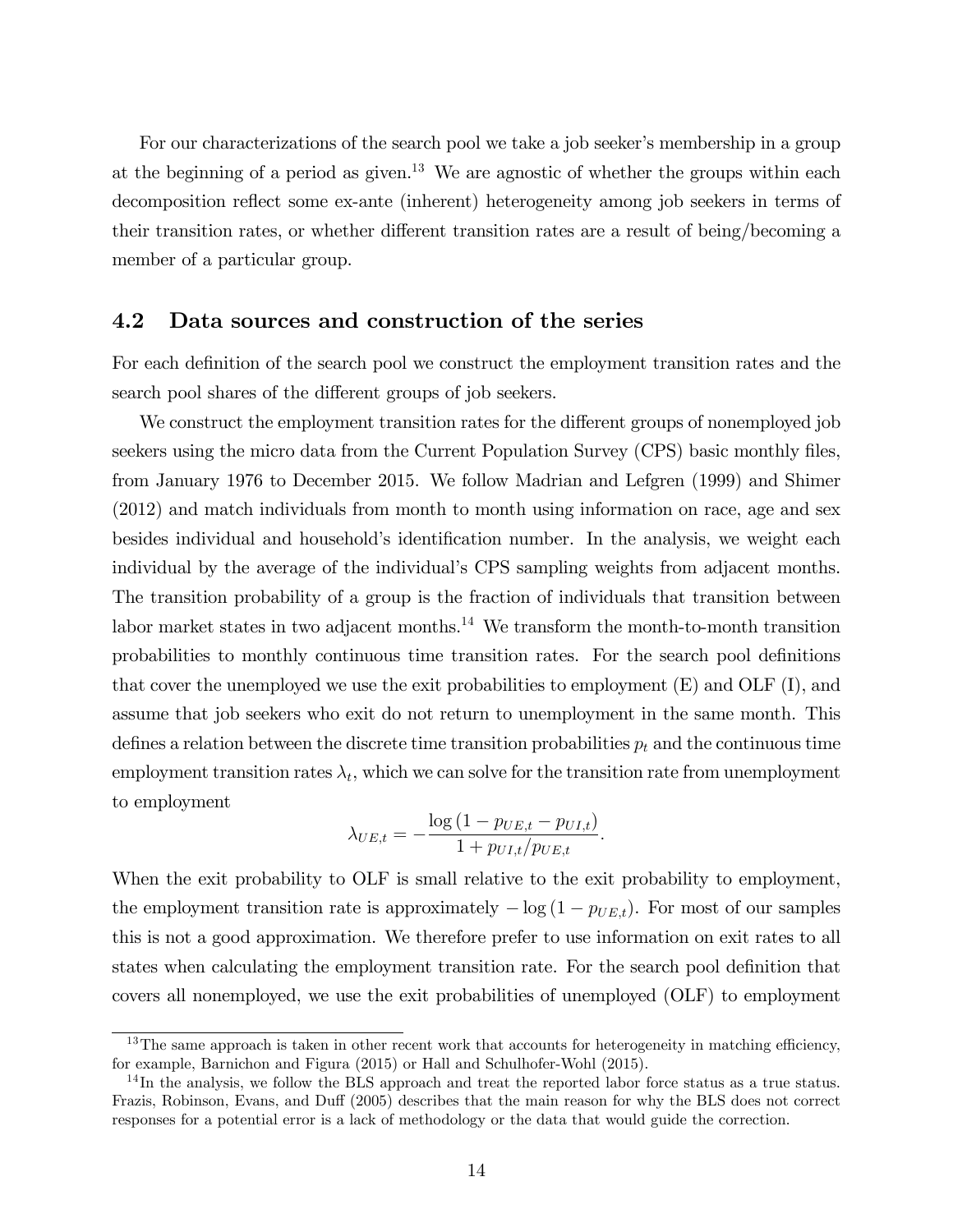and OLF (unemployment). Otherwise we proceed the same way to calculate the monthly employment transition rates.<sup>15</sup>

We employ two alternative aggregate vacancy series: (1) the Help Wanted Index (HWI) from the Conference Board, which is available since 1951, and (2) the Job Openings and Labor Turnover Survey (JOLTS) program of the BLS, which is available starting in January 2001.<sup>16</sup>

For the baseline analysis, we use data from the CPS and the HWI covering the period from January 1994 to December 2015. We start the baseline sample in 1994 because of the structural breaks in the search pool shares and transition rates associated with the 1994 CPS redesign. We use the adjustment factors from Polivka and Miller (1998) to adjust the search pool share series prior to 1994. Since no comparable adjustment factors are available for our constructed exit probabilities, we introduce an additive adjustment factor in our measurement equations for the group-specific employment transition rates prior to 1994.

All monthly series are seasonally adjusted using the Watson (1996) implementation of the X-11 procedure. Since the monthly series remain highly volatile, even after this adjustment, we estimate our models on quarterly averages of the seasonally adjusted monthly data.

#### 4.3 Basic facts

Accounting for heterogeneity in the matching function framework matters for the measurement of matching efficiency if there are large and persistent differences in employment transition rates across different groups of job seekers and large and systematic changes in the composition of the search pool over time. We now show that this is indeed the case for our two decompositions of the pool of unemployed. In particular, in recessions the search pool composition shifts toward those with relatively low employment transition rates, that is, the average search effectiveness declines. Not accounting for this change in average effectiveness is likely to bias one's estimate of the aggregate matching efficiency downward. For our broader definition of the search pool, which includes unemployed and OLF, this kind of cyclical bias is not as pronounced.

First, consider the decomposition of the search pool of unemployed by duration of unemployment. Large differences in transition rates among the unemployed by duration are immediately apparent: short-term unemployed are three times as likely to transition to em-

<sup>15</sup>See Appendix D for the derivations.

 $16\,\text{Given the shift in job advertising from print media to web-based means the HWI may not be consistent.}$ over time. Barnichon (2010) corrects for structural changes in the HWI series and we use his adjusted series.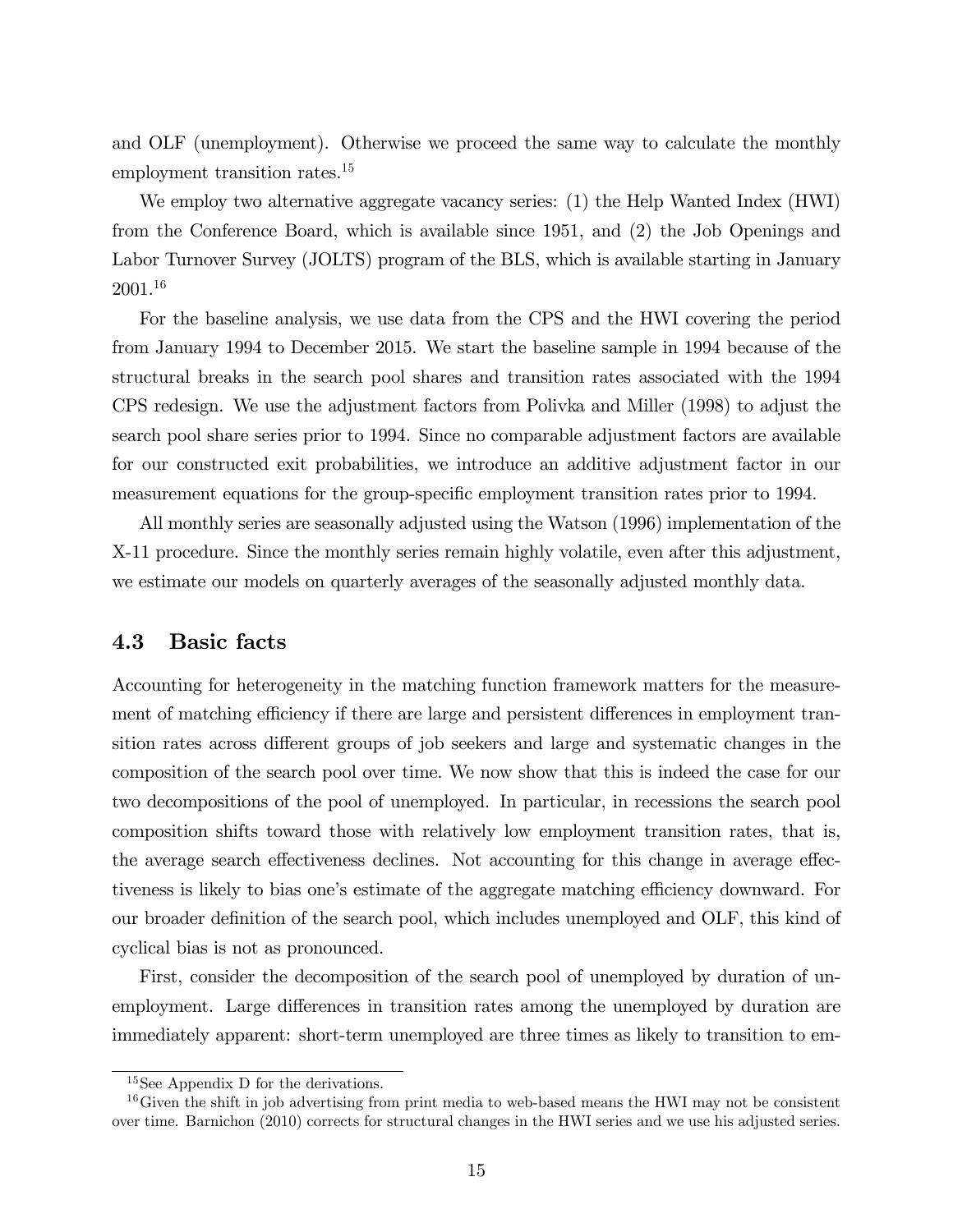ployment than long-term unemployed (Figure 1, Panel A.1). Furthermore, the differences in the transition rates among these groups persist over time, keeping the ranking of transition rates unchanged. But even though there is substantial comovement among the transition rates, the relative transition rates do change (Figure 1, Panel A.2). For example, in the 2007-09 recession the transition rates of the medium- and long-term unemployed decline more than those of the short-term unemployed. We will attribute changes in relative transition rates to time-varying differences in search effectiveness. Finally, the composition of the pool of the unemployed by duration changes systematically and substantially over time: the share of long-term unemployed increases in recessions, e.g., following the 2007-09 recession the share of long-term unemployed more than doubled (Figure 1, Panel A.3).

The alternative decomposition of the search pool of unemployed by reason has the same features as the decomposition by duration (Figure 1.B). Relative to those who give a temporary layoff as the reason for unemployment, the unemployed on permanent layoff tend to be half as likely to find employment, they suffer a relatively larger decline of transition rates in recessions, and they make up a larger share of the search pool in recessions.<sup>17</sup>

For the broader definition of the search pool that includes all of the nonemployed workingage population the pattern that emerges for average search effectiveness is more ambiguous (Figure 1.C). The unemployed are relatively more effective at search than those who are OLF, their employment transition rates are about Öve to 10 times higher than the OLF transition rates. But the transition rates of the unemployed are also much more cyclical such that the relative transition rates of those who are OLF are increasing in recessions. At the same time, the search pool share of those who are OLF tends to decline in recessions. The cyclical bias of composition changes for this search pool deÖnition is therefore not obvious.

## 5 Matching efficiency with variable search effort

In this section, we present estimates of the identified transition elasticities  $(\phi_i)$  and the identified aggregate matching efficiency  $(\widehat{k}_t)$ . We turn to the interpretation of these results conditional on the aggregate matching elasticity  $\alpha$  in the next section.

We start with estimates of the baseline model with type-specific variable search effort and time-varying aggregate matching efficiency only (Model 1) for the search pool decomposition by unemployment duration. For this case, we find evidence for an unprecedented decline of

<sup>&</sup>lt;sup>17</sup>The sharp jump of the transition rate in 1994 for those who report being on temporary layoff likely reflects the structural break associated with the CPS redesign.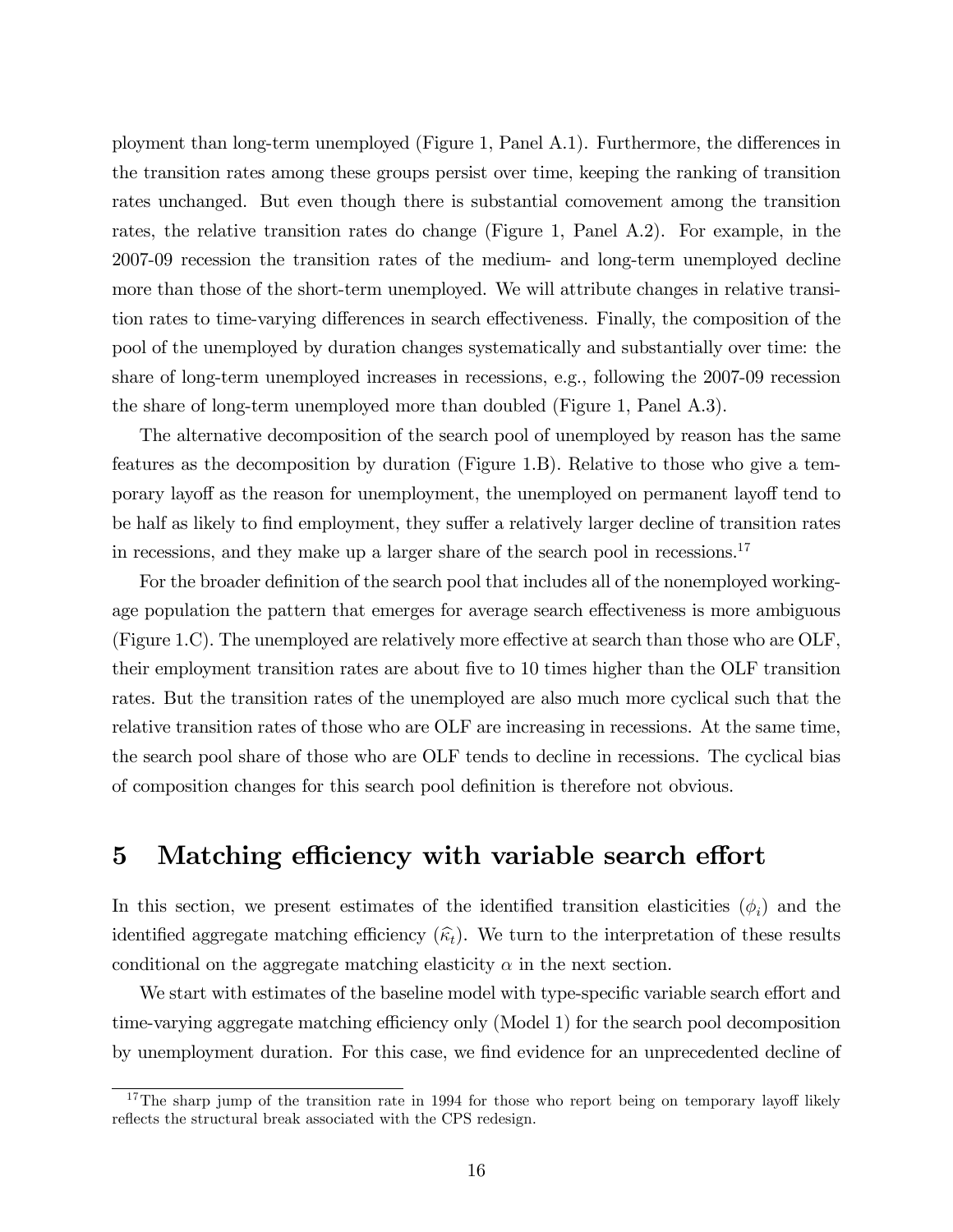the identified matching efficiency following the Great Recession and the presence of variable search effort. For a restricted version of the baseline model with constant search effort, that is, a model with a composition effect only, we find a smaller decline in identified matching efficiency. The results are robust with respect to unobserved heterogeneity in search effort and the use of the HWI index for vacancies.

We then compare the results from this baseline model with the two alternative models that allow for time-varying type-specific matching efficiencies (Models  $2$  and  $3$ ) and find that relative to these alternatives the baseline model with variable search effort captures changes in relative transition rates well. Furthermore, the identified aggregate matching efficiency in the baseline model appears to capture a common trend in the time-varying type-specific matching efficiencies in Model 2.

We then shut down the time-varying search effort channel and force the model to capture time-varying heterogeneity via type-specific exogenous shocks. We find that the restricted model requires substantial volatility in type-specific exogenous shocks to capture relative movements in type-specific transition rates.

Finally, we show that estimates of the baseline model for our two alternative search pool definitions, unemployment by reason and labor force status, yield qualitatively similar paths for the identified matching efficiency. In particular, we find comparable declines of the identified aggregate matching efficiency following the Great Recession. For ease of exposition, in this section we will frequently drop the qualifier 'identified' for the transition elasticities and aggregate matching elasticity when no confusion can arise.

#### 5.1 Aggregate matching efficiency with variable search effort

The baseline model with endogenous search effort and aggregate matching efficiency captures well the comovement of type-specific employment transition rates and changes in relative transition rates.

#### 5.1.1 Transition elasticities and matching efficiency in a baseline model

We begin with the baseline model with aggregate matching efficiency when heterogeneity in the search pool of unemployed workers is defined by duration of unemployment, Model 1 of Section 3. For different sub-samples and specifications, Table 1 displays the parameter estimates of the model and Figure 2 displays the smoothed posterior of the identified aggregate matching efficiency.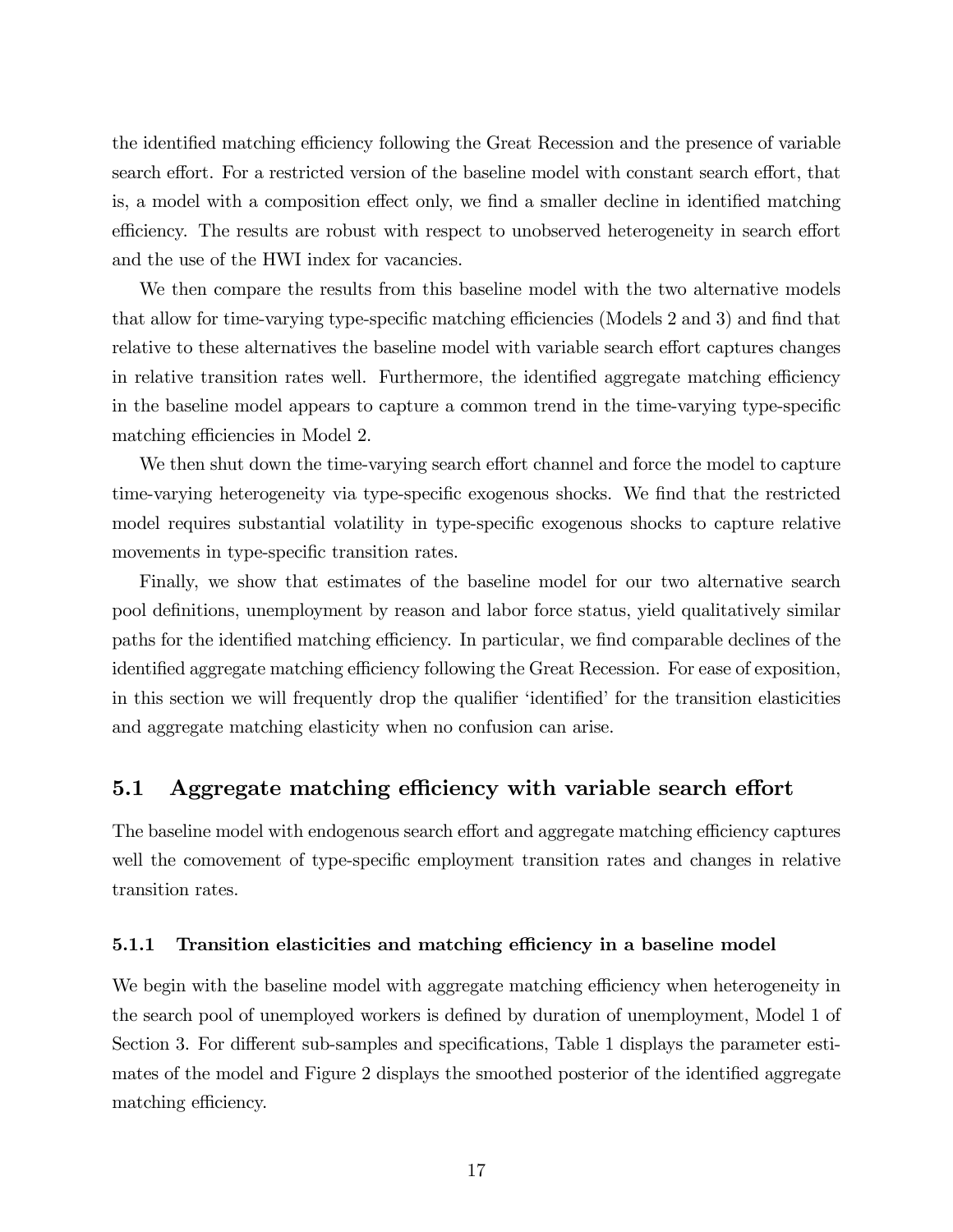Identified transition elasticities The baseline specification covers the years 1994-2015 and uses the HWI for the vacancy measure, Table 1, Column  $(1a)$ . The type-specific fixed  $\theta$ effects,  $c_i$ , decline with unemployment duration, capturing the persistently lower employment transition rates of the unemployed with longer durations.<sup>18</sup>

The identified transition elasticities,  $\phi_i$ , are monotonically increasing with the duration of unemployment, that is, the employment transition rates of those unemployed with longer durations are more cyclically sensitive than the transition rates of those with shorter durations.

The estimates of the type-specific transition elasticities are sufficiently precise to reject the hypothesis that they are the same. As noted in the discussion of Proposition 1, if the identified transition elasticities are the same for all types, then the model is consistent with constant search effort for a particular choice of the aggregate matching elasticity. Since the transition elasticities are significantly different from each other, we reject the hypothesis of no variable search effort.

Identified aggregate matching efficiency For the baseline specification, the estimate of the identified aggregate matching efficiency declined dramatically following the Great Recession, and it has only partially recovered over the last years; the solid black line  $(1a)$  in Figure 2. Since the aggregate matching efficiency is identified only up to a positive scalar, namely the matching elasticity, we will defer discussion of the quantitative magnitude of changes in the matching efficiency to the next section. The behavior of the identified matching efficiency is, however, informative about the magnitude of movements in the aggregate matching efficiency during the Great Recession relative to the overall sample period.

To gain more perspective on the magnitude of the decline in the matching efficiency, we re-estimate the model for the extended sample period 1976-2015. As noted in section 4.2, we allow for a structural break in the employment transition rates prior to 1994 to account for the 1994 CPS data revision. For the years after 1994, the estimated aggregate matching efficiency for the extended sample and the baseline sample follow each other closely, lines  $(1a)$  and  $(2a)$  in Figure 2. In particular the matching efficiency declines dramatically in the Great Recession, and that decline remains exceptional even for the extended sample period. The estimated transition elasticities are somewhat lower in absolute value for the

 $18$ The fixed effect for short duration unemployment is normalized at one. For the Kalman-filter, we take the initial prior of the identified aggregate matching efficiency as given, and this prior becomes a parameter of the likelihood function reported in the first row of Table 1.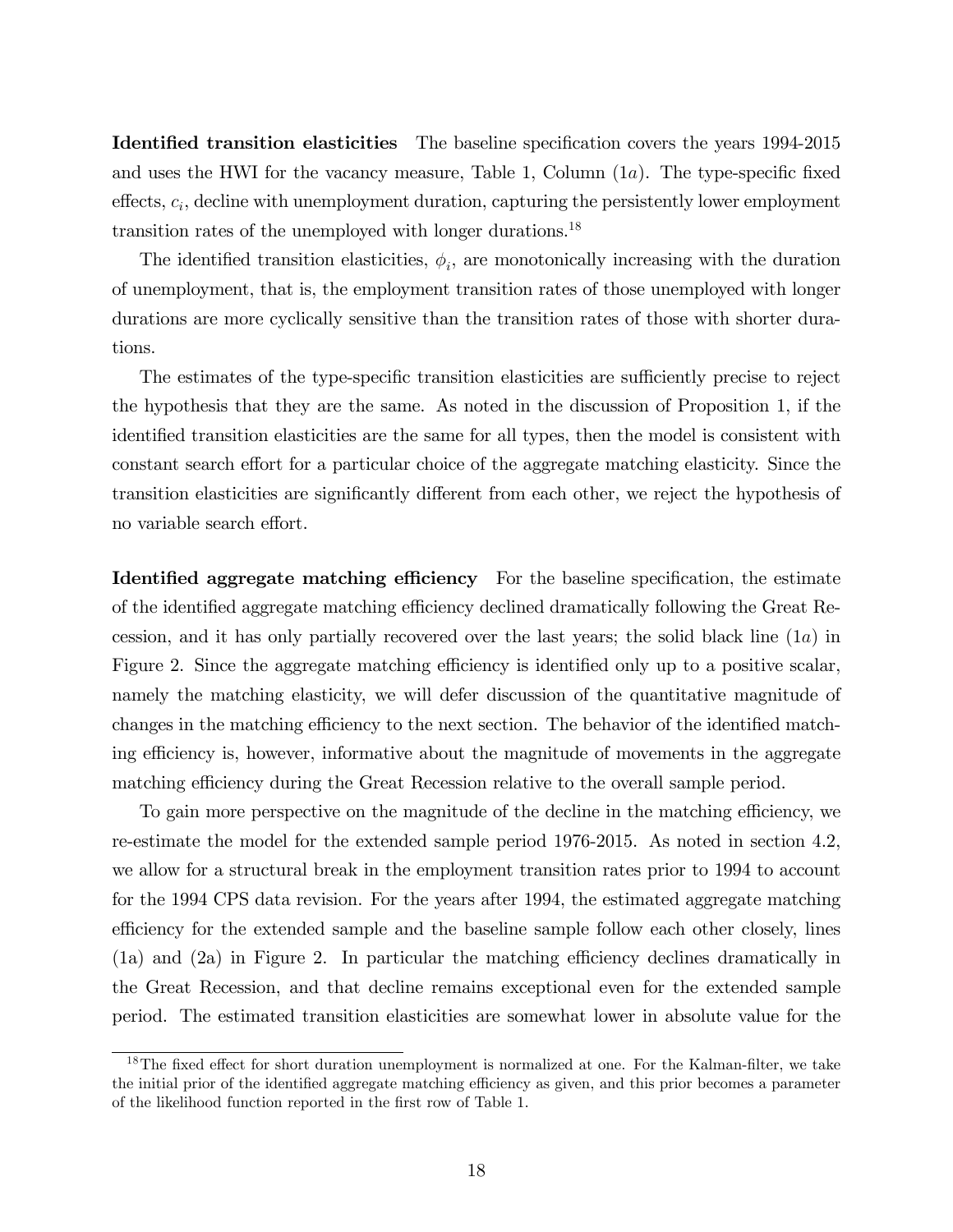extended sample period, but the differences between them remain significant and the cyclical sensitivity continues to increase with the duration of unemployment, columns (1a) and (2a) in Table 1.

#### 5.1.2 Robustness

Constant search effort We evaluate the contribution of endogenous search effort by comparing our baseline model with a restricted version of the model where the transition elasticities are the same for all types. As we have argued in the discussion of Proposition 1 in Section 2.3, imposing this restriction makes the model equivalent to one with constant search effort for a particular value of the matching elasticity.<sup>19</sup> The restricted model can then be reinterpreted as having fixed type-specific search efficiencies, i.e., only fixed heterogeneity similar to Barnichon and Figura (2015).

The results of estimating the restricted model are presented in Table 1, column (1b), and the aggregate matching efficiency is the black o-line  $(1b)$  in Figure 2. The restricted model has no time-varying heterogeneity, only type-specific fixed effects, and the restricted transition elasticity  $\phi$  is an average of the unrestricted type-specific transition elasticities. A priori it is not obvious whether the restriction of constant search effort will increase or decrease estimated matching efficiency. It turns out that the estimated aggregate matching efficiency of the restricted model adjusts to compensate for the modelís lack of ability to accommodate relative movements in type-specific transition rates. Specifically, to compensate for the decline in relative transition rates of long duration unemployment after 2007, the restricted model requires a somewhat higher aggregate matching efficiency than the unrestricted model with type-specific time-varying search effort, Figure 2, lines  $(1a)$  and  $(1b)$ . In other words, allowing for variable search effort makes the estimated matching efficiency somewhat more volatile relative to a constant search effort restriction.

Given the estimated transition elasticity from the restricted model, we infer that search effort is constant if the matching elasticity is  $\alpha = 0.38$ . Thus, our estimate of the identified aggregate matching efficiency  $\hat{\kappa}_t$  from the restricted model with fixed heterogeneity, line (1b) in Figure 2, is equivalent to the scaled aggregate matching efficiency  $\kappa_t/\alpha$  from the standard matching function that allows for fixed heterogeneity and no time-varying changes in relative search efficiencies with  $\alpha = 0.38$ .

For this same matching elasticity, we can construct the aggregate matching efficiency

 $19$ In Appendix E we provide a more detailed illustration of this case.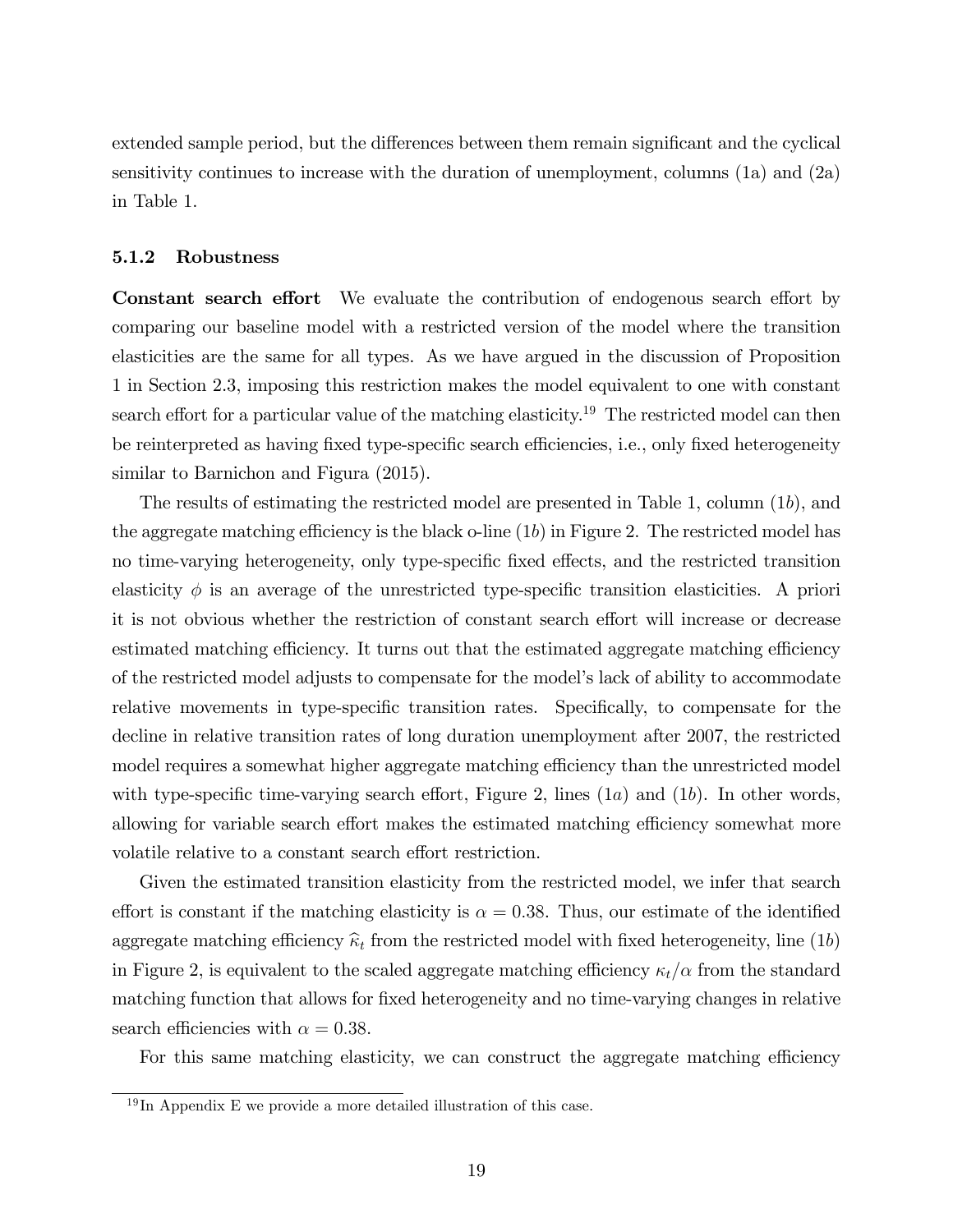using the standard assumption of a homogeneous search pool using the expression for the average transition rate, equation (3) with a constant match quality. The scaled matching efficiency from this homogeneous case,  $\overline{\kappa}_t/\alpha$ , is displayed as line (1c) in Figure 2. It is comparable to our identified matching efficiencies. As we have discussed previously in Section 4.3, for the decomposition of the unemployed search pool by duration of unemployment, the composition of the search pool shifts toward groups with relatively lower employment transition rates when unemployment is high and the average transition rate is low, that is, average search quality declines. Moving from lines  $(1c)$  to  $(1b)$  demonstrates how accounting for compositional changes alone reduces the volatility of the estimated aggregate matching efficiency, that is, line  $(1b)$  shows the estimate of the aggregate matching efficiency purged of this procyclical composition effect.

Unobserved heterogeneity If one believes that changes in the duration distribution of unemployment mainly reflect unobserved heterogeneity within the three groups of the unemployed by duration, then it is possible that the unobserved composition of our search pool groups is systematically changing over time with aggregate labor market conditions.<sup>20</sup> The time-varying employment transition rates of a group may therefore reflect not only the actual variation of the transition rate of the job seekers in the group, but also the unobserved compositional shifts within the group. Such time-varying unobserved heterogeneity within our search pool groups would be reflected in the time-varying endogenous as well as exogenous components of group-specific matching efficiencies. $^{21}$ 

If unobserved heterogeneity is quantitatively important, the identified transition elasticities,  $\phi_i$ , should vary systematically with the aggregate state of the economy. To check for this possibility, we allow for a structural break in the identified transition elasticities that depends on the level of the unemployment rate. In particular, the identified transition elasticities are allowed to be different for periods when the unemployment rate exceeds the average of the minimum and maximum unemployment rate. For this exercise we use the extended sample period starting in 1974 and, to allow for the possibility of low frequency changes in the unemployment rate, we define separate minima and maxima for the subsamples 1974-1987, 1987-1997, 1997-2005, and 2005-2012. Column (2b) of Table 1 shows the estimates from this specification. The estimated breaks for the transition elasticities

 $20$ For recent contributions see Hornstein (2012), Ahn and Hamilton (2015), and Alvarez, Borovickova, and Shimer (2016).

 $21$ See Appendix F for an illustration.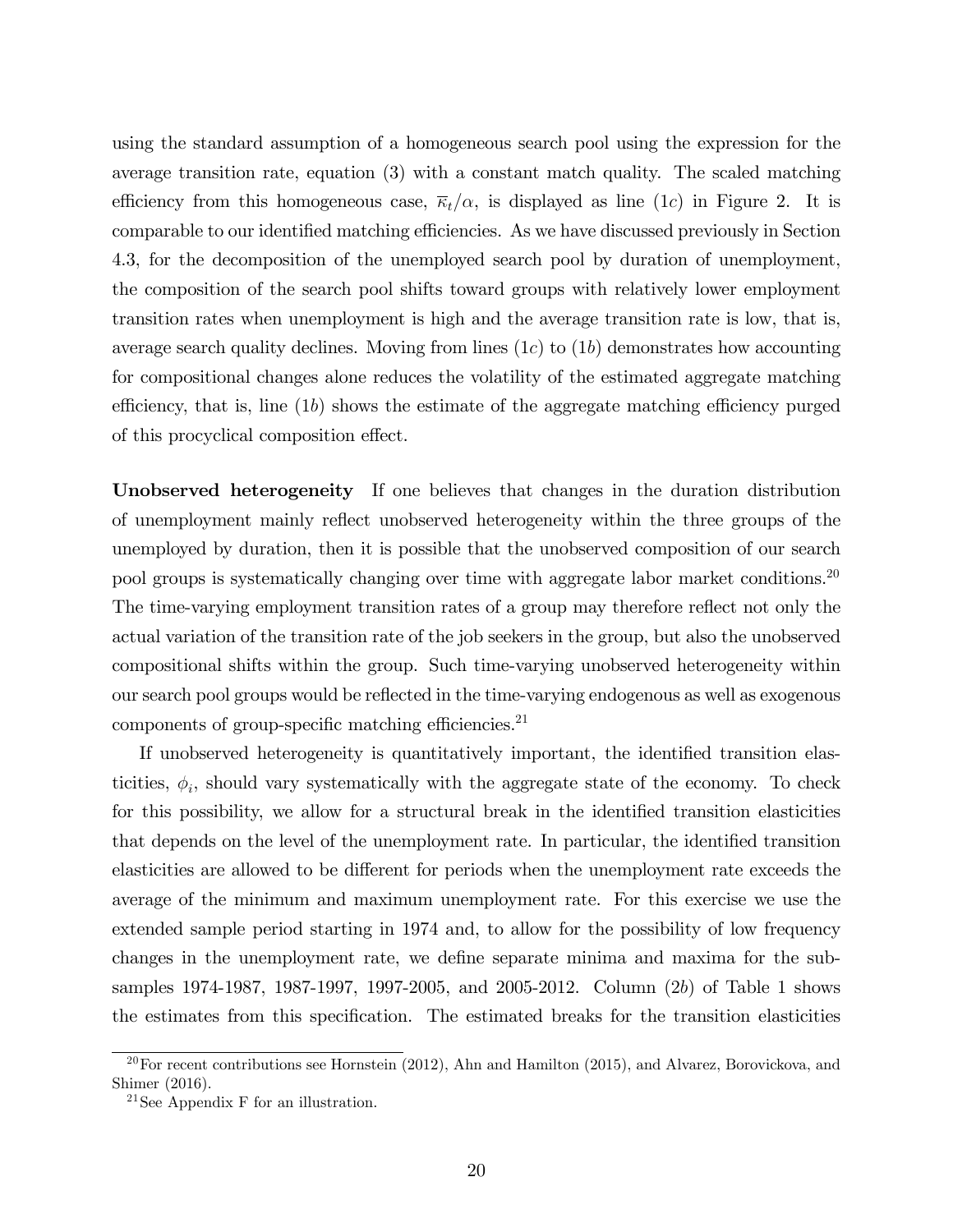are quite small. Furthermore, allowing for these breaks does not much affect the estimates for the aggregate matching efficiency, the dashed-x red line  $(2b)$  in Figure 2. Below we will estimate the model with aggregate and time-varying type-specific matching efficiencies, and the latter will reflect possible time-varying within-group heterogeneity.

JOLTS vacancies Finally, we consider how an alternative measure for vacancies, namely the vacancy posting series from JOLTS, affects our estimate of matching efficiency. Since JOLTS is available only from 2001 we re-estimate our model with the HWI vacancy measure for the shorter sample period, line (3a) in Figure 2, and also estimate our model with the JOLTS vacancy measure, line  $(3b)$  in Figure 2. The decline in matching efficiency starting in 2008 is comparable for the two vacancy measures, but the JOLTS-based measure does not replicate the pre-2008 decline that is quite prominent for the HWI measure. The estimates for the identified transition elasticities for the shorter sample using either the HWI or JOLTS vacancy measure are quite close to their respective estimates for the baseline sample, but with larger standard errors, Columns (1a) and (3a), respectively, of Table 1.

#### 5.2 Alternative models of matching efficiency

In the benchmark model the comovement of the type-specific employment transition rates is captured by the aggregate matching efficiency, and relative changes of type-specific transition rates are captured by differential responses of search effort to the aggregate transition rate while exogenous differences in type-specific efficiencies remain fixed. In this section, we present results for models that also allow for time-varying type-specific matching efficiencies, Models 2 and 3 of Section 3. A comparison across the models is informative regarding the extent to which type-specific variable search effort with a common aggregate shock (as opposed to a number of type-specific exogenous shocks) is sufficient to capture both comovement and relative changes in type-specific transition rates.

In Table 2.A and Figure 3 we display the results from estimating Models 1, 2, and 3 for the sample period from 1994-2015 when the search pool of unemployed is differentiated by unemployment duration.<sup>22</sup> The top panel of Figure 3 displays the smoothed posterior for the aggregate matching efficiency of Models 1 and 3, and the lower three panels display the smoothed posteriors for the type-specific matching efficiencies of Models 2 and 3.

<sup>&</sup>lt;sup>22</sup>The results for Model 1 represent specification (2a) in Table 1 and Figure 2. Hornstein and Kudlyak (2016) contains a complete listing of the results for Models 2 and 3 similar to Table 1 and Figure 2 for Model 1.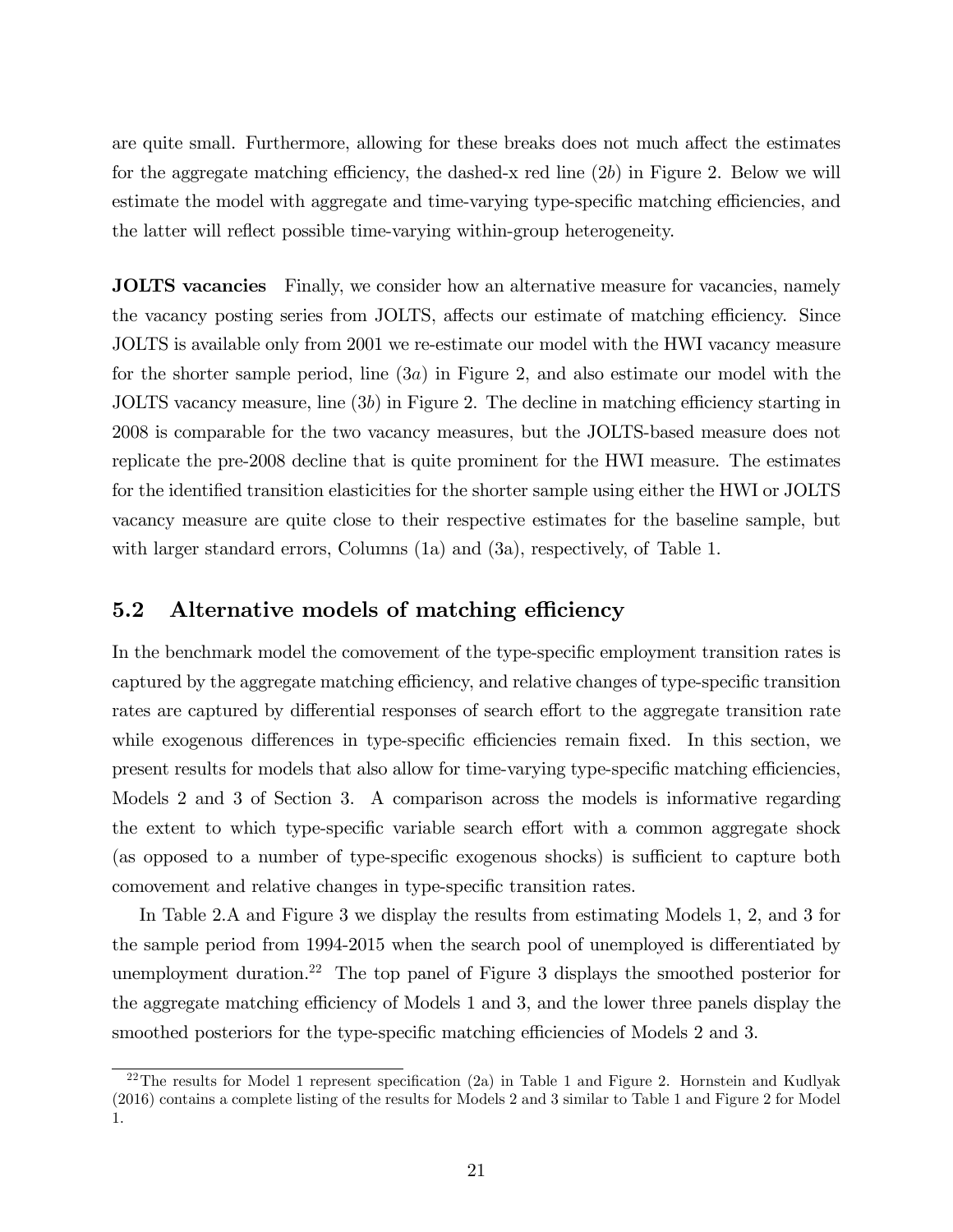For the model with time-varying type-specific matching efficiencies and fixed aggregate matching efficiency, Model 2, we find that the transition elasticities are more similar across groups than in the baseline Model 1 with fixed type-specific effects, Table 2.A, Columns  $(1)$  and  $(2)$ . This means that Model 2 captures changes in relative type-specific transition rates not so much through differences in the types' responsiveness to the aggregate transition rate, but through differential changes in type-specific matching efficiencies. For example, the matching efficiency of the long-duration unemployment group is relatively more volatile and displays a larger decline in the post-2008 period than the matching efficiencies for the other two groups, lower three panels of Figure 3. Nevertheless, there is a substantial comovement between the type-specific matching efficiencies of the three groups, which suggests the presence of a common component.

Comparing the model with time-varying aggregate and type-specific matching efficiencies, Model 3, to the baseline Model 1, we find only small differences for the estimated transition elasticities and the estimated time paths for aggregate matching efficiency, Columns (1) and (3) of Table 2.A, and the top panel of Figure 3. Relatively small movements in type-speciÖc matching efficiencies achieve some marginal improvement over the model with an aggregate matching efficiency only, but otherwise differences in search effort elasticities across types are enough to capture changes in relative transition rates.

Comparing the estimates across the three alternative models of aggregate and typespecific matching efficiencies with variable search effort, we argue that the variation of the type-specific transition rates is well captured by movements in aggregate matching efficiency together with differential endogenous type-specific responses to movements in the aggregate transition rate. Through the lens of the aggregate matching function with heterogeneity and endogenous search effort, it means that there is little exogenous movement in the typespecific transition rates beyond what is captured by the type-specific search effort and an aggregate exogenous shock.

#### 5.2.1 Exogenous time-varying heterogeneity with constant effort

We have just argued that with variable search effort allowing for type-specific exogenous efficiencies in addition to the aggregate matching efficiency does not affect much our estimates and yields small estimated variation in the type-specific efficiencies. Once we shut down variable search effort, however, much more variation in type-specific efficiencies is required to describe relative movements in type-specific transition rates.

Consider our Model 3 estimated under restriction (13), i.e, with constant search effort.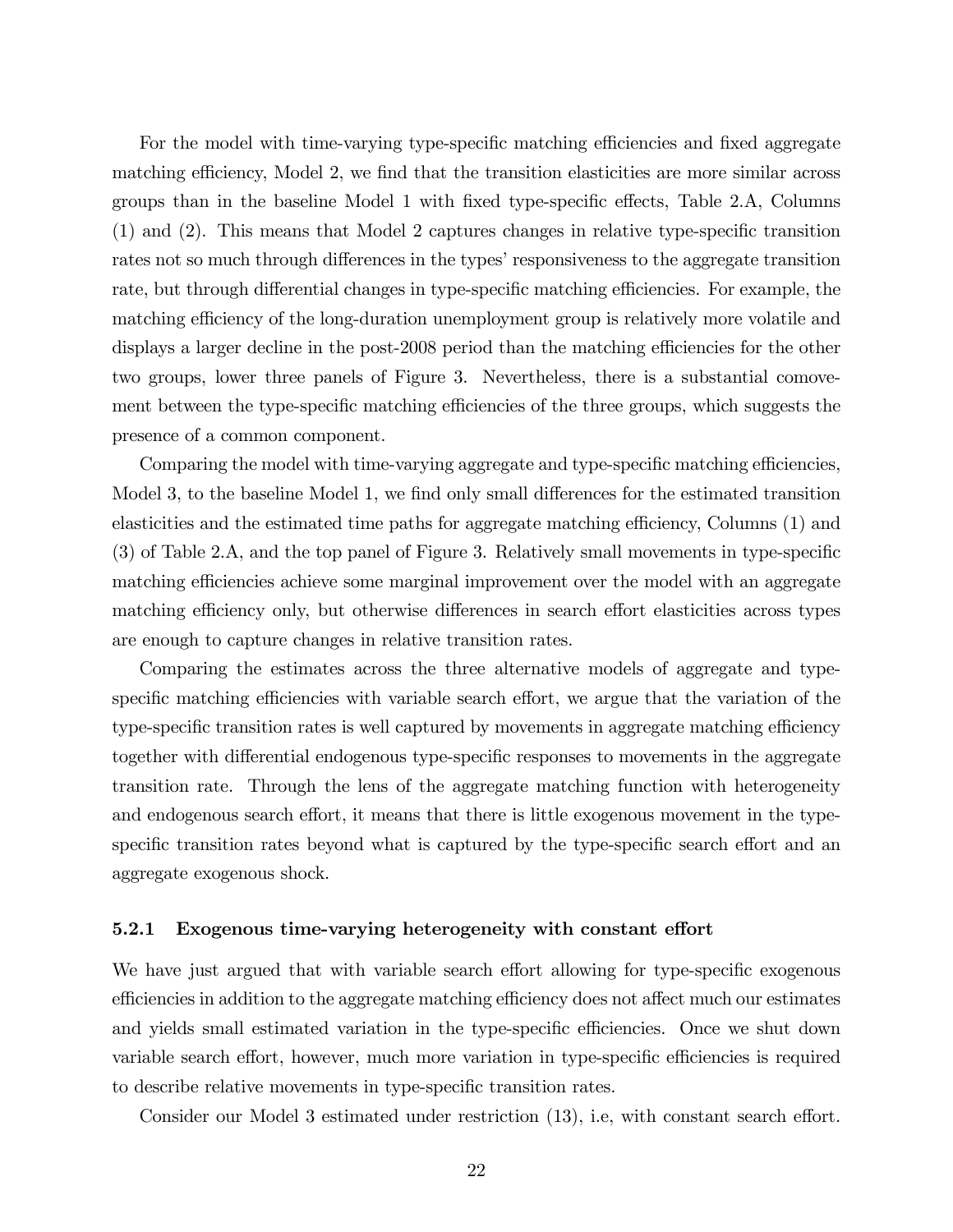Given the estimate of  $\phi$ , the restricted model is akin to the model with constant search effort and  $\alpha = 0.36$ . In Figure 4 we display the identified aggregate matching efficiency and the type-specific matching efficiencies for the unrestricted model as the crossed red lines and for the restricted model as the circled blue lines. The restricted model captures all relative movements in the type-specific transition rates via exogenous effects. It delivers similar aggregate matching efficiency as the unrestricted model but requires much more volatile typespecific matching efficiencies to capture all relative movements in the type-specific transition rates.

#### 5.3 Alternative search pool definitions

We now estimate models of heterogeneous employment transition rates with variable search effort for our two alternative definitions of the search pool, unemployed by reason of unemployment and nonemployed by labor force status and gender. Estimated transition elasticities are displayed in Table 2, panels  $B$  and  $C$ , for all three model specifications of the aggregate and type-specific matching efficiencies. The smoothed posteriors of the aggregate matching efficiencies for Model 1 are displayed in Figure  $5<sup>23</sup>$  For both definitions of the search pool, we continue to find evidence in favor of different transition elasticities across types, that is, variable search effort. We also find declines of the aggregate matching efficiency in the years following the Great Recession that are comparable to what we find for the baseline search pool of unemployed by duration.

Comparing the decomposition of unemployment by reason with the previous decomposition by duration, we find that the characteristics of those who claim to have been laid off temporarily are similar to those who report a short unemployment duration: their employment transition rates are higher and less cyclically sensitive than for the other groups. For Model 1 with aggregate matching elasticity only, this is reflected in their transition elasticities being lower than for the other groups, Table 2.B, Column (1). Similar to the baseline search pool definition, the differences between estimated transition elasticities of different groups are less pronounced for Model 2 with type-specific matching efficiencies only, Table 2.B, Column (1).

The second alternative definition of the search pool includes all nonemployed and differentiates between those who are actively engaged in search and those who are not. For this

 $^{23}$ Hornstein and Kudlyak (2016) contains a complete listing of the results for all search pool definitions and model specifications.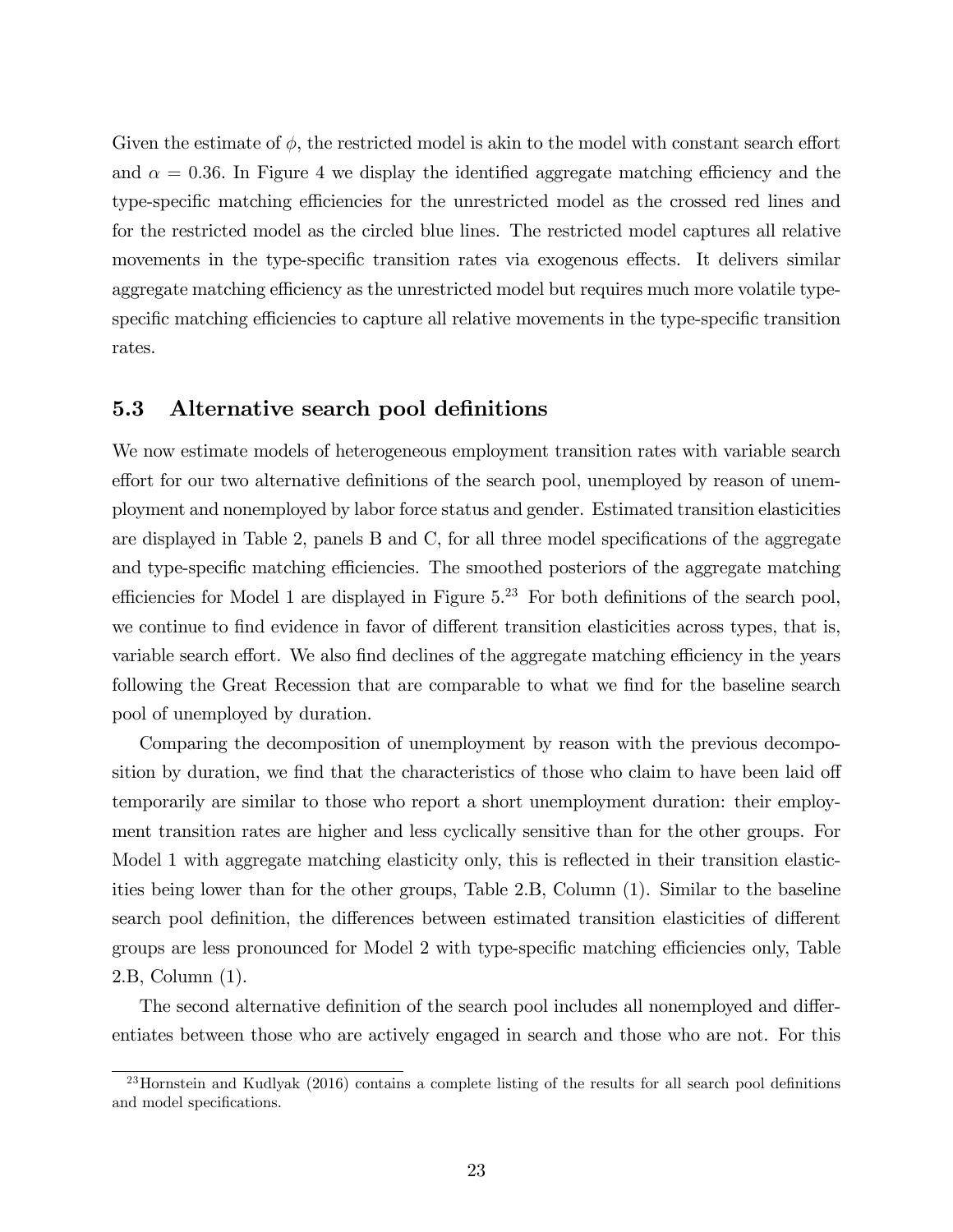broader definition of the search pool, the groups with the higher employment transition rates tend to be more cyclically sensitive. This is the opposite of what we see for the two previous search pool definitions, which cover only the unemployed. The differences in cyclical sensitivity of the transition rates are so large across groups that they show up as differences in estimated transition elasticities for all specifications of aggregate and type-specific efficiencies, Table 2.C.

The qualitative features of the estimated aggregate matching efficiency are very similar for the different search pool definitions, Figure 5. All of them are characterized by a decline of aggregate matching efficiency in the years following the Great Recession that is exceptional relative to the full sample. Compared with the baseline search pool of unemployed by duration, the two alternative search pool definitions indicate more volatility of the aggregate matching efficiency.

# 6 Aggregate matching efficiency and the cyclicality of search effort

In our framework, changes in the observed average employment transition rate can be decomposed into contributions coming from aggregate labor market tightness, average search effectiveness, and aggregate matching efficiency, equation  $(3)$ ,

$$
\ln \bar{\lambda}_t = \alpha \ln \theta_t + (1 - \alpha) \ln \bar{\rho}_t + \kappa_t \tag{17}
$$

With a heterogeneous search pool, changes in average search effectiveness in turn depend on changes in the composition of the search pool and changes of type-specific search efficiency/effort,

$$
\ln \bar{\rho}_t = \ln \sum_i \omega_{it} \bar{\rho}_i + \ln \sum_i \bar{\omega}_i \rho_{it} + \varrho_t.
$$
\n(18)

Our framework only allows us to infer whether search effort responds to changes in the aggregate transition rate, but not whether search effort is pro- or countercyclical. Nevertheless, as discussed in Section 2.3, we can characterize the cyclicality of search effort conditional on the aggregate matching elasticity. In particular, for a sufficiently small (large) matching elasticity, search effort for each type will be procyclical (countercyclical).

We now show how the relative contributions of the components of the average employment transition rate depend on the assumed aggregate matching elasticity for the case with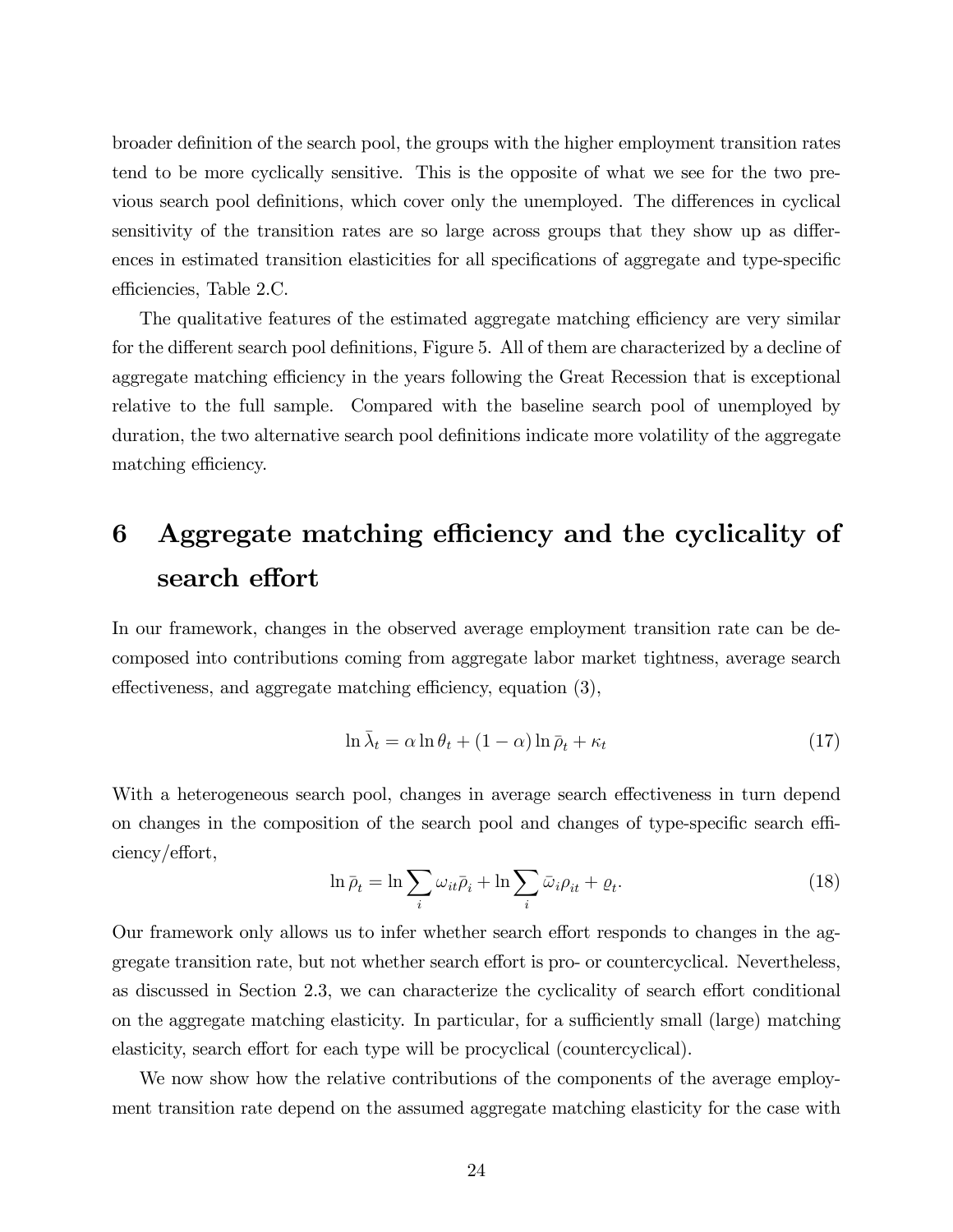variable search effort, time-varying aggregate matching efficiency, and no exogenous changes for type-specific efficiencies, Model 1 from Section 3. We conduct our analysis for the unemployment search pool by duration and the nonemployment search pool by labor force status for the period 1994-2015. Figure 6 illustrates the dependence of search effort elasticities on matching elasticity for this case. For  $0 < \alpha < 0.28$ , search effort is procyclical for all three unemployment duration groups, and for  $\alpha > 0.42$ , search effort is countercyclical for all three unemployment duration groups.<sup>24</sup>

Figure 7 displays the decomposition of the average employment transition rate for the unemployment search pool differentiated by unemployment duration. For the decomposition in the top (bottom) panel of Figure 7 we choose an aggregate matching elasticity of  $\alpha = 0.2$  $(\alpha = 0.5)$  such that search effort is procyclical (countercyclical) for all types. Our identified measure of aggregate matching efficiency,  $\hat{\kappa}_t$ , is a scaled version of the actual matching efficiency,  $\kappa$ , with the matching elasticity being the scale factor,  $\hat{\kappa}_t = \alpha \kappa_t$ . We can then rewrite the expression (3) for the average employment transition rate as

$$
\ln \overline{\lambda_t} = \alpha \left( \ln \theta_t + \widehat{\kappa_t} \right) + (1 - \alpha) \ln \overline{\rho}_t,
$$

and it is immediate that the contributions of market tightness and aggregate matching efficiency to changes in the average employment transition rate increase with the matching elasticity. This is unlike the standard matching function with homogeneous search where a higher matching elasticity will reduce the measured contribution of matching efficiency. In our setup the difference is made up for by movements in average search effectiveness. For low values of  $\alpha$ , procyclical average search quality more than compensates for the small impact of market tightness, and the estimated model requires a small contribution of matching efficiency. Conversely, for high values of  $\alpha$ , countercyclical average search quality calls for a larger contribution from matching efficiency than is suggested only by the contribution from market tightness. For the two cases we study, implied matching efficiency with countercyclical search effort is more than twice as volatile than with procyclical search effort. For example, following the Great Recession, the implied matching efficiency with  $\alpha = 0.2$ declines by about 15 percent, whereas it declines by more than 30 percent for  $\alpha = 0.5$ .

Consider first the case with a relatively low aggregate matching elasticity and procyclical search effort, the top panel of Figure 7. We start with the average employment transition rate, the solid black line, and subtract the contribution coming from changes in market

 $^{24}$ Appendix E provides a more detailed explanation of Figure 6.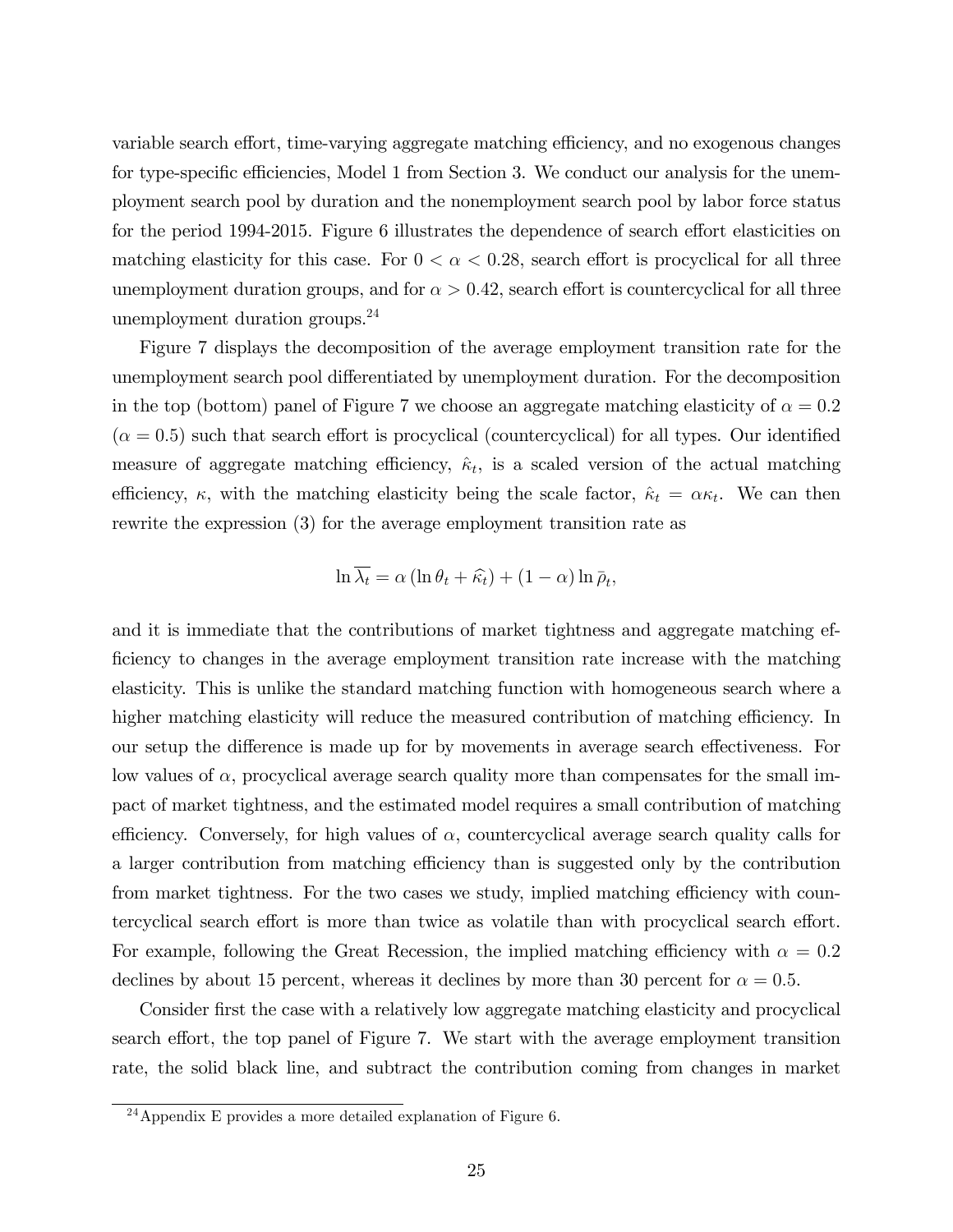tightness, the dashed red line. This gets us the standard measure of matching efficiency from the homogeneous search model, the dashed blue line. Since the average transition rate and market tightness move together, subtracting the matching elasticity-weighted contribution of market tightness from the average search effort yields a measure of matching efficiency that becomes less volatile for higher values of  $\alpha$  for the standard approach. For the assumed low value of the matching elasticity, measured matching efficiency for the homogeneous search model is quite volatile and declines substantially in the Great Recession. For the second step, we subtract the contribution coming from changes in average match quality holding type-specific search effort fixed, the dash-dot green line. This gets the matching efficiency after accounting for changes in the composition of the search pool as in Barnichon and Figura (2015), the dash-dot blue line. Accounting for the composition effect reduces the volatility of measured matching efficiency since the composition shifts toward low transition rate components—from short-duration to long-duration unemployment—as market tightness and the average employment transition rate decline. For the third step we take into account that for the assumed low value of matching elasticity, search effort is procyclical, that is, it declines as market tightness declines. Therefore movements in search effort amplify the decline in average search effectiveness, the solid green line, and reduce the volatility of measured matching efficiency even more, the solid blue line.

Now consider the case when the matching elasticity is relatively large,  $\alpha = 0.5$ , and search effort is countercyclical, the bottom panel of Figure 7. Given the larger matching elasticity, the contribution of market tightness increases, the dashed red line, and the measured matching efficiency from the homogeneous search model is less volatile, the dashed blue line. Again, accounting for changes in the composition of the search pool reduces the volatility of measured matching efficiency even more, the dash-dotted green and blue lines. For a large matching elasticity, search effort is, however, countercyclical, and more than compensates for the procyclical composition effect, the solid green line. Accounting for the large increase in search effort following the decline in market tightness then recovers the much larger decline in matching efficiency, the solid blue line, than what is implied by the standard homogeneous search model.

We now briefly discuss the role of search effort for a decomposition of the average employment transition rate when the search pool is characterized according to labor force status, Figure 8. This case is of interest, since for this definition of the search pool, composition effects increase average search efficiency when market tightness and the average employment transition rate decline: the share of unemployed with relatively high exit rates increases.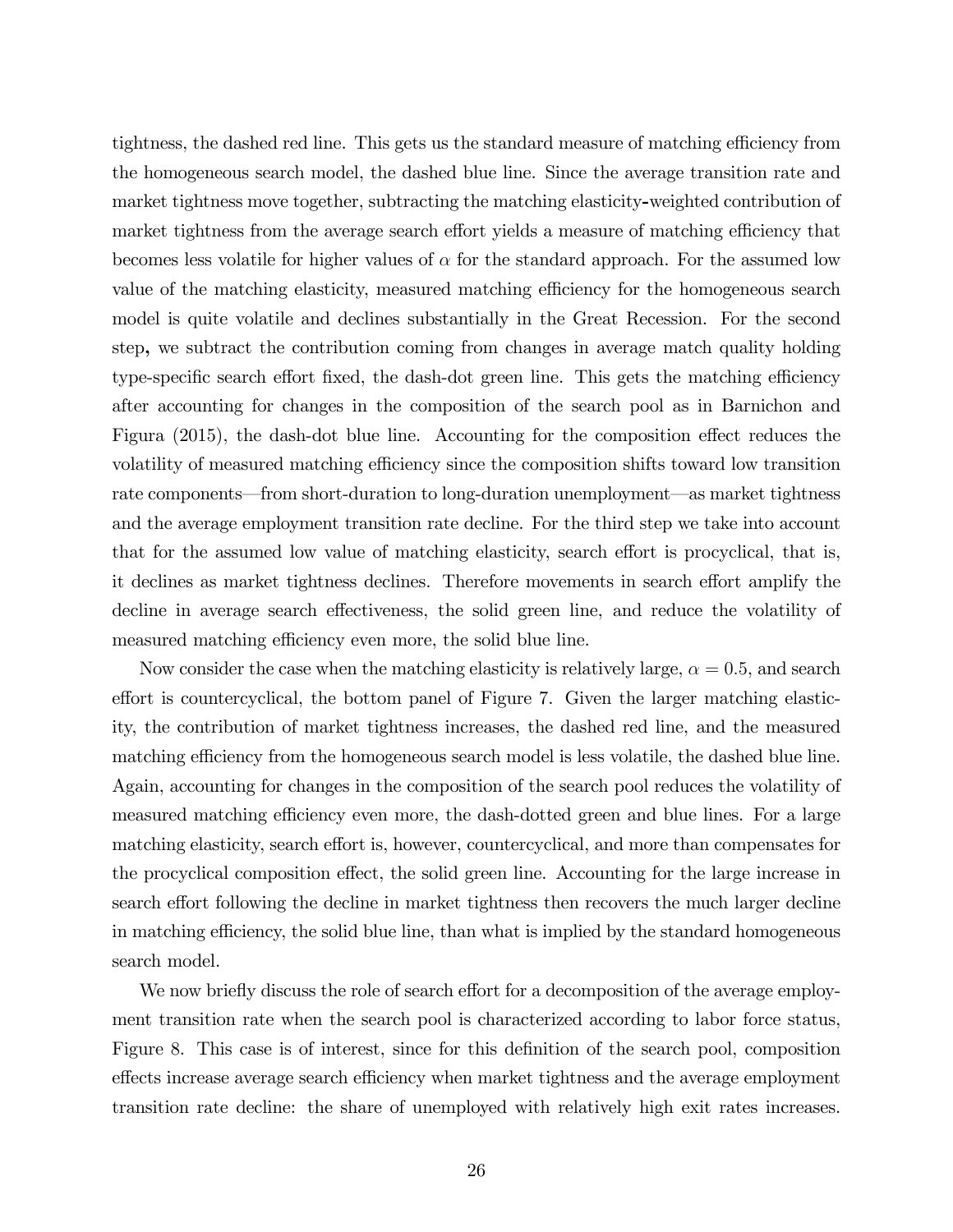Now countercyclical search effort is reinforcing the composition effect, whereas procyclical search effort is dampening the composition effect, but in any case the impact of cyclical search effort dominates the impact of composition effects.<sup>25</sup>

#### 6.1 Existing empirical evidence on the cyclicality of search effort

We show above that data on type-specific transition rates and the vacancy-unemployment ratio cannot separately identify  $\alpha$  from search effort elasticities,  $\eta_i$ . To separately identify  $\alpha$ , additional data are required. Such data might come from the evidence on the cyclical behavior of search effort.

While evidence on the cyclicality of search effort is relatively scarce, the existing studies suggest that search effort is countercyclical. Specifically, using the CPS data, Shimer (2004) finds that the number of search methods used by the unemployed increases during the 2001 recession. Using the CPS and the data from the Annual Time Use Survey (ATUS), Mukoyama, Patterson and Sahin (2014) conclude that the time spent on search is countercyclical. Faberman and Kudlyak (2014) find that the number of applications sent by a job seeker per week on an online job board is significantly higher in metropolitan areas with more slack labor markets. Using ATUS, DeLoach and Kurt (2013), however, find that search appears to be acyclical. Specifically, they argue that workers reduce their search in response to deteriorating labor market conditions, but these effects are offset by the increase in search effort due to declines in household wealth. Gomme and Lkhagvasuren  $(2015)$  argue that search effort of an individual worker is procyclical and that the measured countercyclical average search effort is due to a composition effect.

Taking as given the evidence that search effort is countercyclical implies that the matching function elasticity is closer to 1 than to 0. That is, vacancies play an important role in the production of new hires in the matching function framework and the countercyclical search effort exacerbates changes in the job seeker input. Consequently, large changes in the aggregate matching efficiency are required to describe changes in the average transition rate.

 $^{25}$ See Hornstein and Kudlyak (2016) for a complete listing of the results on the cyclicality of search effort for all search pool definitions.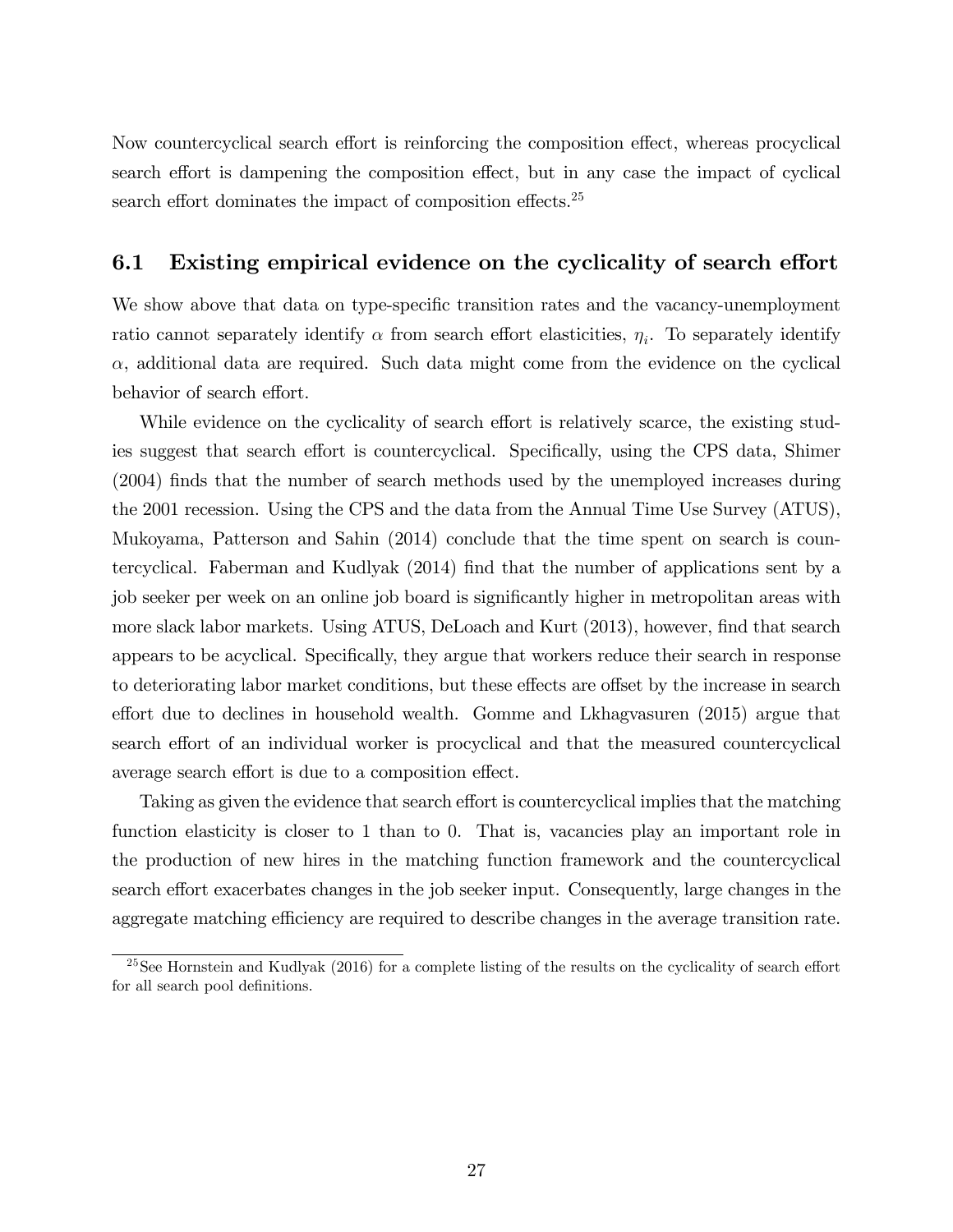## 7 Conclusion

Modeling search effort as a constant elasticity function of the aggregate transition rate, we find a substantial decline of the aggregate matching efficiency after 2007, even after accounting for endogenous search effort. Endogenous search effort accounts well for variation in relative transition rates of different groups of job seekers. The data are consistent with both pro- and countercyclical search effort. Without additional data, we can only make a statement about cyclicality conditional on the elasticity of the matching function. We find countercyclical effort for a wide range of the elasticity of the matching function with respect to vacancies,  $(1/3, 1)$ . Countercyclical effort dampens transition rate volatility, and larger volatility in aggregate matching efficiency is required to compensate for that, in contrast with the standard model that ignores endogenous search effort.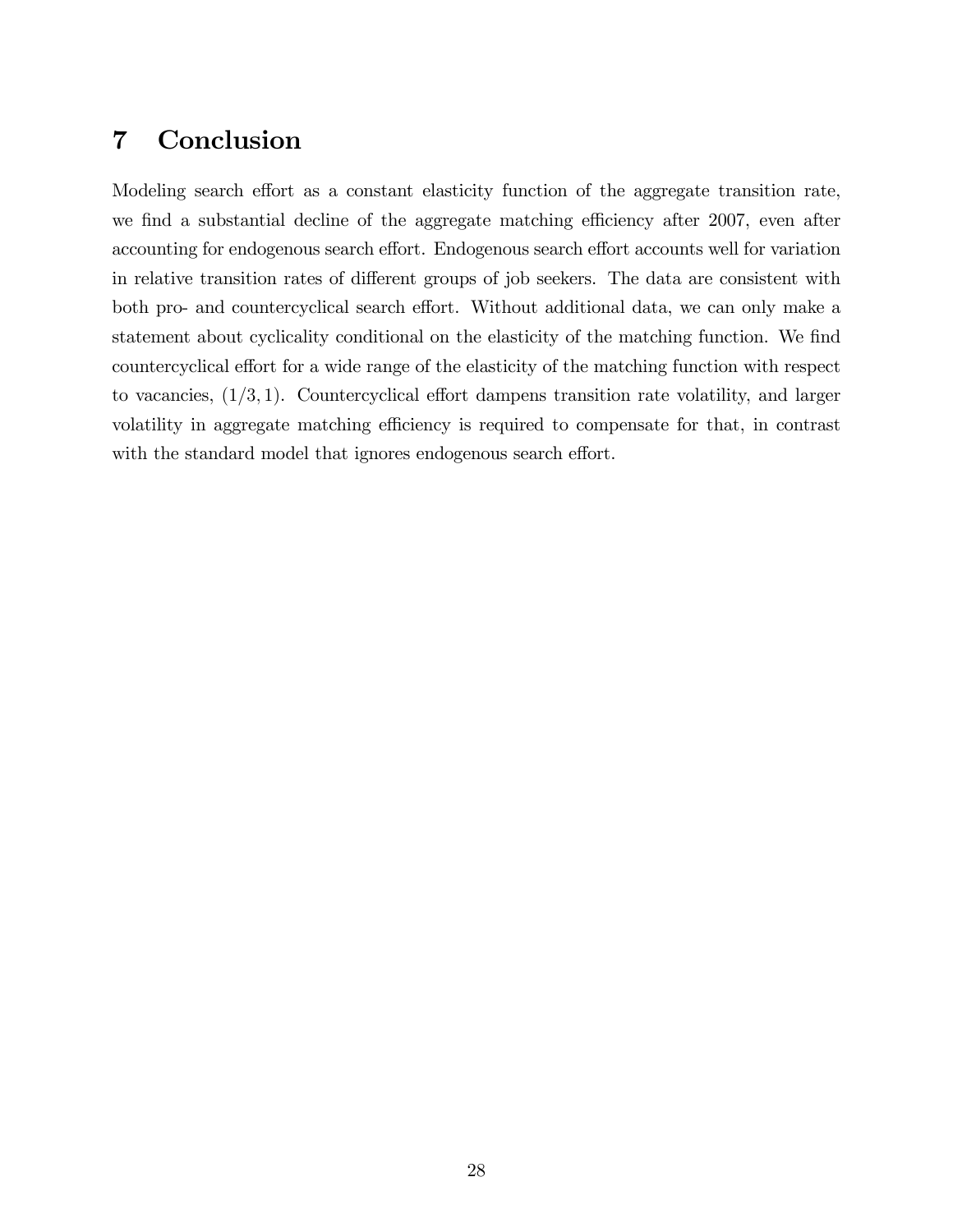## References

- [1] Ahn, Hie Joo , and James Hamilton. 2015. "Heterogeneity and Unemployment Dynamics," Working Paper, University of San Diego.
- [2] Alvarez, Fernando, Katarina Borovickova, and Robert Shimer. 2016. Decomposing Duration Dependence in a Stopping Time Model, mimeo.
- [3] Barnichon, Regis. 2010. Building a composite help-wanted index. Economics Letters 109, 175-178.
- [4] Barnichon, Regis, and Andrew Figura. 2015. Labor Market Heterogeneity and the Aggregate Matching Function. American Economic Journal: Macroeconomics, Vol. 7(4): 222-49.
- [5] Baxter, Marianne, and Robert G. King. 1999. Measuring Business Cycles: Approximate Band-Pass Filters for Economic Time Series. Review Of Economics And Statistics. Vol. 81 (4): 575-593.
- [6] Christensen, Bent Jesper, Rasmus Lentz, Dale T. Mortensen, George R. Neumann, and Axel Werwatz. 2005. On-the-job Search and the Wage Distribution. Journal of Labor Economics, Vol. 23 (1): 31-58.
- [7] Costain, James S., and Reiter, Michael. 2008. Business Cycles, Unemployment Insurance, and the Calibration of Matching Models. Journal of Economic Dynamics and Control, Vol. 32(4): 1120-1155.
- [8] Davis, Steven J. 2011. Comment on "Job Search, Emotional Well-Being, and Job Finding in a Period of Mass Unemployment," by Alan Krueger and Andreas Mueller, Brookings Papers on Economic Activity:  $58-81$ .
- [9] Davis, Steven J., R. Jason Faberman, and John C. Haltiwanger. 2013. The Establishment-Level Behavior of Vacancies and Hiring. Quarterly Journal of Economics 128 (2): 581-622.
- [10] DeLoach, Steve, and Mark R. Kurt. 2013. Discouraging Workers: Estimating the Impact of Macroeconomic Shocks on Search Intensity of the Unemployed. Journal of Labor Research, Vol. 34(4): 433-454.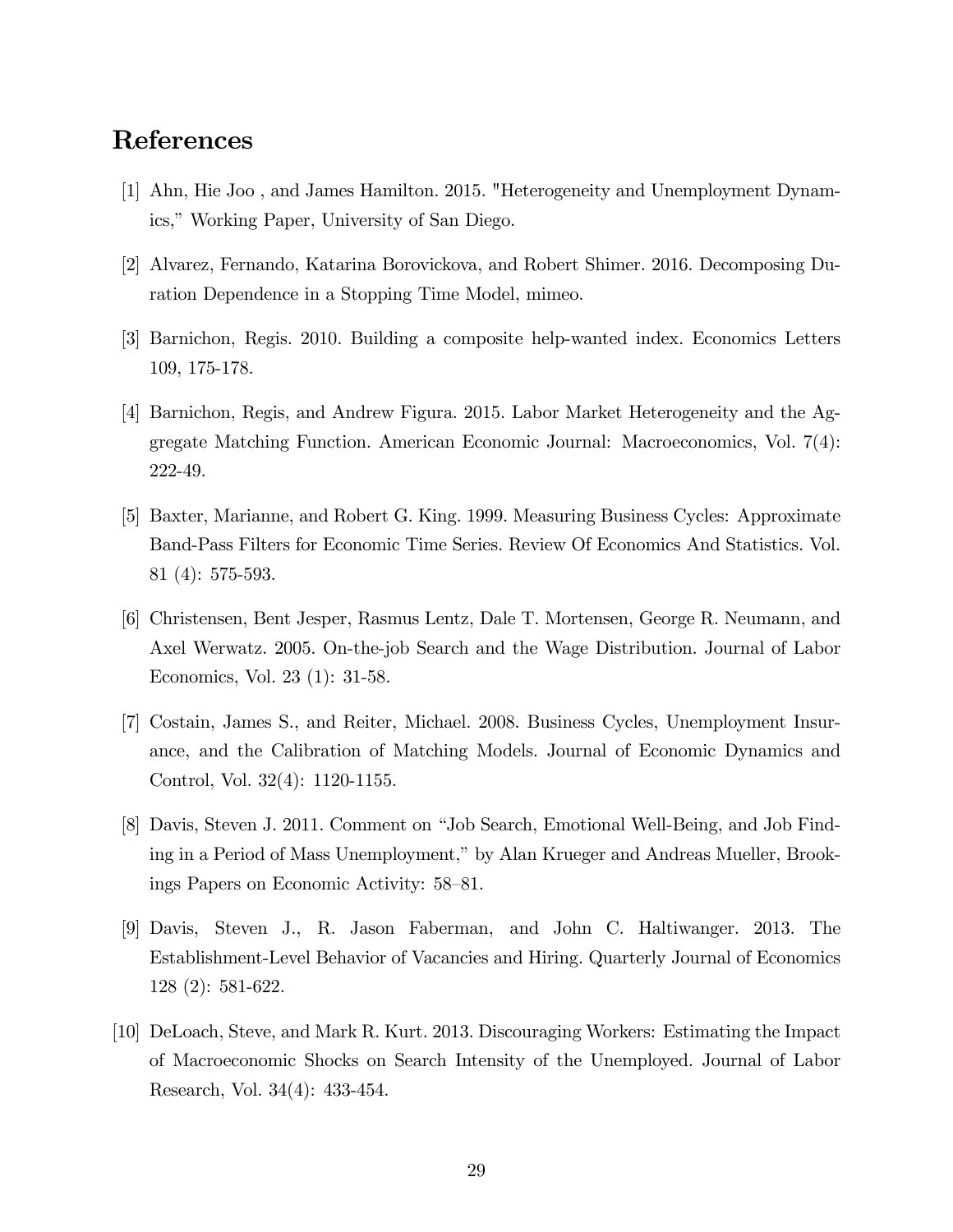- [11] Elsby, Michael W.I., Ryan Michaels, and David Ratner. 2015. The Beveridge Curve: A Survey. Journal of Economic Literature: Vol. 53 (3): 571-630.
- [12] Faberman, Jason R., and Marianna Kudlyak. 2014. The Intensity of Job Search and Search Duration. Richmond FED WP No. 14-12.
- [13] Frazis, Harley J., Edwin L. Robinson, Thomas D. Evans, and Martha A. Duff. 2005. Estimating Gross Flows Consistent with Stocks in the CPS. Monthly Labor Review, Vol. 128 (9): 3-9.
- [14] Fujita, Shigeru, and Giuseppe Moscarini. 2013. "Recall and Unemployment," NBER Working Paper No. 19640.
- [15] Gomme, Paul, and Damba Lkhagvasuren. 2015. Worker Search Effort as an Amplification Mechanism. Journal of Monetray Economics, Vol. 75 (October):  $106-122$ .
- [16] Hall, Robert E., and Sam Schulhofer-Wohl. 2015. Measuring Matching Efficiency with Heterogeneous Jobseekers. NBER Working Paper No. 20939.
- [17] Harvey, Andrew C. 1989. Forecasting, Structural Time Series Models and the Kalman Filter. Cambridge University Press.
- [18] Hornstein, Andreas. 2012. Accounting for Unemployment: The Long and Short of It. FRB Richmond WP No. 12-07.
- [19] Hornstein, Andreas, and Marianna Kudlyak. 2016. Estimating Matching Efficiency with Variable Search Effort: Tables and Figures. FRB Richmond WP No. 16-xx.
- [20] Kroft, Kory, Fabian Lange, Matthew J. Notowidigdo, and Lawrence Katz. 2015. Long-Term Unemployment and the Great Recession: The Role of Composition, Duration Dependence, and Non-Participation. Journal of Labor Economics, Vol. 34 (S1): S7-S54.
- [21] Krueger, Alan, and Andreas Mueller. 2011. Job Search, Emotional Well-Being, and Job Finding in a Period of Mass Unemployment, Brookings Papers on Economic Activity, Vol. 42(1): 1-81.
- [22] Lise, Jeremy. 2013. On-the-job Search and Precautionary Savings. Review of Economic Studies  $(80)$ : 1086–1113.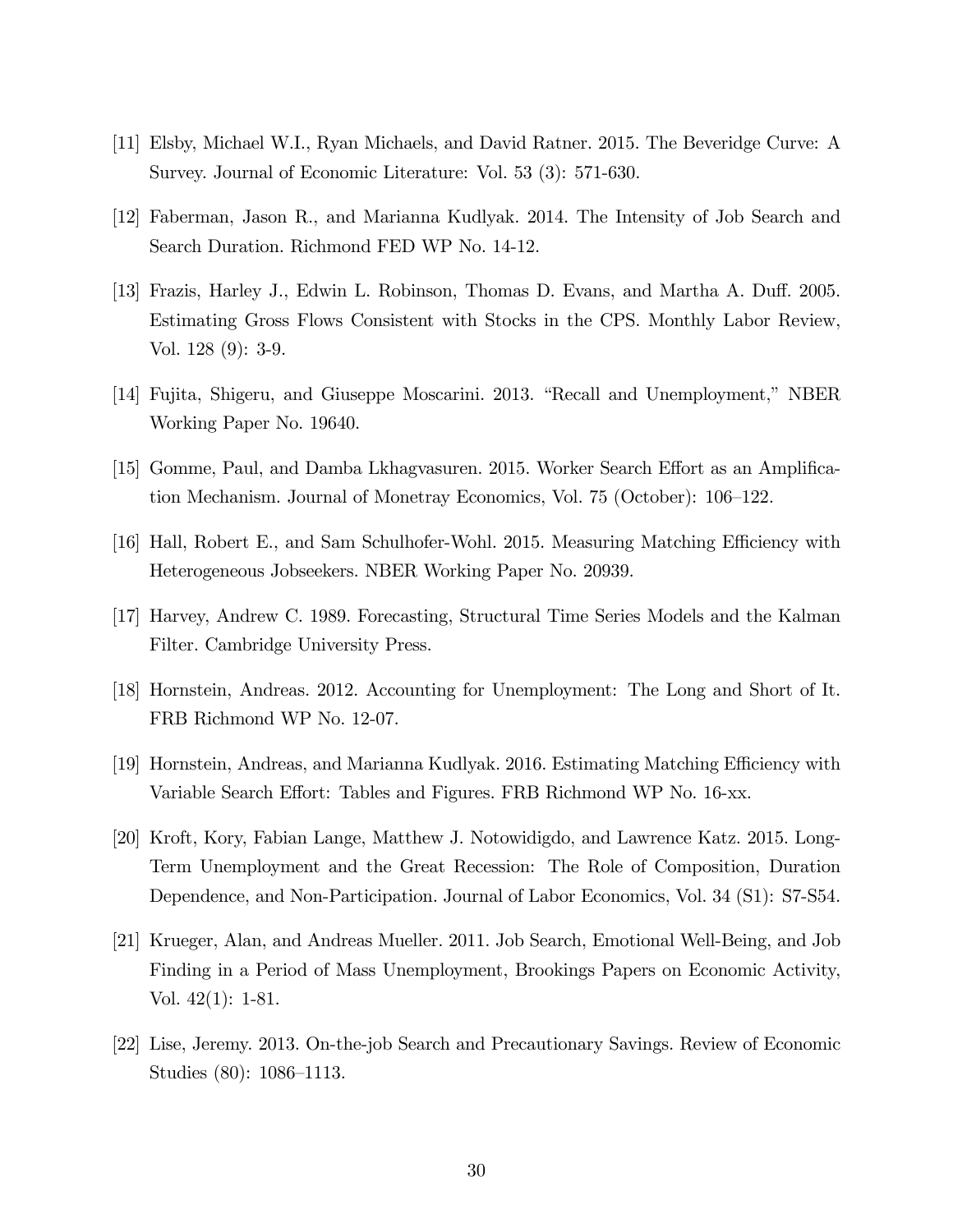- [23] Madrian, Brigitte C., and Lars John Lefgren. 1999. A Note on Longitudinally Matching Current Population Survey (CPS) Respondents. NBER Working Paper No. t0247.
- [24] Mukoyama, Toshihiko, Christina Patterson, and Aysegul Sahin. 2014. Job Search Behavior over the Business Cycle. Federal Reserve Bank of New York Staff Report No. 689.
- [25] Petrongolo, Barbara, and Christopher A. Pissarides. 2001. Looking into the Black Box: A Survey of the Matching Function. Journal of Economic Literature 39, 390-431.
- [26] Pissarides, Christopher A.. 2000. Equilibrium Unemployment Theory. The MIT Press.
- [27] Polivka, Anne E., and Stephen M. Miller. 1998. The CPS after the Redesign: Refocusing the Economic Lens. In "Labor Statistics Measurement Issues, " John Haltiwanger, Marilyn E. Manser and Robert Topel, editors. University of Chicago Press.
- [28] Şahin, Ayşegül, Joseph Song, Giorgio Topa, and Givanni L. Violante. 2014. Mismatch Unemployment. American Economic Review, Vol. 104(11): 3529-64.
- [29] Sedlacek, Petr. 2016. The Aggregate Matching Function and Job Search from Employment and Out of the Labor Force. Review of Economic Dynamics, Vol. 21(7): 16-28.
- [30] Shimer, Robert. 2004. Search Intensity. Mimeo, downloadable from https://sites.google.com/site/robertshimer/research/workingpapers.
- [31] Shimer, Robert. 2012. Reassessing the Ins and Outs of Unemployment. Review of Economic Dynamics 15, 127-148.
- [32] Veracierto, Marcelo. 2011. Worker Flows and Matching Efficiency. Federal Reserve Bank of Chicago Economic Perspectives v.35 4th Quarter, 147-169.
- [33] Watson, Mark M. 1996. Comment on "Is Seasonal Adjustment a Linear or Nonlinear Data Filtering Process," Journal of Business and Economic Statistics, Vol. 14, No. 3.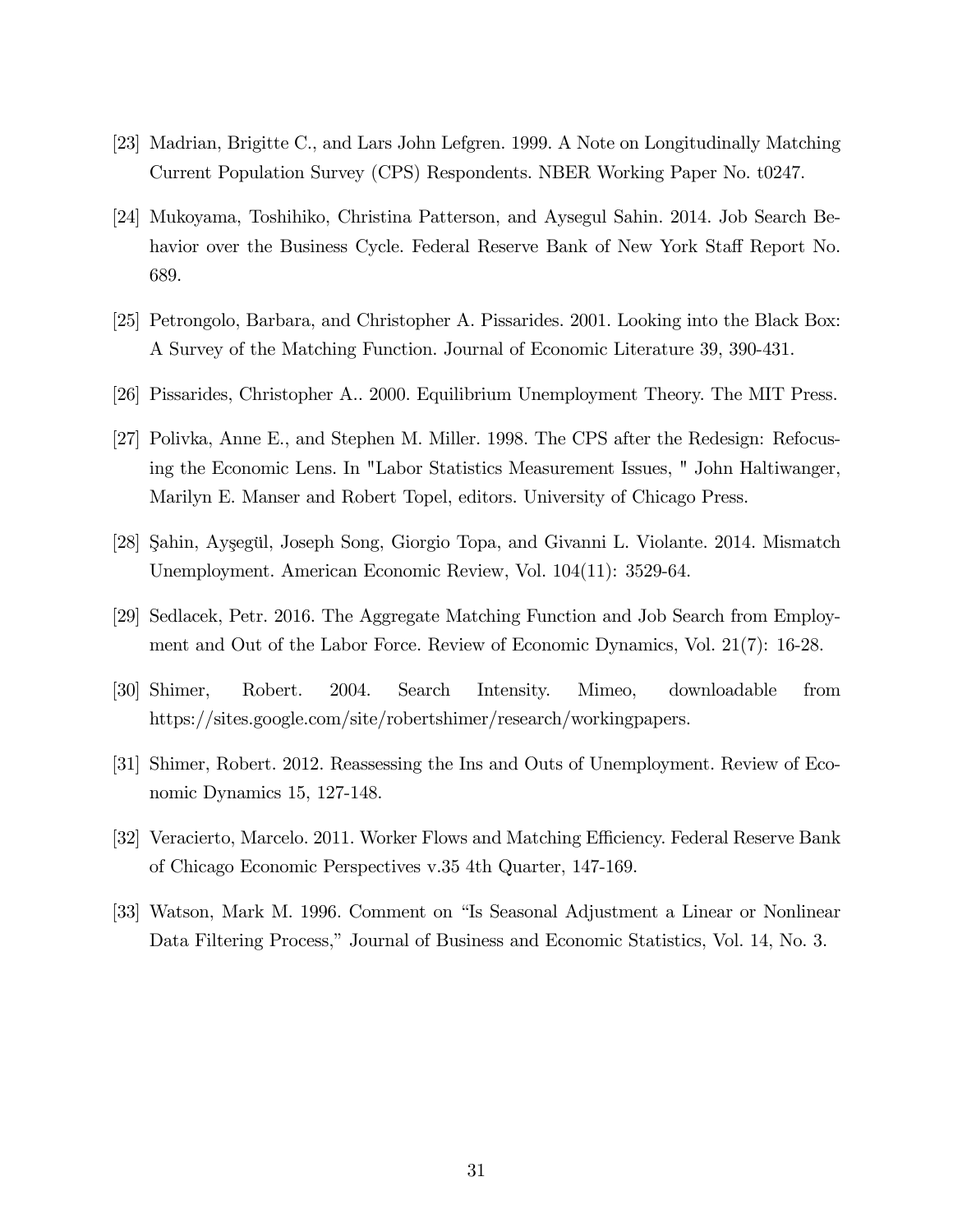## Appendix

### A Endogenous search effort

A simple modification of the basic matching model allows for variation of individual search effort that is related to the aggregate employment transition rate, e.g. Pissarides  $(2000)$ or recently Gomme and Lkhagvasuren (2015). Let U and W denote the value of being unemployed and employed, respectively. Then, the return on unemployment is

$$
rU = b - c(s) + \rho \lambda (W - U),
$$

where r is the rate of time discount and b is the flow return from unemployment. Devoting effort to search increases the rate at which the worker becomes employed but it comes at a cost,  $c(s)$ . Determining the optimal choice of effort is a well-defined problem if the effort cost is an increasing convex function of effort. For simplicity, assume that the cost function is of the constant elasticity variety,

$$
c(s) = s_0 s^v
$$
 with  $\nu > 1$ .

The first order condition yields the optimal search effort as

$$
s = \lambda^{1/(\nu - 1)} \left[ (W - U) / (s_0 \nu) \right]^{1/(\nu - 1)},
$$
\n(19)

that is, search effort is a constant elasticity function of the aggregate transition rate.

For the basic matching model, search effort is an increasing function of the aggregate transition rate: as the marginal benefit from search increases, the worker will devote more effort to search, yielding procyclical search effort. We propose to estimate a reduced form expression that relates the search intensity for each type to the aggregate matching rate, and a type-specific persistent component,  $z_{it}$ . The elasticity of search effort with respect to the aggregate transition rate is  $\eta_i$ . We do not impose any restrictions on search effort to be pro- or countercyclical, but we do impose the restriction that the type transition rate is a nondecreasing function of the aggregate transition rate,  $\eta_i \geq -1$ .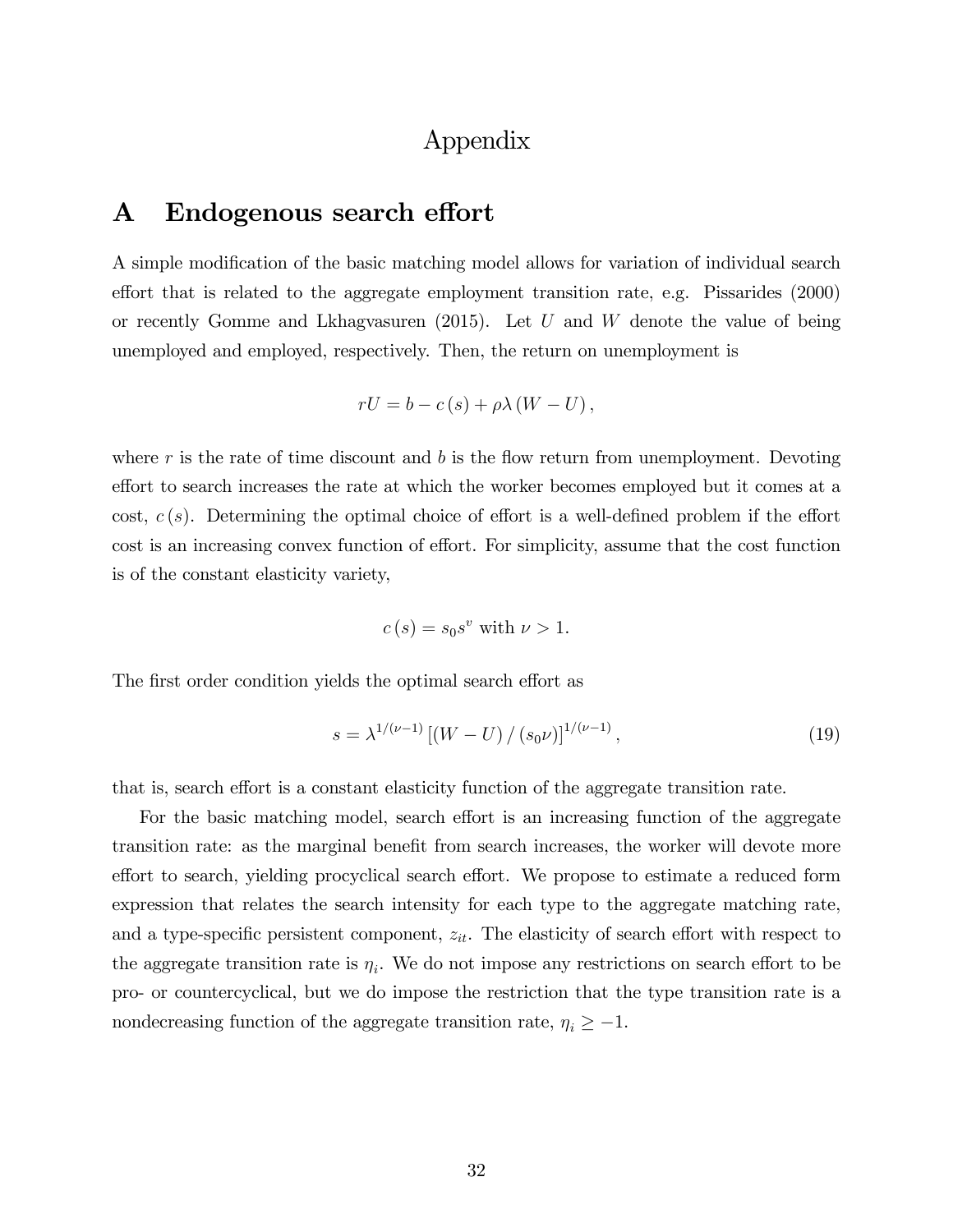## B Proof of proposition 2

In this section, we obtain the log-linear approximation of the relation between the average transition rate and the standard measure of market tightness. The first order log-linear approximation of the average transition rate is

$$
\Delta \ln \bar{\lambda}_t = \Delta \ln \lambda_t + \Delta \ln \bar{\rho}_t,
$$

where  $\Delta \ln x_t \equiv \ln x_t - \ln x_0$ .

Using the first order log-linear approximation of the average search effectiveness as a function of the aggregate transition rate

$$
\Delta \ln \bar{\rho}_t = \Delta \bar{z}_t + \bar{\eta}_0 \Delta \ln \lambda_t,
$$

and the first order log-linear approximation of the aggregate transition rate yields

$$
\Delta \ln \lambda_t = \frac{1}{1 + \alpha \bar{\eta}_0} \left( \alpha \left( \Delta \ln \theta_t - \Delta \bar{z}_t \right) + \Delta \kappa_t \right),\,
$$

where  $\Delta \overline{z}_t = \sum_i \omega_{i0} \Delta z_{it}, \overline{\eta}_0 = \sum_i \omega_{i0} \eta_i$ , with  $\omega_{i0} =$  $\frac{u_{i0}}{u_0}$  exp( $z_{i0} + \eta_i \ln \lambda_0$ )  $\frac{\frac{u_0}{u_0} \exp(z_i0+\eta_i \ln \lambda_0)}{\sum_i \frac{u_{i0}}{u_0} \exp(z_i0+\eta_i \ln \lambda_0)}$  and  $\sum_i \omega_{i0} = 1$ .

We then obtain the following relation between the average transition rate and the standard measure of market tightness

$$
\Delta \ln \bar{\lambda}_t = \alpha \frac{1 + \bar{\eta}_0}{1 + \alpha \bar{\eta}_0} \Delta \ln \theta_t + \left[ \alpha \frac{1 + \bar{\eta}_0}{1 + \alpha \bar{\eta}_0} \frac{\Delta \kappa_t}{\alpha} + \left( 1 - \alpha \frac{1 + \bar{\eta}_0}{1 + \alpha \bar{\eta}_0} \right) \Delta \bar{z}_t \right].
$$
 (20)

Intuitively, in equation (20) the coefficient on  $\ln \theta_t$  captures a direct effect of the labor market tightness on  $\ln \bar{\lambda}_t$  as well as an indirect effect of the labor market tightness via search effort. That is, the matching function elasticity in the standard matching function is

$$
\bar{\alpha}=\alpha\frac{1+\bar{\eta}_0}{1+\alpha\bar{\eta}_0}\equiv\frac{\bar{\phi}_0}{1+\bar{\phi}_0},
$$

where  $\bar{\phi}_0 = \sum_i \phi_i \omega_{i0}$ .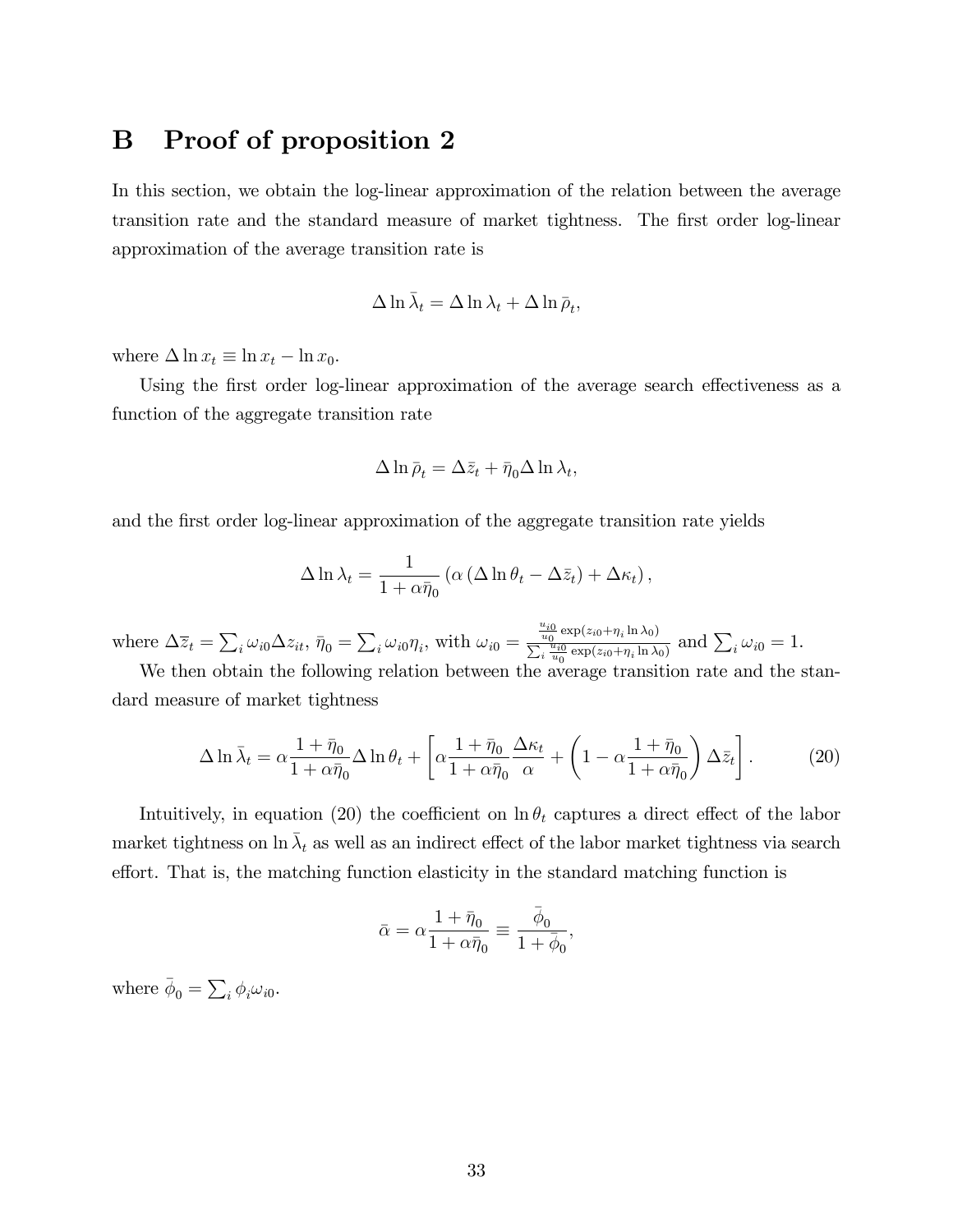## C Proof of proposition 3

Consider the following shift of the state vector  $(\Delta_0, \Delta_i, \Delta)$ 

$$
\begin{aligned}\n\widehat{\kappa}' &= \widehat{\kappa} + \Delta_0 \\
z_i' &= z_i + \Delta_i \\
\ln \widehat{\lambda}_t' &= \ln \widehat{\lambda}_t + \Delta_i\n\end{aligned}
$$

such that

$$
\Delta_i = -\phi_i \Delta \text{ and } \Delta_0 = \Delta.
$$

Such a shift does not have any impact on the system (11) and (12), i.e.,

$$
\ln \lambda_i = z'_i + \phi_i \ln \widehat{\lambda}'
$$
  
=  $(z_i + \Delta_i) + \phi_i \left( \ln \widehat{\lambda} + \Delta \right)$   
=  $z_i + \phi_i \ln \widehat{\lambda}$ 

and

$$
\ln \hat{\lambda}' = \hat{\kappa}' + \ln \theta - \ln \left[ \sum_{i} \frac{u_i}{u} \exp \left( z'_i + \phi_i \ln \hat{\lambda}' \right) \right]
$$

$$
\left( \ln \hat{\lambda} + \Delta \right) = (\hat{\kappa} + \Delta_0) + \ln \theta - \ln \left[ \sum_{i} \frac{u_i}{u} \exp \left( z_i + \Delta_i + \phi_i \left( \ln \hat{\lambda} + \Delta \right) \right) \right]
$$

$$
\ln \hat{\lambda} = \hat{\kappa} + \ln \theta - \ln \left[ \sum_{i} \frac{u_i}{u} \exp \left( z_i + \phi_i \ln \hat{\lambda} \right) \right]
$$

remain satisfied.

# D Continuous time transition rates from discrete time transition probabilities

First, consider the definition of the unemployed search pool by  $(1)$  duration or  $(2)$  reason. Suppose we have  $n$  groups of unemployed. For the continuous time transition rates, only consider the exit from unemployment and ignore the possibility that an individual flows back into unemployment. Then the transition probabilities are related to the continuous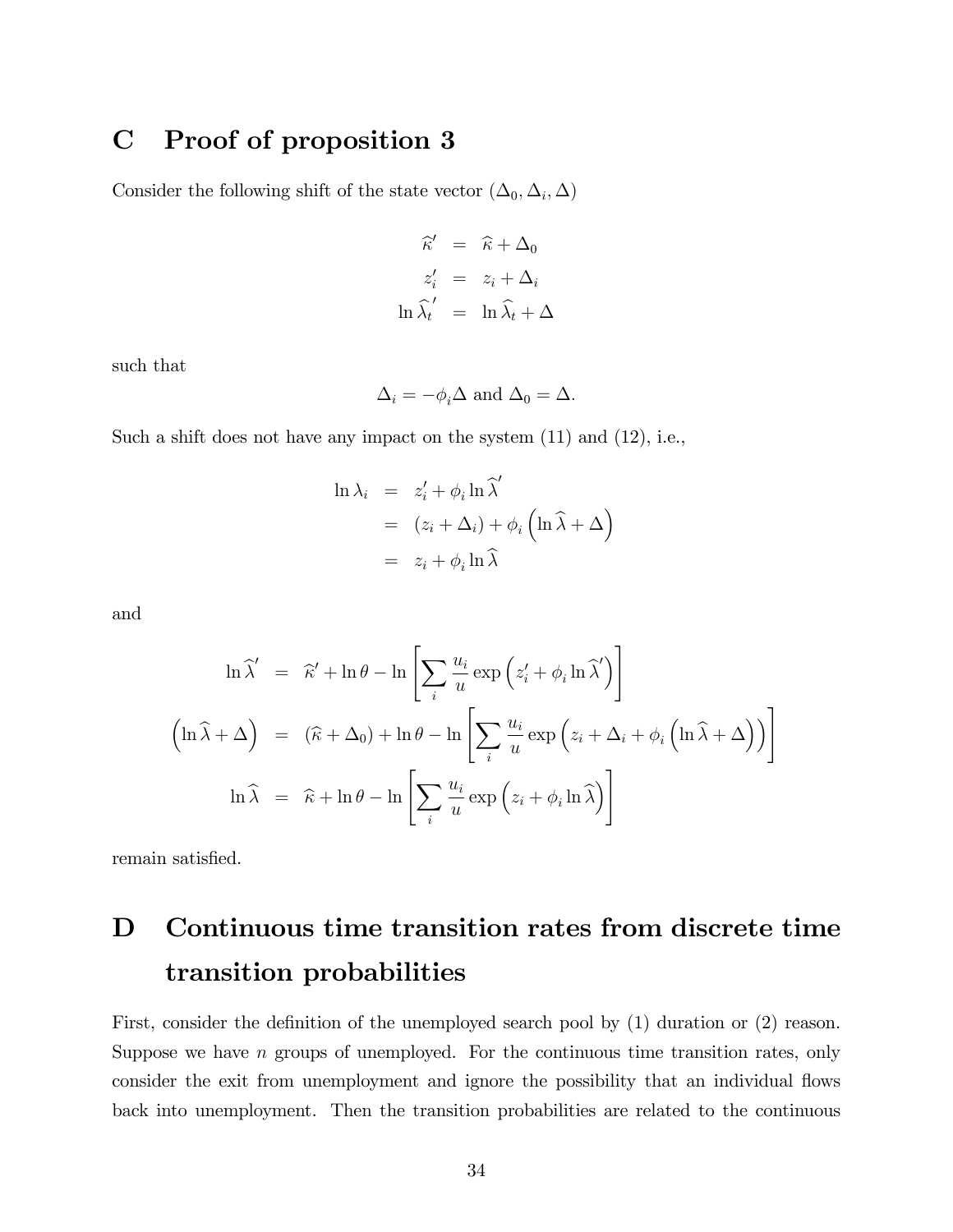time transition rates as follows

$$
p_{iE} = \int_{0}^{1} \underbrace{e^{-\lambda_{iI}\tau}}_{\text{no exit to } I \text{ by } \tau} \underbrace{(\lambda_{iE}e^{-\lambda_{iE}\tau})}_{\text{transition to } E \text{ at } \tau} d\tau = \lambda_{iE} \int_{0}^{1} e^{-(\lambda_{iI} + \lambda_{iE})\tau} d\tau
$$

$$
= \frac{\lambda_{iE}}{\lambda_{iE} + \lambda_{iI}} \left[1 - e^{-(\lambda_{iE} + \lambda_{iI})}\right]
$$

$$
p_{iI} = \frac{\lambda_{iI}}{\lambda_{iE} + \lambda_{iI}} \left[1 - e^{-(\lambda_{iE} + \lambda_{iI})}\right].
$$

Solve for  $\lambda$ 

$$
\frac{p_{iE}}{p_{iI}} = \frac{\lambda_{iE}}{\lambda_{iI}}
$$
  

$$
p_{iE} + p_{iI} = 1 - e^{-(\lambda_{iE} + \lambda_{iI})}
$$
  

$$
\log (1 - p_{iE} - p_{iI}) = -(\lambda_{iE} + \lambda_{iI})
$$
  

$$
= -\left(1 + \frac{p_{iE}}{p_{iI}}\right)\lambda_{iI}
$$

Thus,

$$
\lambda_{iI} = -\frac{\log (1 - p_{iE} - p_{iI})}{\left(1 + \frac{p_{iE}}{p_{iI}}\right)}
$$
\n
$$
\lambda_{iE} = -\frac{\log (1 - p_{iE} - p_{iI})}{\left(1 + \frac{p_{iI}}{p_{iE}}\right)}
$$
\n
$$
= -p_{iE} \frac{\log (1 - p_{iE} - p_{iI})}{(p_{iE} + p_{iI})}
$$

and for  $p_{iI}$  small relative to  $p_{iE}$  we have

$$
\lambda_{iE} \approx -\log\left(1 - p_{iE}\right)
$$

Suppose instead that the pool includes OLF and unemployed, then the above equation becomes

$$
\lambda_{iE} \approx -\log\left(1 - (p_{iE} + p_{iE})\right) \frac{p_{iE}}{p_{iE} + p_{iE}}.
$$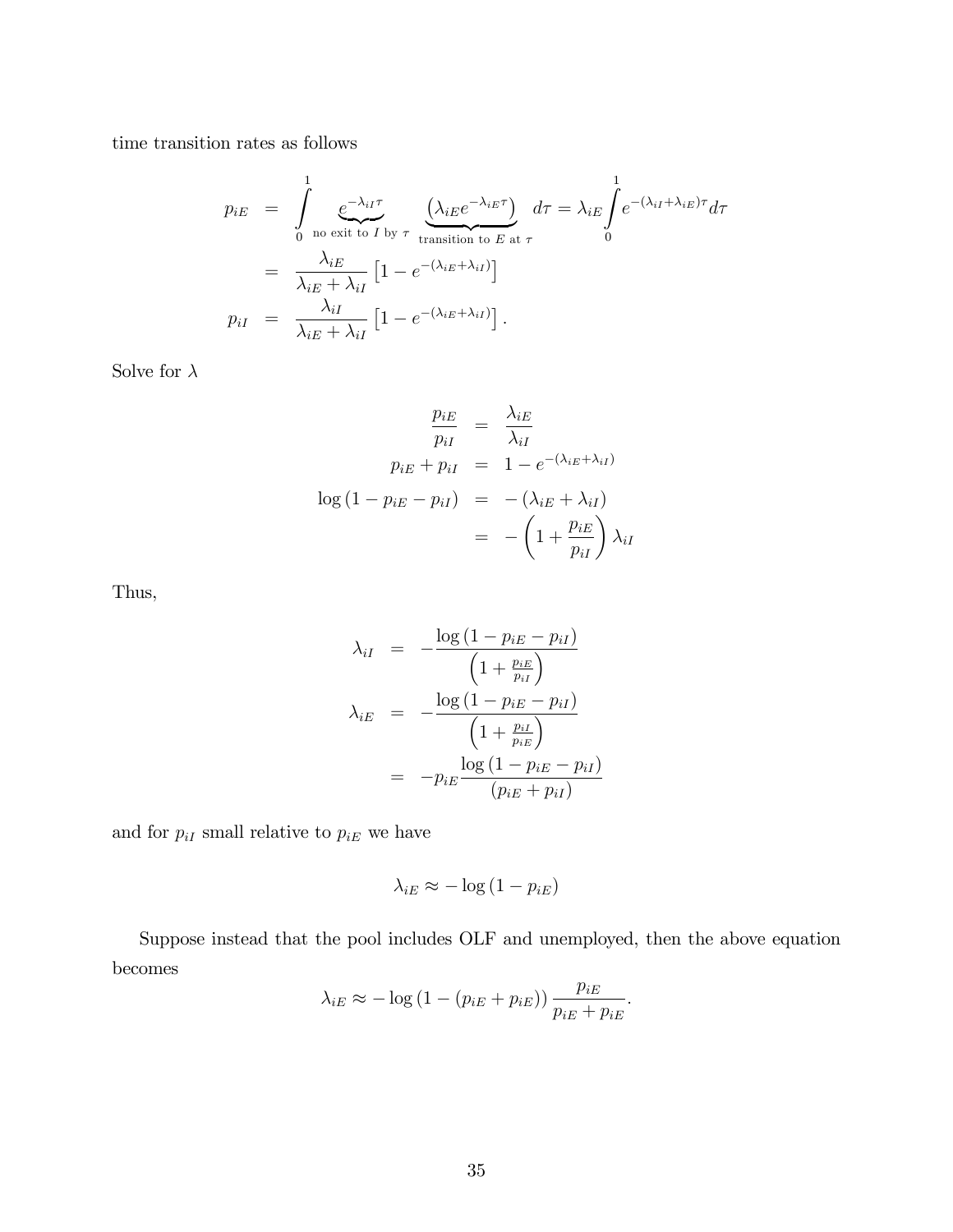### E Matching elasticity and cyclicality of search effort

For estimated identified transition elasticities  $\phi_i$ , we can solve the expression for the transition elasticities, equation (11), for the search effort elasticities  $\eta_i$  conditional on the matching elasticity  $\alpha$ ,

$$
\eta_i = \phi_i \frac{1-\alpha}{\alpha} - 1.
$$

Without any additional data, the model can accommodate procyclical (countercyclical) search effort with a low (high) matching elasticity,

$$
\eta_i \gtreqless 0 \text{ for } \alpha \lesseqgtr \frac{\phi_i}{1+\phi_i}.
$$

For the special case that the identified transition elasticities are the same for all types,  $\phi_i = \phi$ , the implied effort elasticities are also the same,  $\eta_i = \eta$ . Since the effort elasticities are not identified, constant search effort,  $\eta = 0$ , is then a special case. In other words, our model with variable search effort is observationally equivalent to a model with constant search effort.

For given estimates of the identified transition rates, we can compute the range of  $\alpha$ for which the model requires pro(counter)cyclical search effort. Figure  $A.1$  below illustrates the dependence of search effort elasticities on matching elasticity using the estimates from Model 1 for the three duration-contingent groups of the unemployed. For  $0 < \alpha < 0.28$ , search effort is procyclical for all three unemployment duration groups, and for  $\alpha > 0.42$ , search effort is countercyclical for all three unemployment duration groups.

Since the estimated  $\phi_i$  increase with the groups' unemployment duration, the search effort elasticity also increases with groups' unemployment duration. In particular, for  $\alpha < 0.28$ , when the search effort of all three groups is procyclical, search effort of long-term unemployed increases more when the aggregate transition rate increases and declines more when the aggregate transition rate declines as compared to the search effort of medium-term unemployed or short-term unemployed. For  $\alpha > 0.42$ , when the search effort of all three groups is countercyclical, search effort of long-term unemployed declines less when the aggregate transition rate increases and increases less when the aggregate transition rate declines as compared to the search effort of medium-term unemployed or short-term unemployed.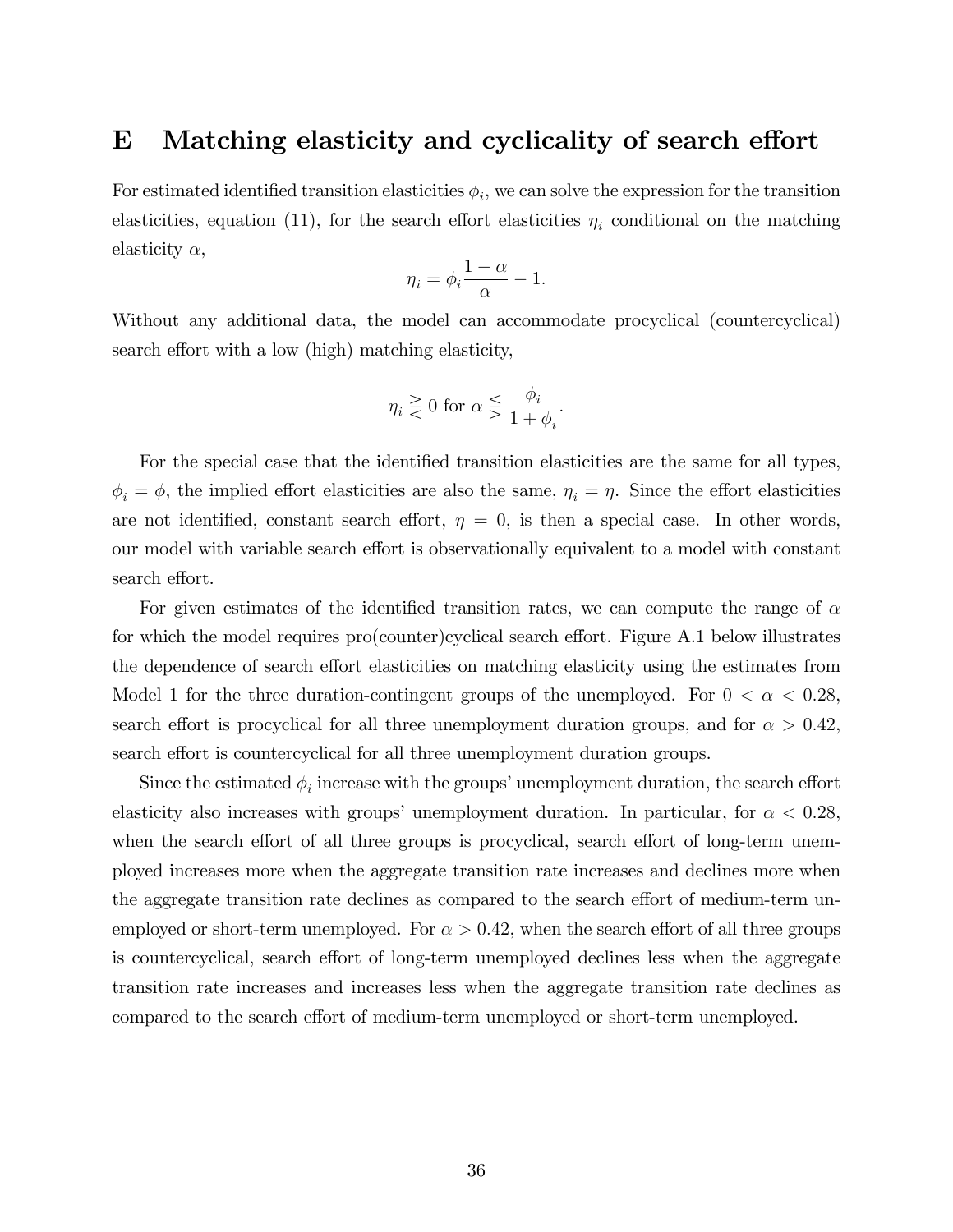### F Unobserved heterogeneity within groups

In the analysis so far, we assume that job seekers within specified groups are homogenous. However, it is possible that job seekers within the groupings are heterogeneous and the composition of a group with respect to this heterogeneity is time-varying. In such a case, the time-varying transition rate of a group might reflect not only the actual variation of the transition rate of the job seekers in the group but also the compositional shifts within the group.

To see this formally, suppose that job seekers within each group i are not homogeneous. Let  $(z_{ijt}, \eta_{ij})$  represent the unobserved heterogeneity within group i and  $(\omega_{ijt})$  the distribution over types within the group,  $\sum_j \omega_{ijt} = 1$ . The transition rates for the different types j are

$$
\ln \lambda_{ijt} = z_{ijt} + (1 + \eta_{ij}) \ln \lambda_t.
$$

We observe only the 'average' transition rate for group i. To keep things simple, suppose we observe the geometric mean of the unobserved transition rates

$$
\ln \lambda_{it} = \sum_{j} \omega_{ijt} \ln \lambda_{ijt} + \varepsilon_{it}
$$
  
= 
$$
\sum_{j} \omega_{ijt} [z_{ijt} + (1 + \eta_{ij}) \ln \lambda_t] + \varepsilon_{it}
$$
  
= 
$$
z_{it} + (1 + \eta_i) \ln \lambda_t + \varepsilon_{it},
$$

where  $z_{it} = \sum_j \omega_{ijt} z_{ijt}$  and  $\eta_i = \sum_j \omega_{ijt} \eta_{ij}$ .

That is, not only does unobserved heterogeneity show up in the estimated type-specific matching efficiency, it also shows up in our estimated search effort elasticities. Without further disaggregation of our search groups, we could check if the search effort elasticities vary systematically with the cycle.

# G Time-varying heterogeneity with constant search effort and no aggregate matching efficiency

We now consider the effect of imposing constant search effort for Model 2 with no aggregate matching efficiency and forcing the model to capture time-varying relative heterogeneity via type-specific exogenous shocks in a model. For the duration-contingent search pool definition,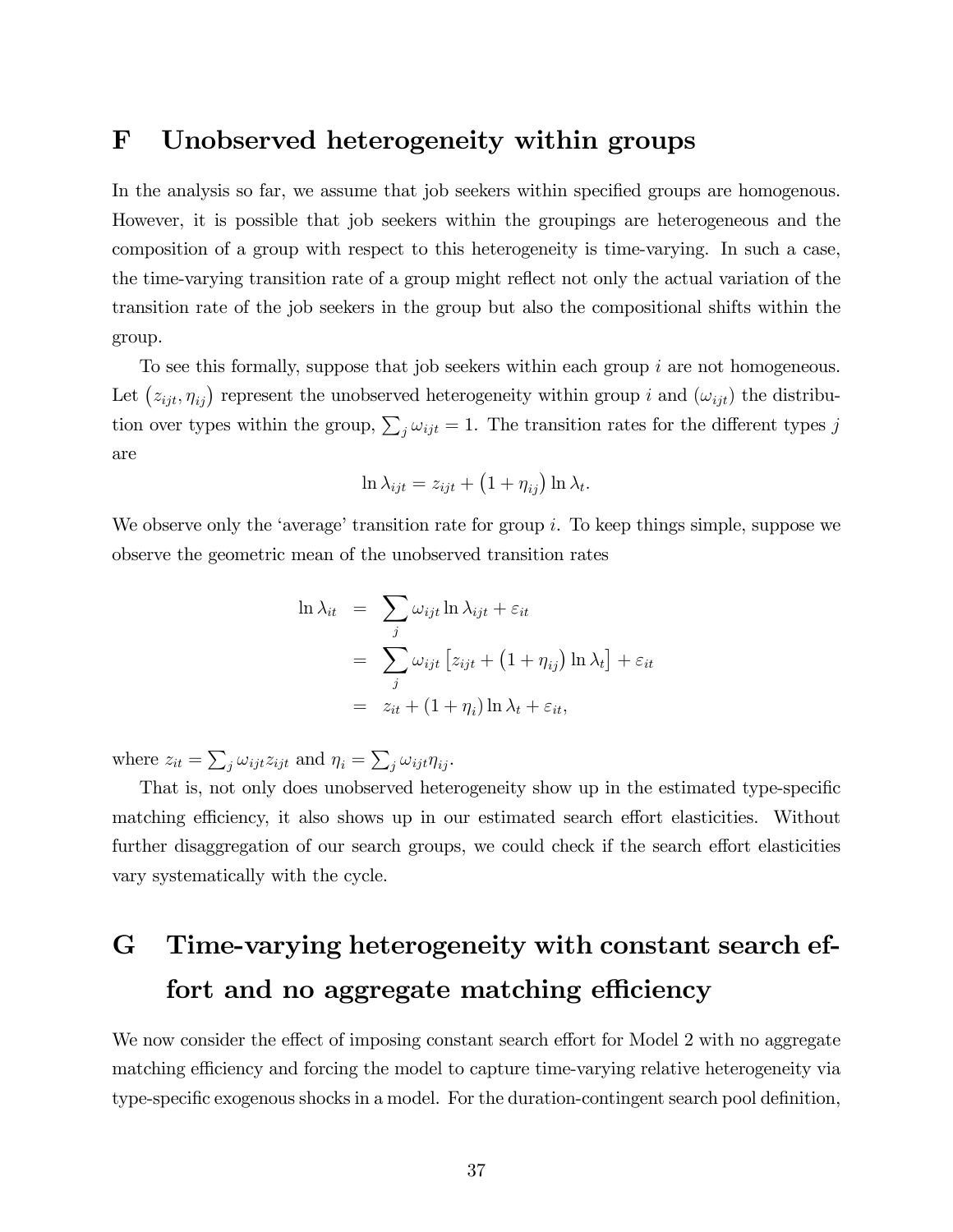the type-specific matching efficiencies for the unrestricted version of Model 2 are represented by the solid red lines in Figure A.1. When restriction  $(13)$  is imposed, the type-specific matching efficiencies are represented by the dashed blue lines in Figure  $A.1$ . There is little difference between the type-specific matching efficiencies from the restricted and unrestricted model. This is so because in the unrestricted model, there is no aggregate shock, type-specific variable search effort does not differ much across types ( $\phi_i \simeq \phi \,\forall i \in I$ ), and the type-specific exogenous shocks essentially capture all movements in type-specific transition rates. Given the estimate of  $\phi$ , the restricted model is akin to the model with constant search effort and  $\alpha = 0.38$ .

Importantly, the volatility of the type-specific exogenous shocks might differ significantly from the unrestricted case if the restricted model is estimated under an assumption for a value of  $\alpha$  that differs from the one implied by the estimate of  $\phi$ . Specifically, when the search effort is constant, the identification issue for  $\alpha$  does not arise, it is then typical to use  $\alpha = 0.5$  or another value from the range of admissible values. Setting  $\eta_i = 0$  and  $\alpha = \tilde{\alpha}$  in our model amounts to the following restriction

$$
\phi_i = \widetilde{\phi} \,\,\forall i \in I,
$$

where  $\phi = \frac{\tilde{\alpha}}{1 - \tilde{\alpha}}$  $\frac{\alpha}{1-\widetilde{\alpha}}(1+\widetilde{\eta})$  and  $\widetilde{\eta}=0$ . For  $\widetilde{\eta}=0$  and  $\widetilde{\alpha}=0.5, \phi=1$ . The estimated type-specific matching efficiencies from Model 2 estimated under  $\widetilde{\phi} = 1$  are represented by the dotted green lines in Figure A.1. The estimated transition rate elasticities with respect to the aggregate transition rate are set to 1 for all types, which substantially exceeds the estimated sensitivity to the aggregate transition rate in the unrestricted model or even the model with restriction  $\phi_i = \phi \,\forall i \in I$ , where the estimate of  $\phi$  is 0.557 with the standard error of 0.049. Consequently, in this restricted model, the estimated type-specific matching efficiencies compensate for the imposed degree of comovement under  $\widetilde{\phi} = 1$  and differ substantially from the unrestricted model.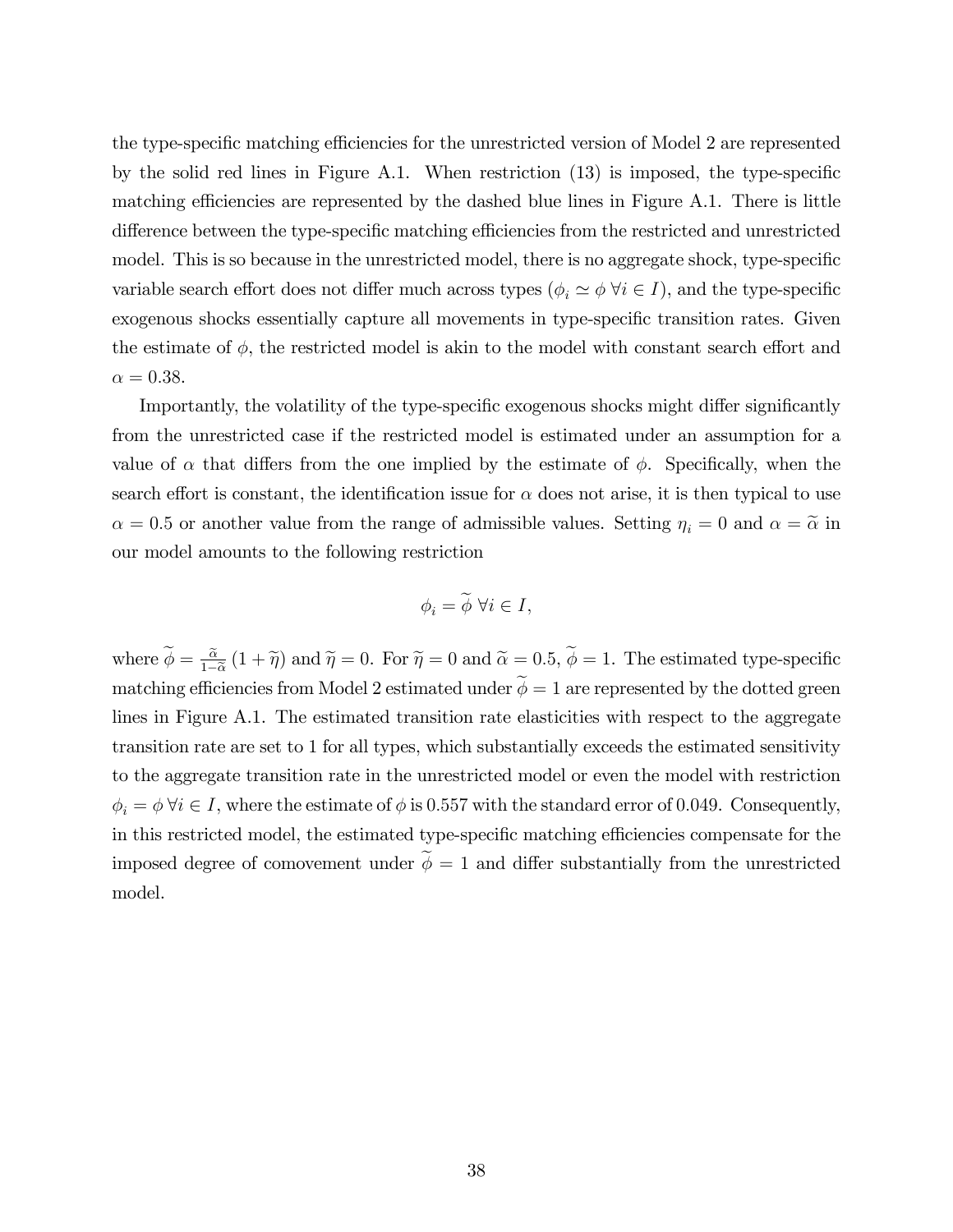

A.1 Variable vs Constant Search Effort for Model 2

Note: Smoothed posterior estimates of the type-specific matching efficiencies from Model 2 defined in the text for search pool defined as unemployed by duration. The solid red line denotes the unrestricted model, the dashed blue line denotes the restricted model with equalized identified transition elasticities, and the dotted green line denotes the model with identified transition elasticities restricted to one. The specification follows column (1a) in Table 1. All efficiencies are normalized to zero in  $2001Q1$ .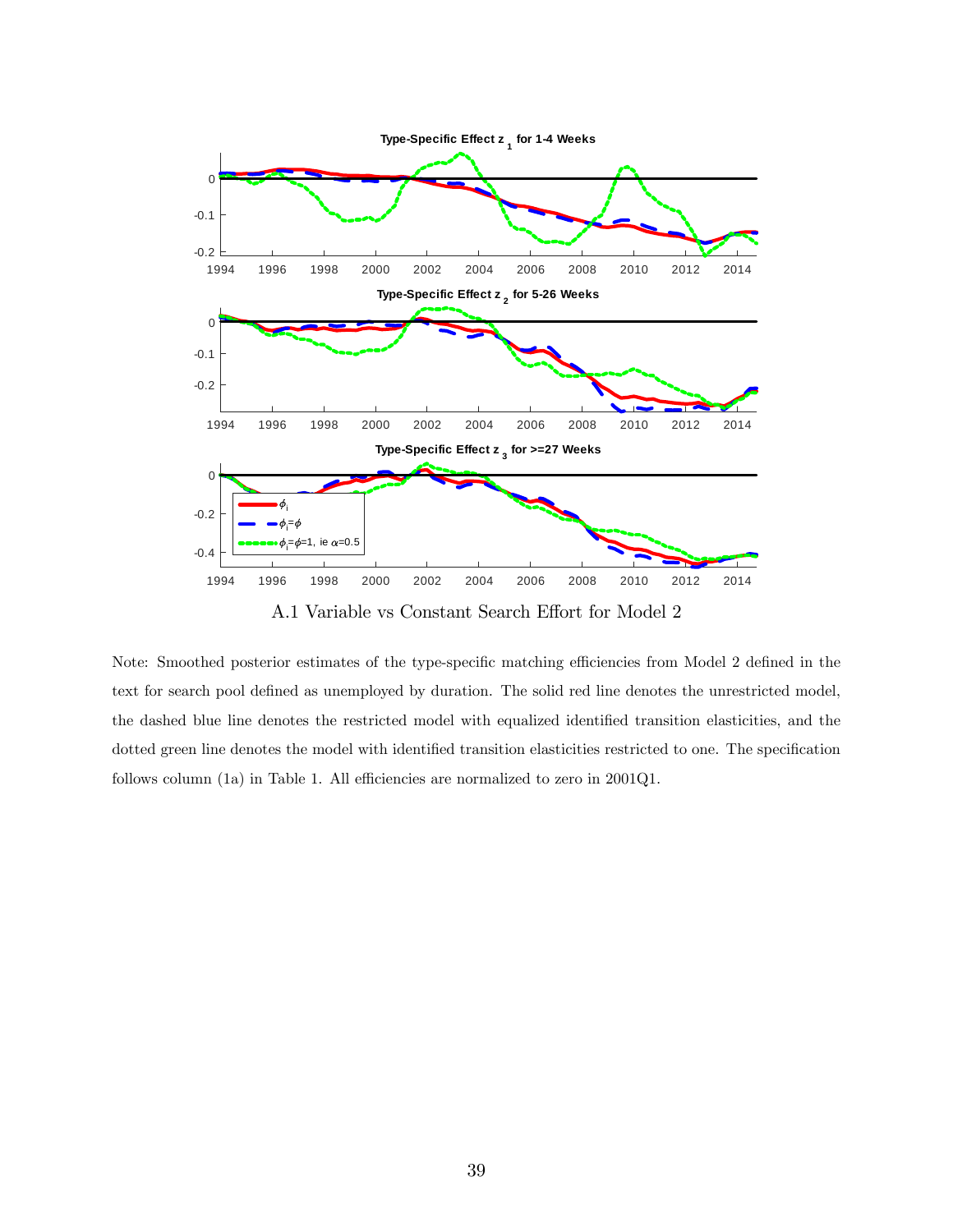Figures and Tables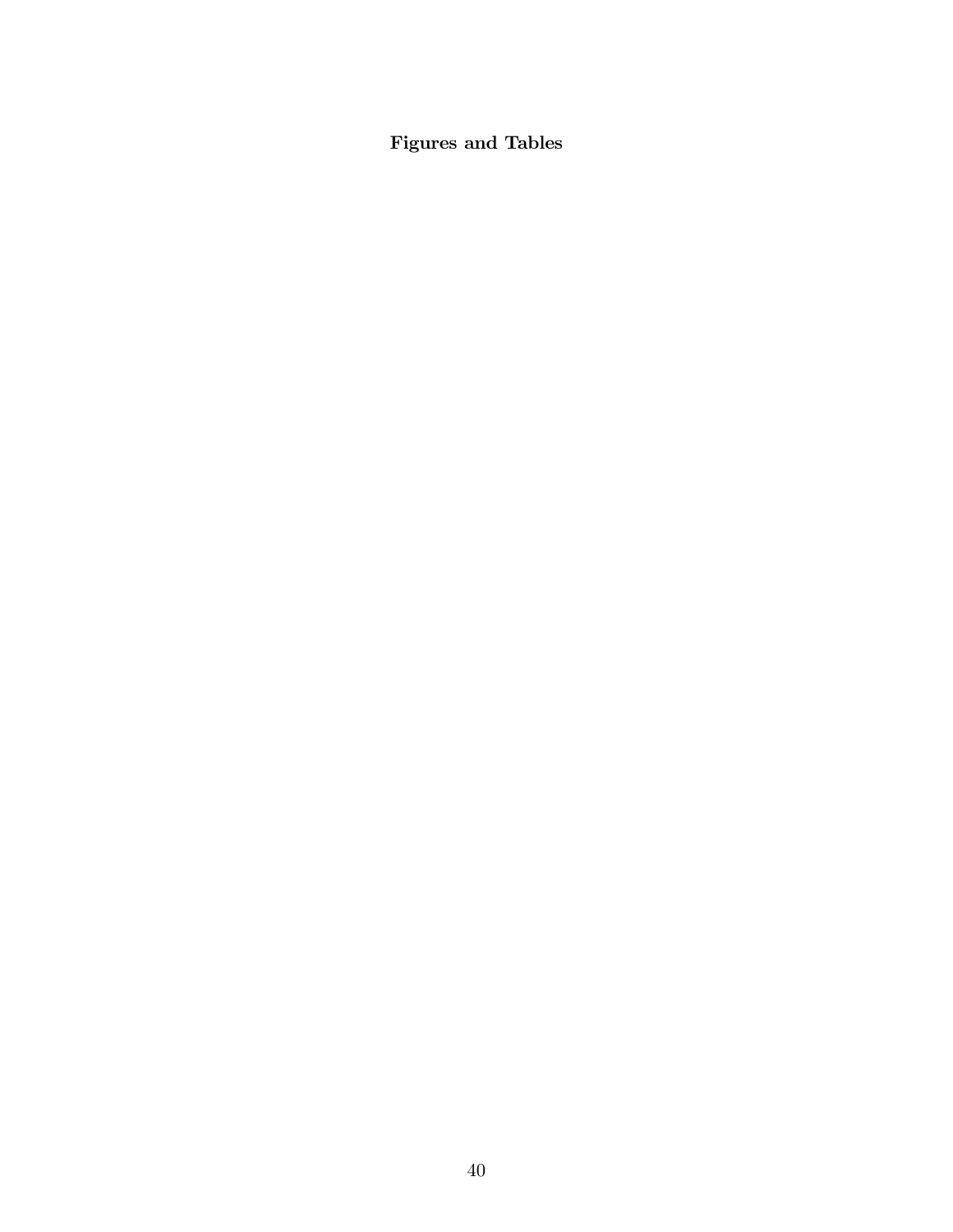

Figure 1: Transition Rates to Employment and Search Pool Composition

Note: The columns represent the three different search pool definitions and are characterized by the employment transition rates (first row), the relative employment transition rates (second row), and the search pool shares (third row). For the search pool defined as unemployed by duration, red denotes 1-4 weeks, blue denotes 5-26 weeks, and green denotes more than 26 weeks of unemployment. For the search pool defined by reason of unemployment, red denotes temporary layoff, blue denotes permanent layoff, green denotes job leavers, and purple denotes new entrants or re-entrants. For the search pool defined by LFS and gender, red denotes male unemployed, blue denotes female unemployed, green denotes male OLF, and purple denotes female OLF.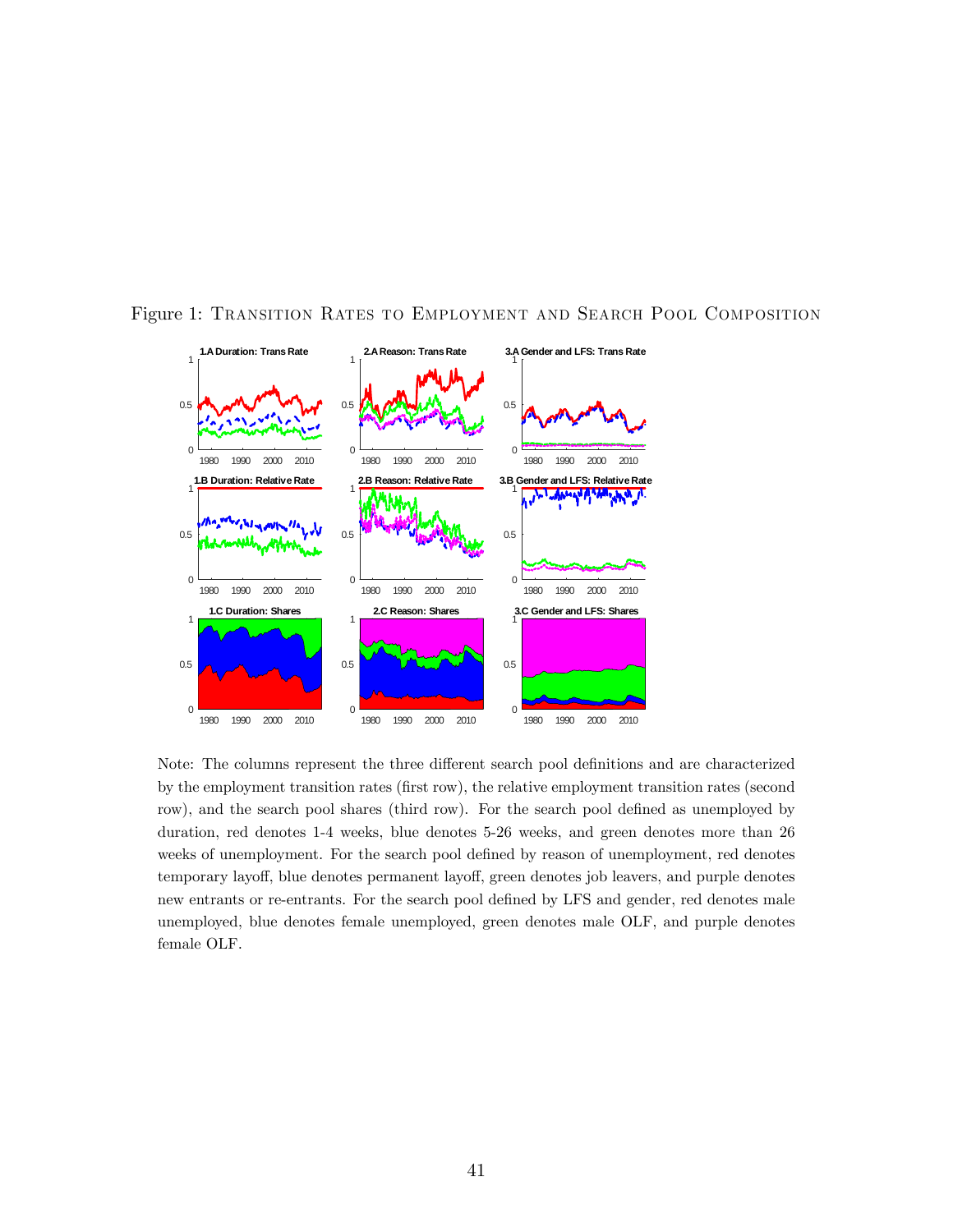Figure 2: IDENTIFIED AGGREGATE MATCHING EFFICIENCY FROM THE MODEL WITH Aggregate Matching Efficiency and Variable Search Effort, Unemployment by Duration



Note: Lines (1a)-(3b) show smoothed posterior estimate of  $\hat{\kappa}_t$  from a model with a random walk in aggregate matching efficiency (Model 1 in the text). Lines  $(1a)$ ,  $(1b)$ ,  $(2a)$ - $(3b)$  show the estimates from the respective columns in Table 1, see note to Table 1 for details. Line (1c) shows the constructed  $\hat{\kappa}_t$  for the standard matching function without heterogeneity and  $\alpha = 0.38$ ; see Section 5.3.3 for details. All efficiencies are normalized to zero in 2001Q1.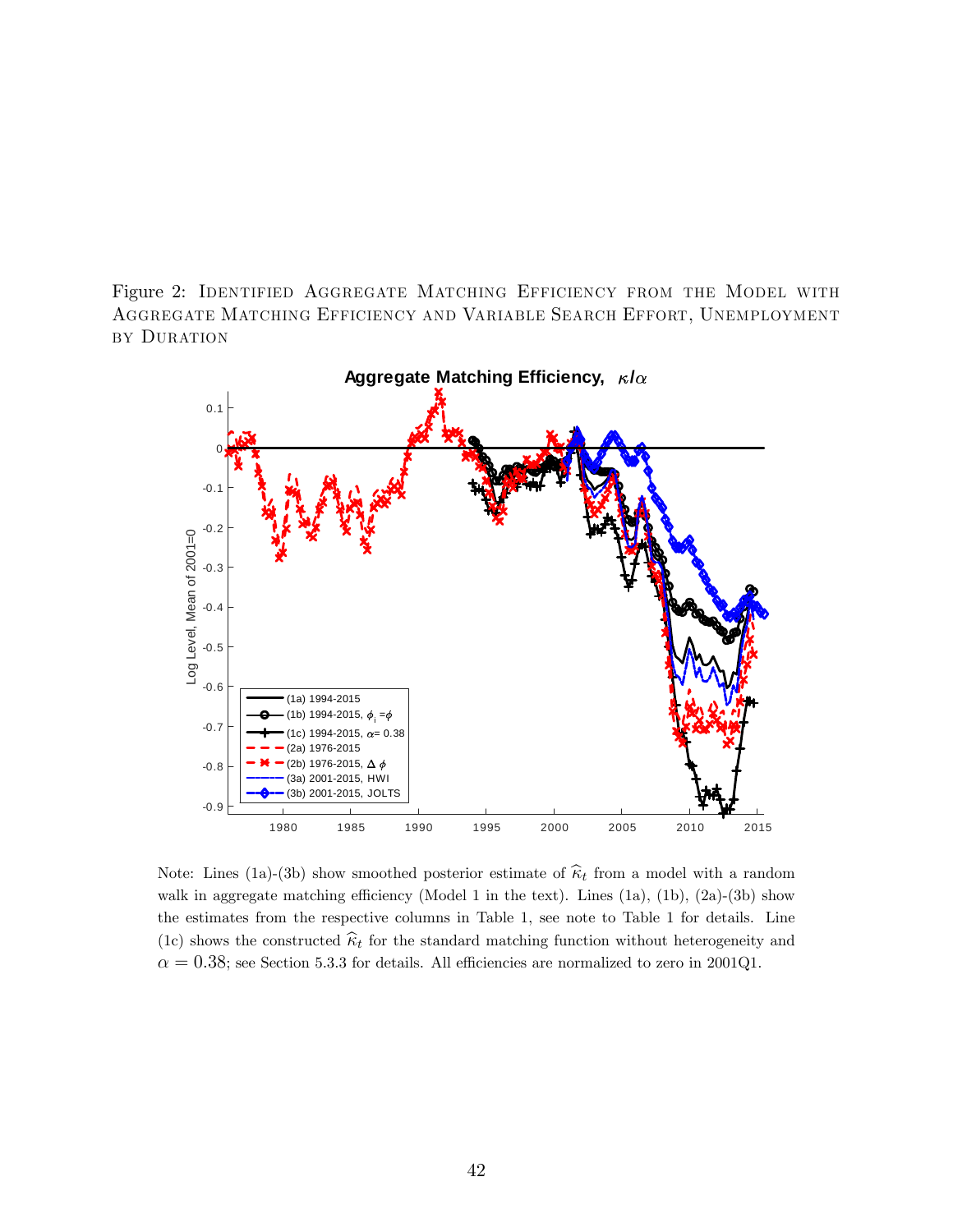Figure 3: Aggregate and Type-Specific Matching Efficiencies from Alternative Models of Stochastic State, Unemployment by Duration



Note: Smoothed posterior estimates of the aggregate and type-specific matching efficiencies from Models 1-3 defined in the text for search pool defined as unemployed by duration. The specification follows column (1a) in Table 1. All efficiencies are normalized to zero in  $2001Q1$ .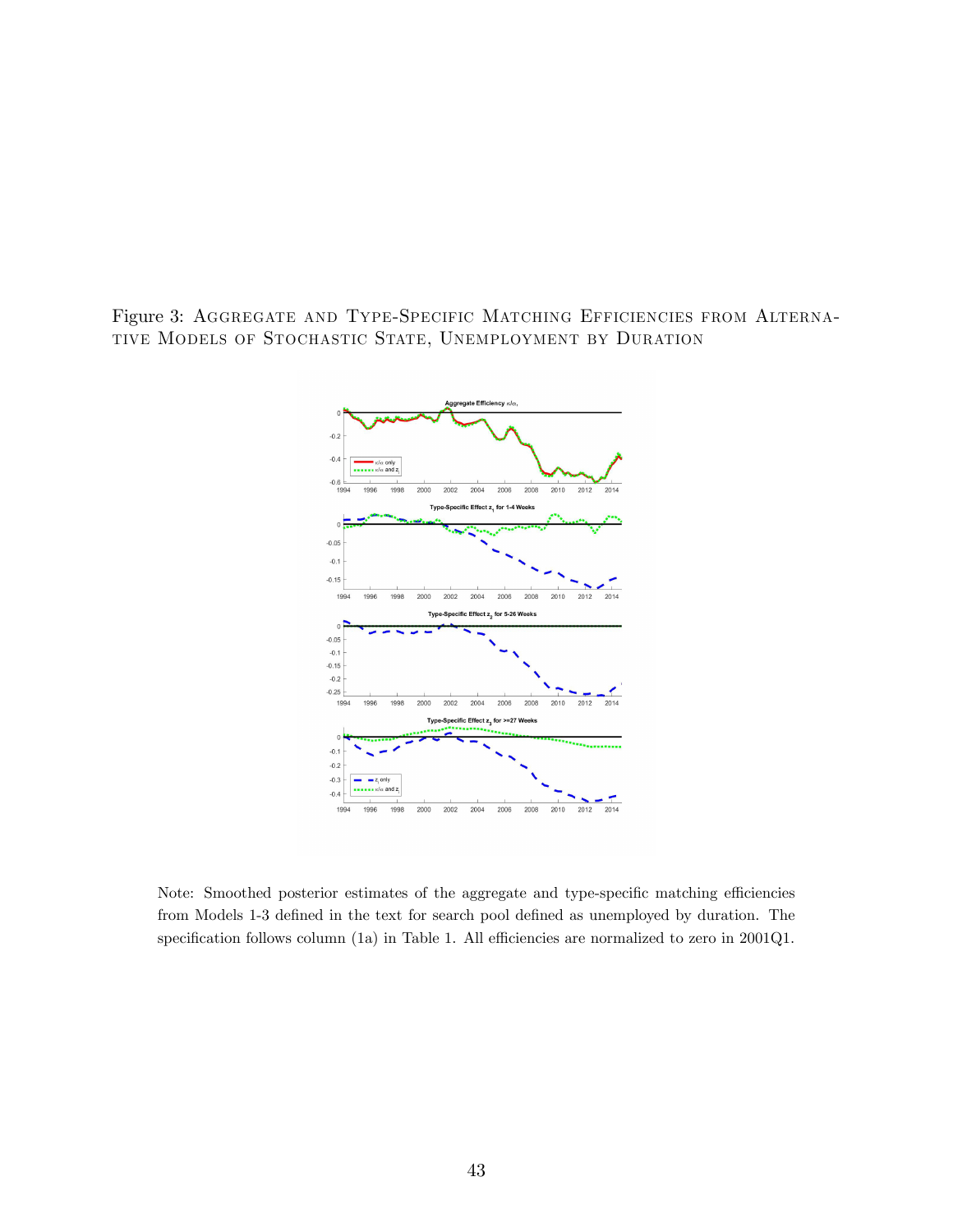Figure 4: Variable vs Constant Search Effort for Model 3 with Duration CONTINGENT SEARCH POOL



Note: Smoothed posterior estimates of the aggregate and type-specific matching efficiencies from Model 3 defined in the text for search pool defined as unemployed by duration. The red crossed line imposes no restrictions on identified transition elasticities, and the blue circled line imposes equality for the identified transition elasticities. All efficiencies are normalized to zero in 2001Q1.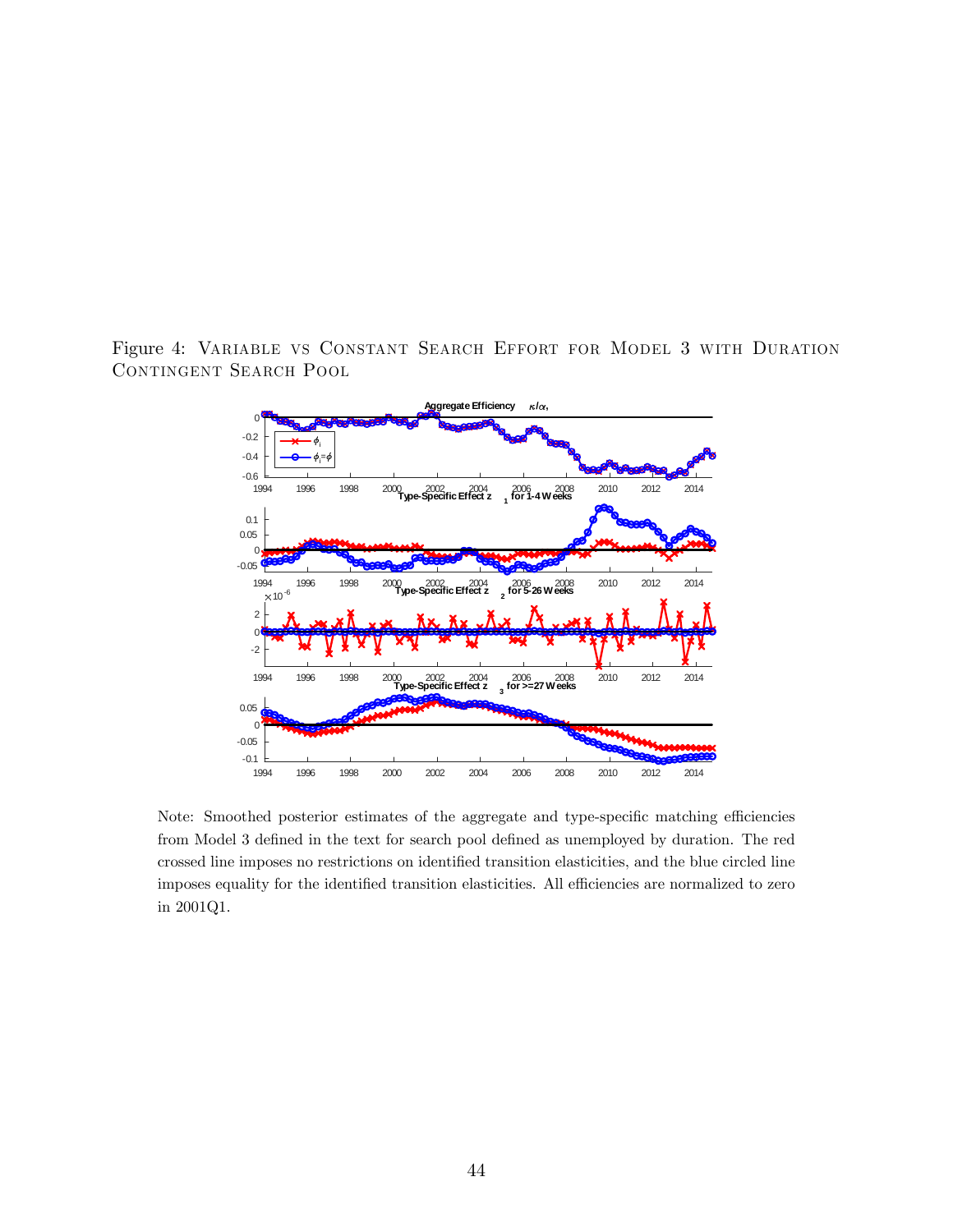



Note: Smoothed posterior estimates of the aggregate matching efficiency from a model with a random walk in aggregate efficiency (Model 1 in the text) for search pool defined as  $(1)$ unemployed by duration,  $(2)$  unemployed by reason, or  $(3)$  LFS by gender. The specification follows column (2a) Table 1. All efficiencies are normalized to zero in  $1994Q1$ .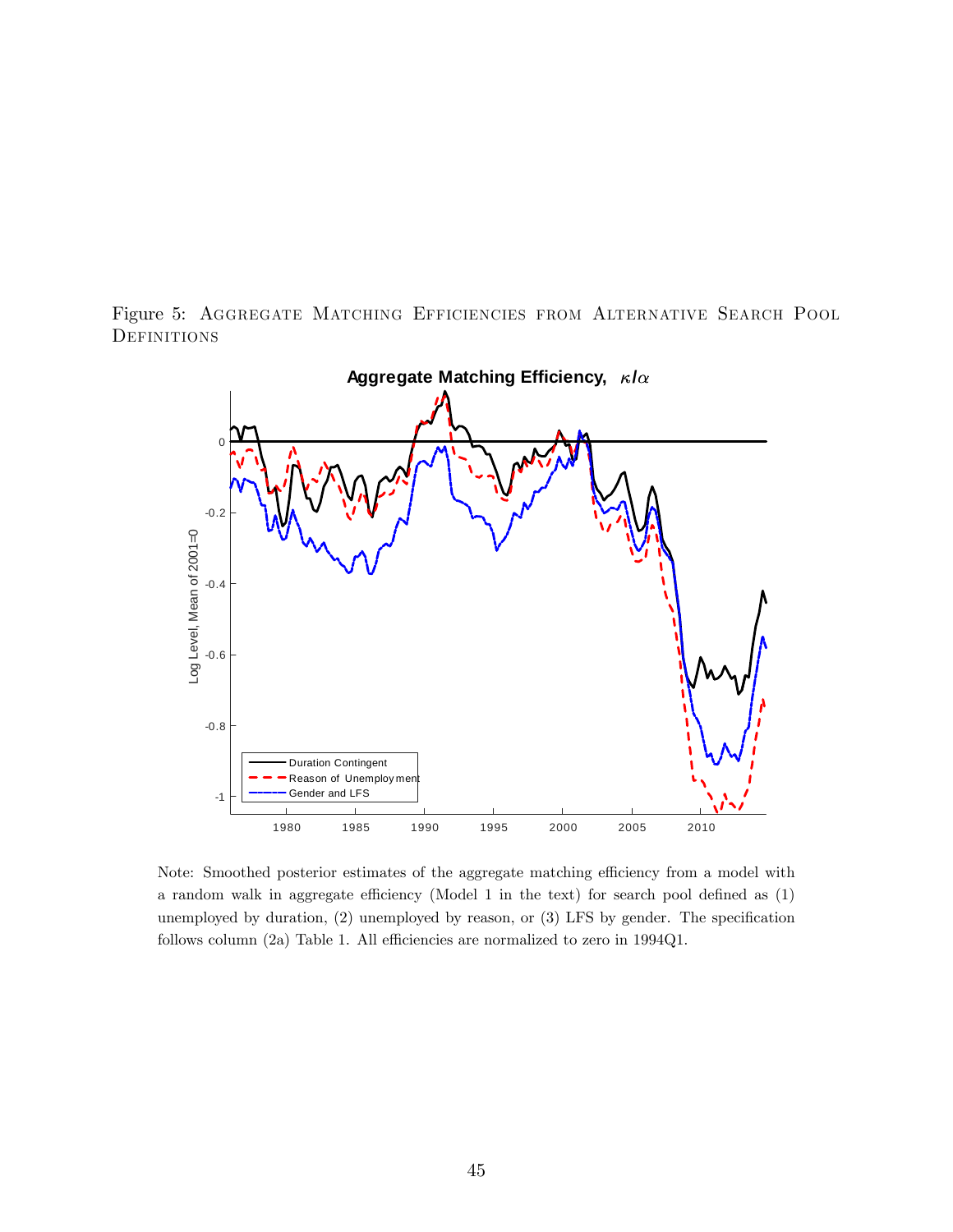Figure 6: Search Effort Elasticity and Matching Elasticity

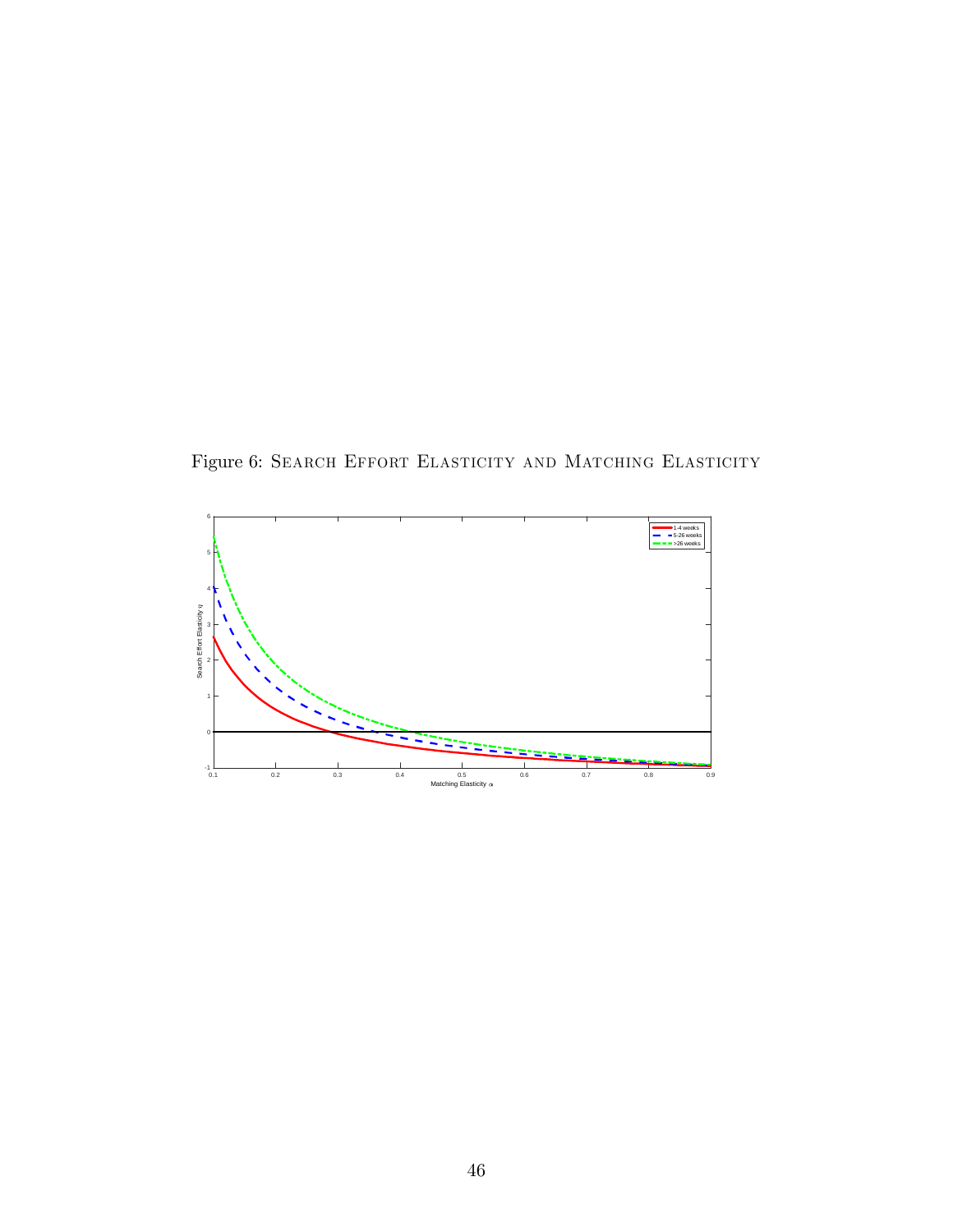Figure 7: Decomposition of the Average Transition Rate, Unemployment by **DURATION** 



Note: Components of the average employment transition rate from a model with a random walk in aggregate efficiency (Model 1 in the text) for a search pool defined by duration of unemployment. The specification follows column (1a) Table 1. All variables are normalized to zero in 1994Q1.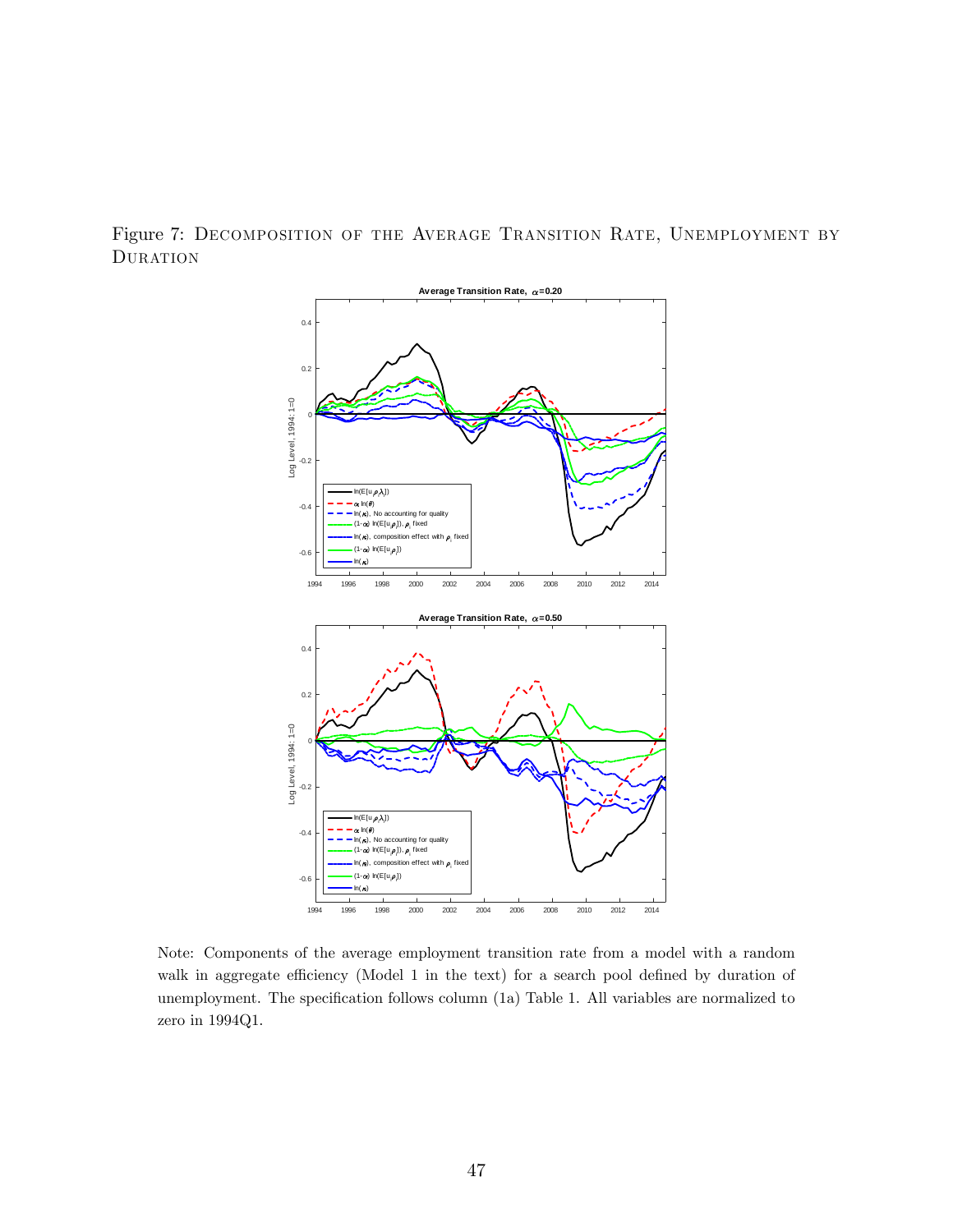

Figure 8: Decomposition of the Average Transition Rate, LFS by Gender

Note: Components of the average employment transition rate from a model with a random walk in aggregate efficiency (Model 1 in the text) for a search pool defined by labor force status and gender. The specification follows column  $(1a)$  Table 1. All variables are normalized to zero in 1994Q1.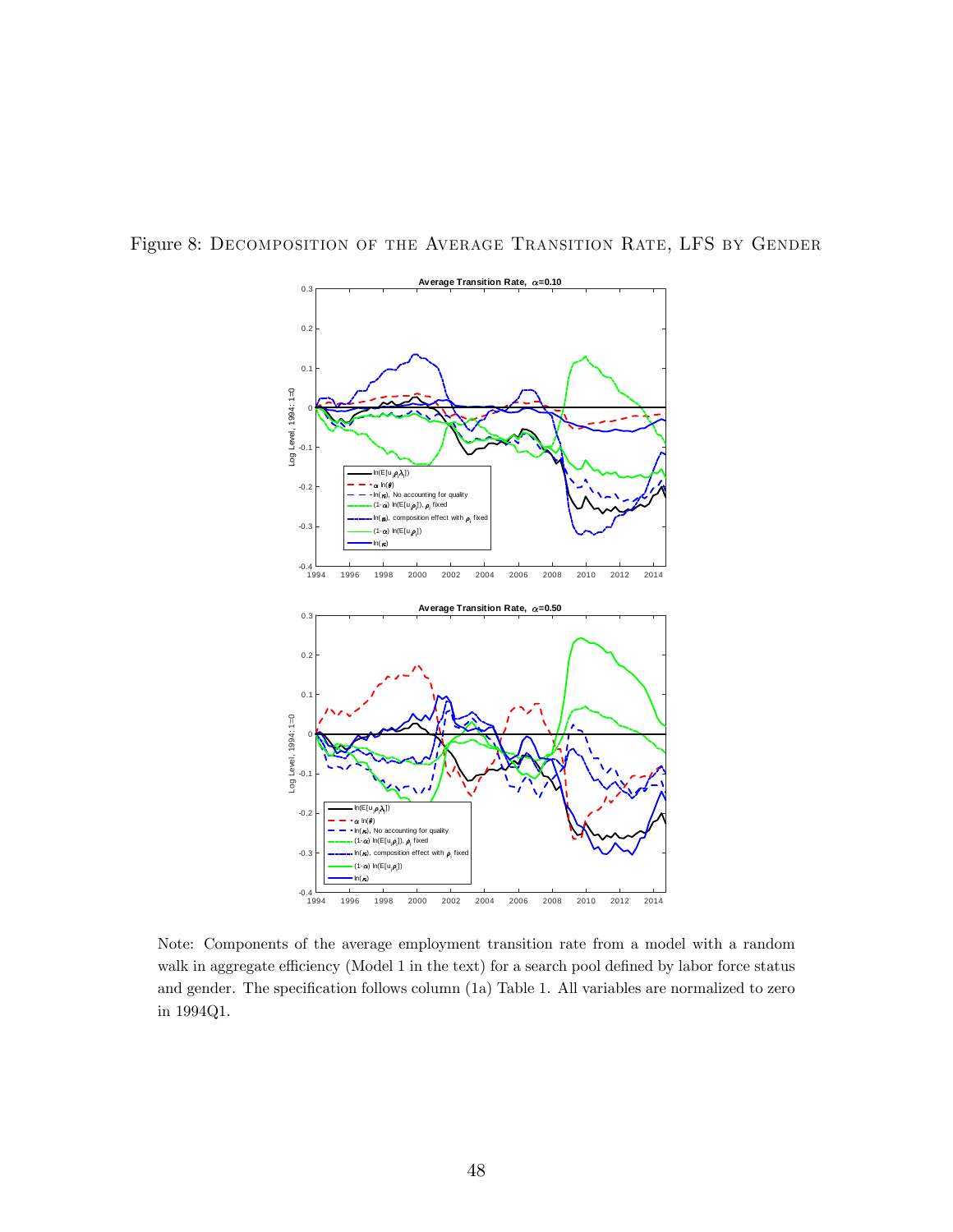|                          | (1a)     | $\overline{(1b)}$ | $\overline{(2a)}$ | $\overline{(2b)}$ | $\overline{(3a)}$ | $\overline{(3b)}$ |
|--------------------------|----------|-------------------|-------------------|-------------------|-------------------|-------------------|
| $E[\widehat{\kappa}_1]$  | $-2.401$ | $-1.914$          | $-2.548$          | $-2.838$          | $-2.749$          | $-2.881$          |
|                          | (1.416)  | (0.809)           | (0.912)           | (0.218)           | (0.938)           | (6.912)           |
| c <sub>2</sub>           | $-0.325$ | $-0.572$          | $-0.349$          | $-0.314$          | $-0.216$          | $-0.212$          |
|                          | (0.245)  | (0.008)           | (0.051)           | (0.039)           | (0.417)           | (0.415)           |
| $c_3$                    | $-0.587$ | $-1.076$          | $-0.682$          | $-0.451$          | $-0.423$          | $-0.461$          |
|                          | (0.091)  | (0.014)           | (0.058)           | (0.171)           | (0.421)           | (0.839)           |
| $\phi_1$                 | 0.405    | 0.611             | 0.358             | 0.303             | 0.355             | 0.377             |
|                          | (0.021)  | (0.073)           | (0.024)           | (0.036)           | (0.107)           | (0.111)           |
| $\phi_2$                 | 0.562    |                   | 0.483             | 0.429             | 0.543             | 0.579             |
|                          | (0.139)  |                   | (0.047)           | (0.072)           | (0.067)           | (0.070)           |
| $\phi_3$                 | 0.717    |                   | 0.579             | 0.628             | 0.702             | 0.730             |
|                          | (0.081)  |                   | (0.029)           | (0.087)           | (0.092)           | (0.584)           |
| $\sigma_{\varepsilon 1}$ | 0.048    | 0.065             | 0.045             | 0.045             | 0.049             | 0.050             |
|                          | (0.009)  | (0.006)           | (0.003)           | (0.003)           | (0.006)           | (0.006)           |
| $\sigma_{\varepsilon2}$  | 0.038    | 0.042             | 0.036             | 0.036             | 0.039             | 0.038             |
|                          | (0.006)  | (0.004)           | (0.003)           | (0.003)           | (0.005)           | (0.005)           |
| $\sigma_{\varepsilon 3}$ | 0.088    | 0.110             | 0.086             | 0.079             | 0.085             | 0.091             |
|                          | (0.017)  | (0.009)           | (0.005)           | (0.006)           | (0.010)           | (0.009)           |
| $\sigma_{\kappa}$        | 0.054    | 0.036             | 0.060             | 0.063             | 0.069             | 0.038             |
|                          | (0.017)  | (0.012)           | (0.012)           | (0.013)           | (0.019)           | (0.014)           |
| $\lambda_{adj1}$         |          |                   | 0.156             | 0.154             |                   |                   |
|                          |          |                   | (0.025)           | (0.027)           |                   |                   |
| $\lambda_{adj2}$         |          |                   | 0.069             | 0.066             |                   |                   |
|                          |          |                   | (0.019)           | (0.031)           |                   |                   |
| $\lambda_{adj3}$         |          |                   | 0.055             | 0.050             |                   |                   |
|                          |          |                   | (0.031)           | (0.050)           |                   |                   |
| $\phi_{hU,1}$            |          |                   |                   | 0.017             |                   |                   |
|                          |          |                   |                   | (0.009)           |                   |                   |
| $\phi_{hU,2}$            |          |                   |                   | 0.015             |                   |                   |
|                          |          |                   |                   | (0.012)           |                   |                   |
| $\phi_{hU,3}$            |          |                   |                   | $-0.025$          |                   |                   |
|                          |          |                   |                   | (0.021)           |                   |                   |

Table 1: Estimates from the Model with Aggregate Matching Efficiency and Variable Search Effort, Unemployment by Duration

Note: Col. (1a) - (3a) display parameter estimates of a model with a random walk for aggregate matching efficiency using the HWI as a measure of vacancies. Col. (1a) displays estimates for the sample period 1994-2015, and col. (1b) imposes the restriction that  $\phi_i$  is the same for all types. Col. (2a) displays estimates for the sample period 1976-2015 with adjustment of the search pool data prior to the 1994 CPS revision based on Polivka and Miller (1998) and a fixed estimated structural change in measured transition rates  $\lambda_i$ , and col. (2b) introduces an unemployment rate contingent structural break in the parameter  $\phi_i$  as explained in the text. Col. (3a) re-estimates the model from col. (1a) for the sub-sample 2001-2015 with HWI for vacancies, and col. (3b) does the same with vacancies from JOLTS.